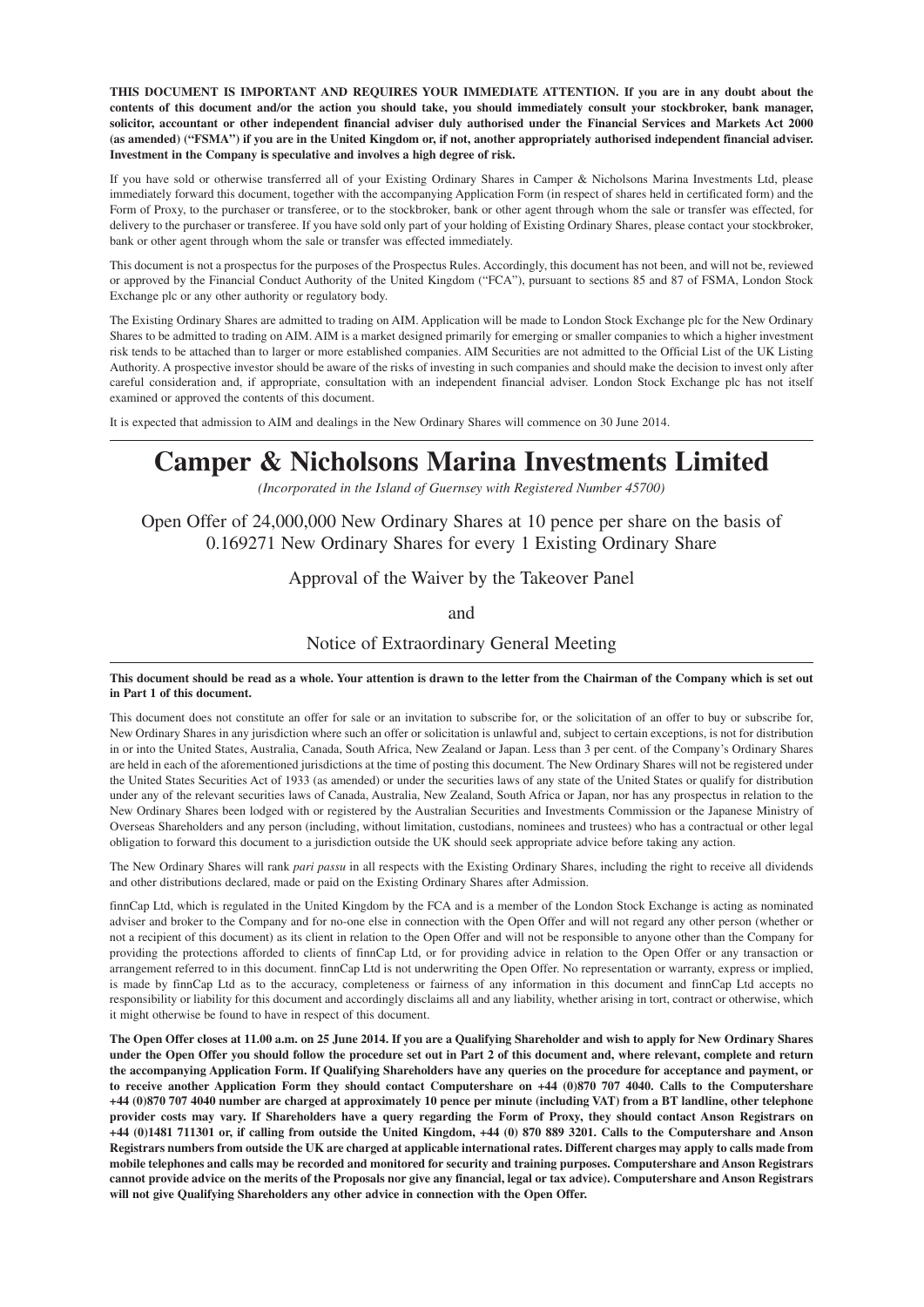# **CONTENTS**

|                                                                                                                                | Page           |
|--------------------------------------------------------------------------------------------------------------------------------|----------------|
| <b>OPEN OFFER STATISTICS</b>                                                                                                   | 3              |
| EXPECTED TIMETABLE OF PRINCIPAL EVENTS                                                                                         | $\overline{4}$ |
| PART 1 LETTER FROM THE CHAIRMAN OF THE COMPANY                                                                                 | 5              |
| PART 2 DETAILS OF THE OPEN OFFER                                                                                               | 15             |
| PART 3 FINANCIAL INFORMATION                                                                                                   | 26             |
| PART 4 INFORMATION ON FIRST EASTERN HOLDINGS, THE CONCERT PARTY<br>AND ADDITIONAL DISCLOSURES REQUIRED UNDER THE TAKEOVER CODE | 28             |
| PART 5 ADDITIONAL INFORMATION                                                                                                  | 34             |
| PART 6 DEFINITIONS                                                                                                             | 41             |
| NOTICE OF EXTRAORDINARY GENERAL MEETING                                                                                        | 45             |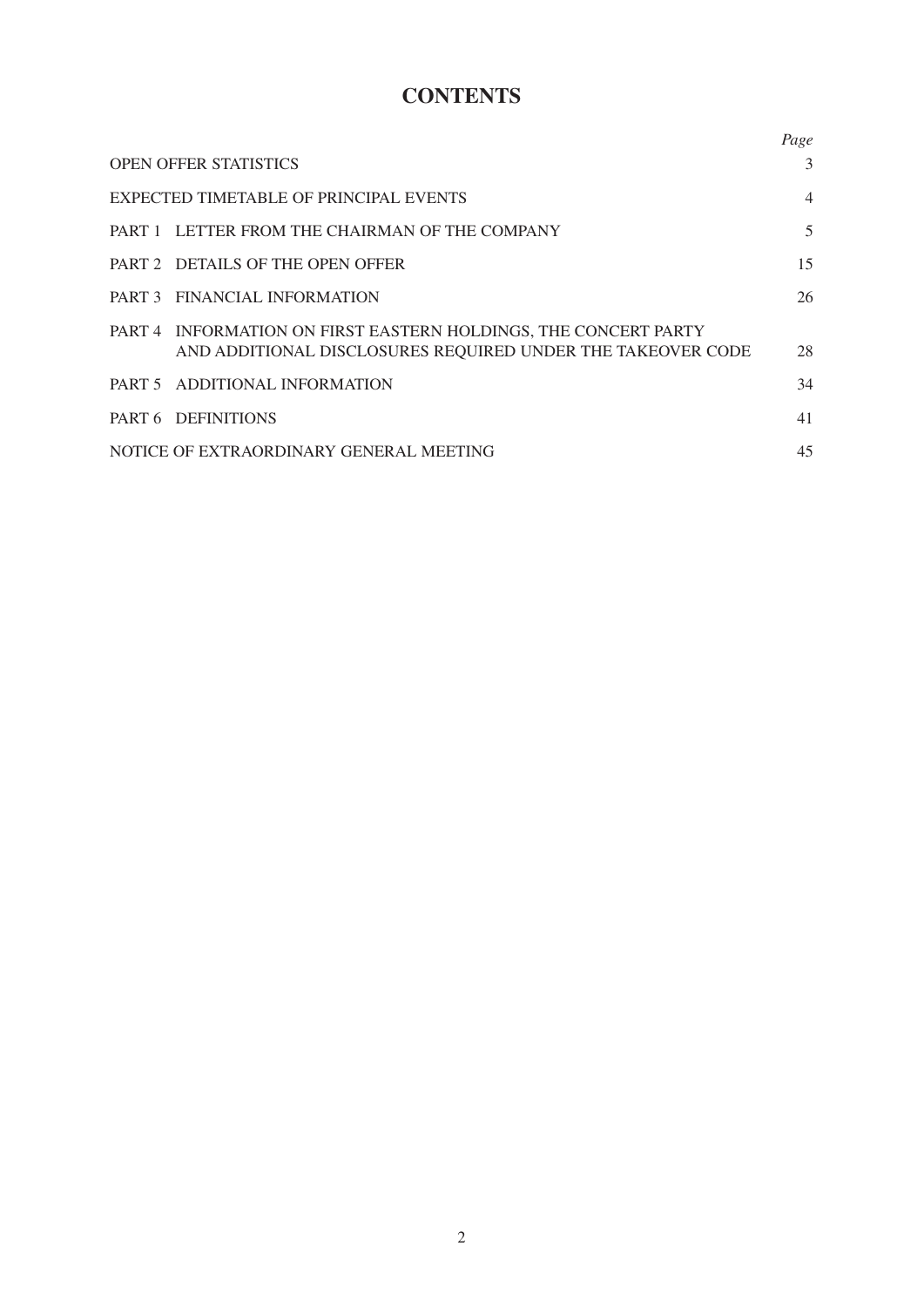# **OPEN OFFER STATISTICS**

| Offer Price per New Ordinary Share                                                                      | 10 <sub>p</sub> |
|---------------------------------------------------------------------------------------------------------|-----------------|
| Number of Existing Ordinary Shares in issue at the date of this document                                | 141,784,358     |
| Number of New Ordinary Shares                                                                           | 24,000,000      |
| <b>Enlarged Issued Share Capital</b>                                                                    | 165,784,358     |
| Gross proceeds of the Open Offer $1,2$                                                                  | £2,400,000      |
| Estimated net proceeds of the Open Offer receivable by the Company <sup>1,2</sup>                       | £2,276,000      |
| Percentage of the present issued share capital of the Company that the New Ordinary<br>Shares represent | $16.93\%$       |

#### **Notes:**

- (i) Statistics are prepared on the basis that no Ordinary Shares will be issued following the date of this document and before the completion of the Open Offer.
- (ii) Admission and dealings in the New Ordinary Shares are conditional on the passing of the Whitewash Resolution at the Extraordinary General Meeting.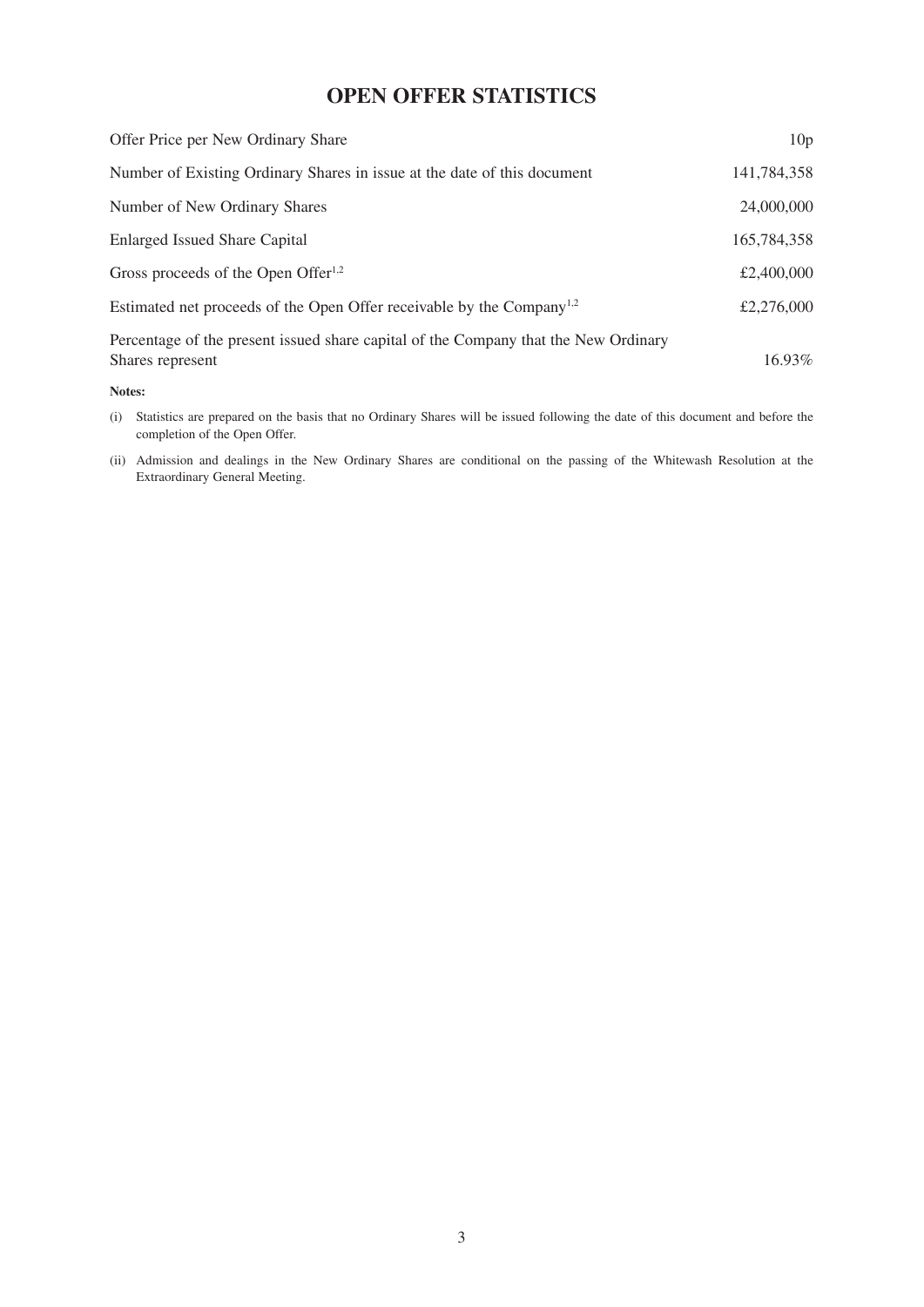# **EXPECTED TIMETABLE OF PRINCIPAL EVENTS**

|                                                                                                                                                                             | 2014                  |
|-----------------------------------------------------------------------------------------------------------------------------------------------------------------------------|-----------------------|
| <b>Record Date</b>                                                                                                                                                          | $5.00$ p.m. on 4 June |
| Announcement of Open Offer                                                                                                                                                  | 6 June                |
| Dispatch of this document                                                                                                                                                   | 6 June                |
| Existing Ordinary Shares marked 'ex' by the London Stock Exchange                                                                                                           | 9 June                |
| Open Offer Entitlements credited to CREST accounts of Qualifying CREST<br>Shareholders                                                                                      | 9 June                |
| Recommended latest time for requesting withdrawal of Open Offer Entitlements<br>from CREST                                                                                  | 4.30 p.m. on 19 June  |
| Latest time and date for depositing Open Offer Entitlements into CREST                                                                                                      | 3.00 p.m. on 20 June  |
| Latest time and date for splitting Application Forms (to satisfy bona fide<br>market claims only)                                                                           | 3.00 p.m. on 23 June  |
| Latest time and date for receipt of completed Application Forms and<br>payment in full under the Open Offer or settlement of relevant CREST<br>instruction (as appropriate) | 11.00 a.m. on 25 June |
| Latest time and date for receipt of Forms of Proxy for the Extraordinary<br><b>General Meeting</b>                                                                          | 11.00 a.m. on 25 June |
| <b>Extraordinary General Meeting</b>                                                                                                                                        | 11.00 a.m. on 27 June |
| Expected date of Admission and commencement of dealings in New<br><b>Ordinary Shares</b>                                                                                    | 8.00 a.m. on 30 June  |
| CREST accounts to be credited with New Ordinary Shares                                                                                                                      | 8.00 a.m. on 30 June  |
| Share certificates dispatched by                                                                                                                                            | 14 July               |

Save for the date of publication of this document, each of the times and dates above are subject to change. Any such change, including any consequential change in the Open Offer statistics above, will be notified to Shareholders by an announcement on a Regulatory Information Service.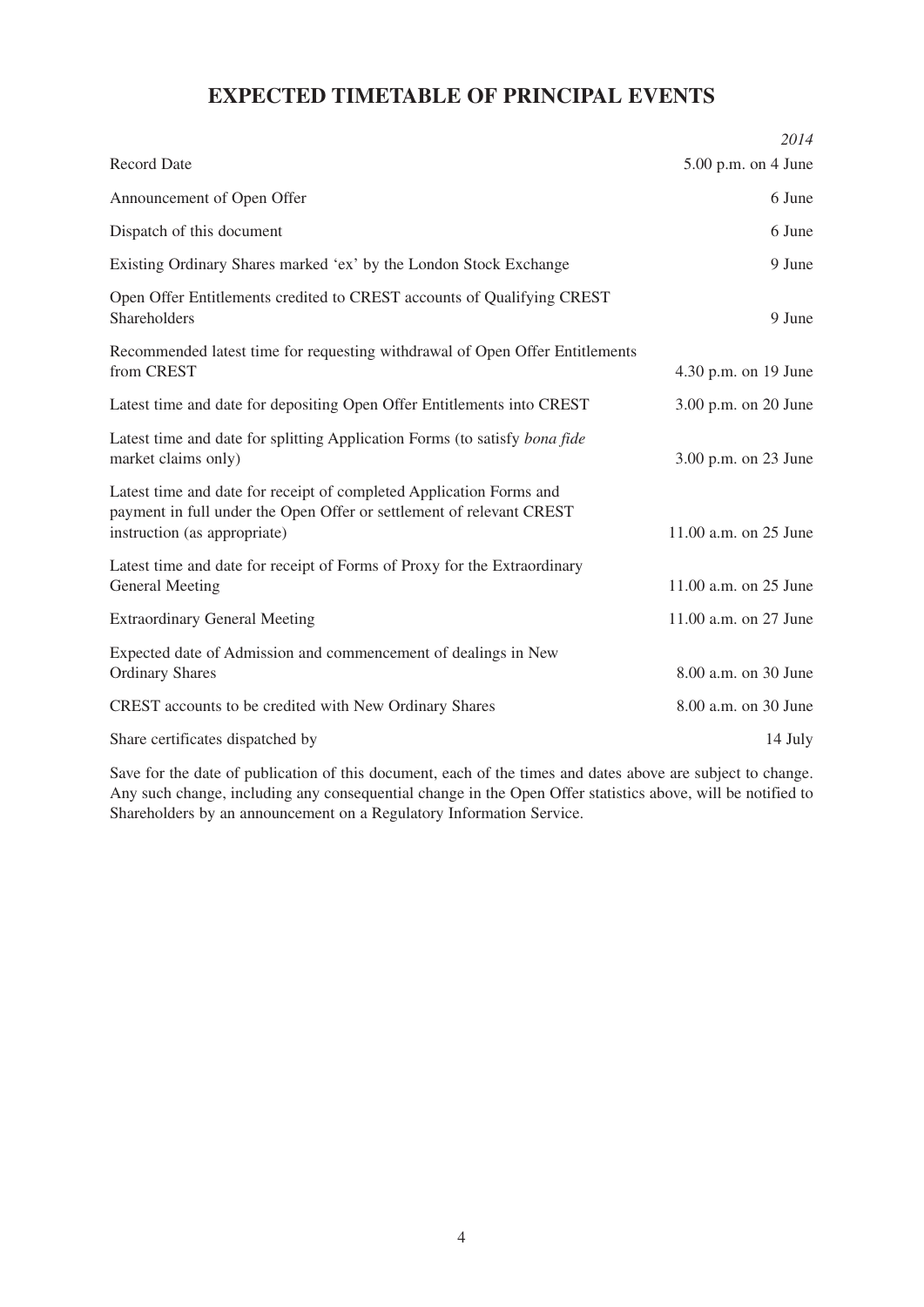# **PART 1**

# **LETTER FROM THE CHAIRMAN OF THE COMPANY**

# **CAMPER & NICHOLSONS MARINA INVESTMENTS LIMITED**

*(Incorporated in the Island of Guernsey with Registered Number 45700)*

Sir Christopher Lewinton (*Chairman*) Island House Martin Bralsford (*Director*) Grande Rue Elizabeth Kan (*Director*) St Martins Roger Lewis (*Director*) Guernsey Clive Whiley (*Director*) **GY4 6RU** GY4 6RU

*Directors Registered Office:*

6 June 2014

Dear Shareholder,

# **Open Offer of 24,000,000 New Ordinary Shares at 10 pence per New Ordinary Share on the basis of 0.169271 New Ordinary Shares for every 1 Existing Ordinary Share, Approval of the Waiver by the Takeover Panel and Notice of Extraordinary General Meeting**

# **1. Introduction**

The Company announced on 6 June 2014 that it proposes to raise £2.4 million (£2.28 million net of expenses) by way of an Open Offer. The Open Offer is, subject to completion of the Scotia Bank amendment agreement, fully underwritten by First Eastern Holdings. Independent Shareholders will be asked to waive an obligation on the Concert Party which would arise under Rule 9 of the Takeover Code as a result of its subscription for New Ordinary Shares pursuant to the Fundraising.

Owing to the need for approval of the Waiver, there will be an Extraordinary General Meeting, convened for 11.00 a.m. 27 June 2014, at which Shareholders will be asked to approve the Whitewash Resolution required to give effect to the Fundraising.

The purpose of this document is to provide information on the background to the Company's current position, to explain why the Board considers that the Fundraising is in the best interests of Shareholders as a whole and to provide you with details of and to seek your approval of the Whitewash Resolution necessary to implement the Fundraising. In order to show their support for the ongoing development of the business, the Directors intend to subscribe for in aggregate 1,633,688 Open Offer Shares representing 88.1 per cent. of their Open Offer Entitlements.

The terms of the Open Offer, and the steps required for Qualifying Shareholders to participate, are set out in Part 2 of this document.

Shareholders' attention is drawn to paragraph 3 of this Part I which sets out the current funding available to the Company. The Company has agreed terms with Scotia Bank to reprofile the existing bullet repayment of \$7.5 million due in 2015 and to amend the associated interest rate. The Directors believe that without the additional funding from the Open Offer, the Company may not be able to complete this re-profiling nor would it have sufficient funds to execute properly its development plan.

# **2. Background to and Reasons for the Fundraising**

The Company's Ordinary Shares were admitted to trading on AIM in January 2007 with the Company's investment objective being to generate returns primarily through capital appreciation of real estate assets with, additionally, the potential for dividends over the medium and long term. It pursued this objective through the acquisition, development, redevelopment and operation of an international portfolio of both new and existing marinas and marina-related real estate.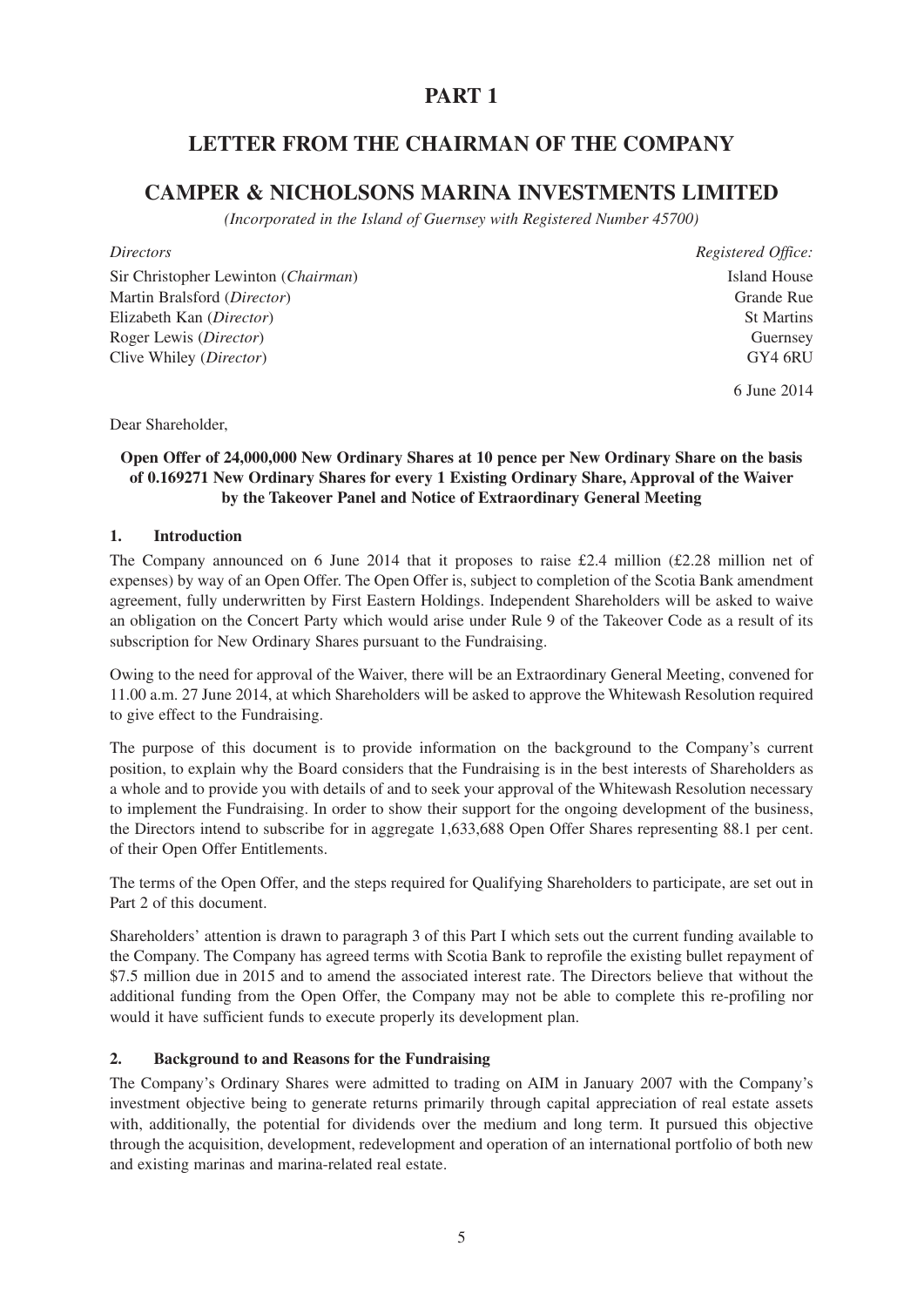However, the challenging economic climate evident since late 2008 made it difficult to generate returns through capital appreciation and, moreover, the Company's constrained capital base and funding structure imposed increasing pressure on operating activities: notwithstanding that the Company had acquired and subsequently invested significant capital into what the Directors believe to be intrinsically good assets.

At the end of 2012, the Company undertook a Board reorganisation culminating in the appointment of Clive Whiley as CEO, in December 2012, with a remit to lead more active management of the assets and focus upon the generation of shorter term returns and cash-flow. Since then, the Board has successfully strengthened the Company by:

- a significant cost cutting programme which reduced total operating expenses by over 20%;
- a simplified management structure reducing the number of senior executives by some 40%;
- a root-and-branch review, of every facet of the business, reinvigorating all elements of the management process;
- a fundraising of £4 million by way of an open offer in May 2013; and
- reducing total debt net of cash pledges, but including off-balance sheet joint-venture liabilities, by some 12% to  $\epsilon$ 22 million;

Following the comprehensive review of assets and operations, the Board has concluded that, despite the focus on ensuring that day-to-day operations are both performing profitably and are cash generative, the business remains undervalued. However, the management now has the freedom to exploit the development potential of existing assets alongside a corporate development strategy designed to realise the underlying value in the Company for the benefit of its Shareholders.

Accordingly the Board believes that, with the benefit of the Fundraising, the Company:

- will be able to complete the agreed amendment to its facility with Scotia Bank in line with the amendment agreement received. The Scotia Bank Loan B to CNGL, currently repayable as a bullet repayment of \$7.5 million in June 2015, is intended to be reconstituted as staged payments of principal from 2016 to 2019 at a floating interest rate of 3% over LIBOR with effect from 1 July 2015: a significant reduction over the existing fixed rate of 5.7%;
- could increase the number of marina berths at GHM and Cesme by some 3% and improve the utilisation of existing water space at its marinas by investing the necessary capital;
- will be in a position to fund the anticipated increase in working capital associated with supporting further growth within CNFE, the Company's Hong Kong based joint venture;
- has a reasonable prospect of achieving continued above-inflation revenue growth for the foreseeable future;
- should continue to trade on a positive operating cash flow basis overall with the aim of GHM and Cesme in particular being PBT positive, without the need for further berth sales;
- can reinforce the building of a platform for sustainable profitability into the future, with the upside of one-off berth sales being an additional benefit.

The Board is of the opinion that the Fundraising is in the best interests of the Company as it will also allow a clear focus on the new corporate development plan, which is designed to optimise the value of the Company's principal assets as the Board seeks to restore Shareholder value. **The objective of the Fundraising is to clear a path to facilitate a balanced approach to debt reduction, capital investment and the restoration of Shareholder value through steadily increasing profitability and cash generation, leading to both share price appreciation and distributions to Shareholders.**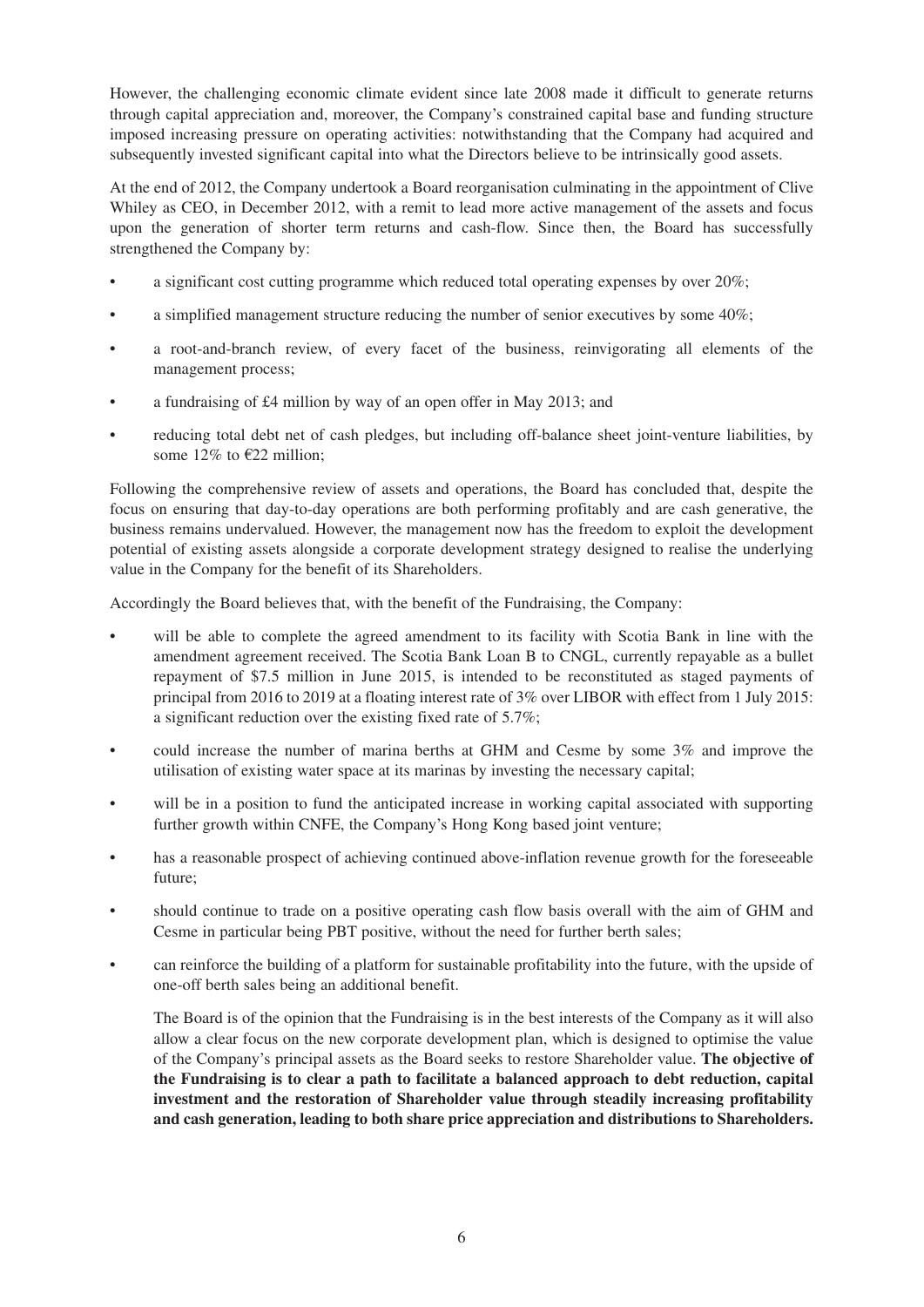# **3. Funding**

The Company's indebtedness, at 31 December 2013, was as set out below:

| Interest Rate at      |                         |           |                          |           | Due    |      |                          |              |
|-----------------------|-------------------------|-----------|--------------------------|-----------|--------|------|--------------------------|--------------|
|                       | 31 December 31 December |           |                          | 2016 &    | 2018 & |      |                          |              |
|                       | 2013                    | 2012      | 2014                     | 2015      | 2017   | 2019 | 2020                     | <b>Total</b> |
|                       | per cent.               | per cent. | €                        | €         | €      | €    | €                        | €            |
| Scotia Bank Loan A    | 3.40                    | 3.31      | 1.740.528                | 205,240   |        |      | $\overline{\phantom{m}}$ | 1,945,768    |
| Scotia Bank Loan B    | 5.70                    | 5.70      | $\overline{\phantom{m}}$ | 5,438,325 |        |      | $\qquad \qquad -$        | 5,438,325    |
| Bank Overdraft        | 5.00                    | 5.00      | 713                      |           |        |      |                          | 713          |
| Unsecured 7 per cent. |                         |           |                          |           |        |      |                          |              |
| Bond                  | 7.00                    | 7.00      |                          |           |        |      | $-11,692,797$ 11,692,797 |              |
| <b>Total</b>          |                         |           | 1,741,241                | 5,643,565 |        |      | $-11,692,797$            | 19,077,603   |
|                       |                         |           |                          |           |        |      |                          |              |

#### *Scotia Bank Loan:*

The Scotia Bank loan in respect of CNGL is secured by a debenture stamped for US\$15,000,000 or equivalent charge over the fixed assets, goodwill, and uncalled capital of CNGL and a floating charge over all other assets. The loan comprises two parts, Scotia Bank Loan A and Scotia Bank Loan B, with the two parts having different repayment profiles. Scotia Bank Loan A, originally for US\$7,500,000, is repayable in quarterly instalments that commenced on 30 June 2010 with the final payment due in June 2015. Scotia Bank Loan B, also for US\$7,500,000, on which the interest rate is fixed at 5.7 per cent. per annum, is repayable by a single bullet payment due in June 2015.

The Company has lodged a cash deposit of  $\epsilon$ 0.5 million (\$655,000) with Scotia Bank to facilitate the removal of the Debt Service Coverage Ratio covenant given to Scotia Bank that would otherwise have been breached at 31 March 2013.

As set out in Paragraphs 1 and 2 above, the Company has agreed terms with Scotia Bank to reprofile the existing bullet repayment of \$7.5 million due in 2015 and to amend the associated interest rate.

# *Isbank Loan:*

Under new accounting standards (IFRS11) loans to joint venture companies are no longer shown as part of the Company's borrowings, however, an Isbank Term Facility is provided to IC Çeşme in the amount of €9,249,386 (on a 100% basis). This loan is repayable in semi-annual instalments which commenced in December 2011. In addition to the Term Facility, Isbank provided a loan in the form of a General Cash and Non-Cash Credit Agreement (the "Subordinated Loan") with a maximum facility of €10 million. The Subordinated Loan is secured against cash pledges and guarantees by the IC Çeşme shareholders and is repayable commensurate with the Term Facility. The Company acts as a guarantor and sponsor of IC Çeşme's repayment obligations under the Term Facility and the Subordinated Loan to the extent of 45 per cent. of any non-payment.

# *GHM Bond:*

During the period ended 31 December 2010, GHM issued €10,000,000 bonds, with an over-allotment option of €2,000,000 bearing an interest rate of 7 per cent., redeemable on 25 February 2020 and subject to an early redemption option that may be exercised by GHM between 2017 and 2020. As at 31 December 2013, the outstanding balance related to these bonds was €11,692,797.

# *Overdraft:*

The bank overdraft in respect of GHM is secured by:

- a first general hypothec for  $\epsilon$ 1,747,030 on an overdraft basis over all assets, present and future given by GHM; and
- a first special hypothec for  $\epsilon$ 1,747,030 on an overdraft basis over the temporary utile dominium for 99 years commencing from 2 June 1999 over the land measuring 1,410 square metres at Cottonera Waterfront Vittoriosa.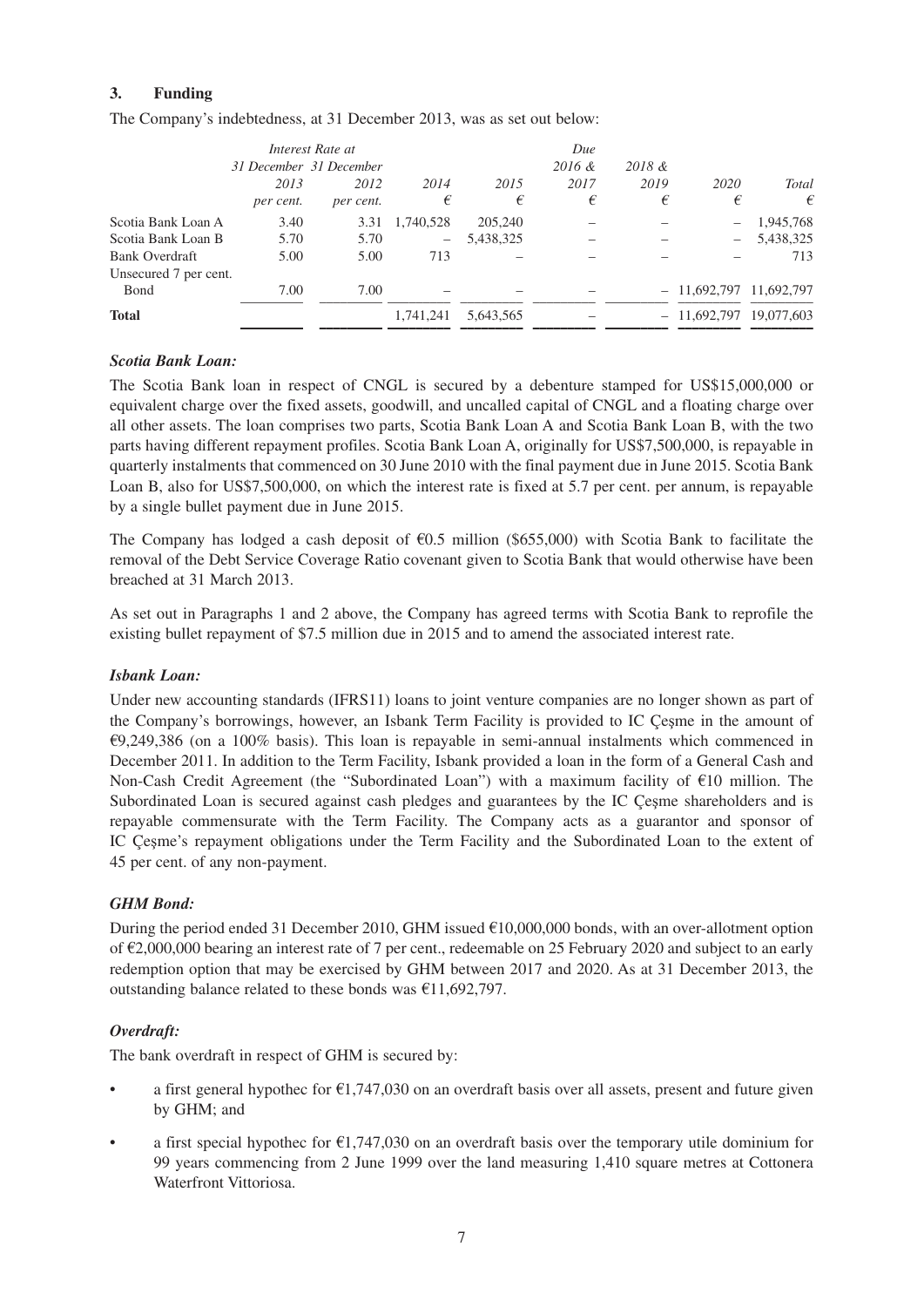# **4. Current Trading and Prospects**

The Company's unaudited 2013 Results, which were released today, show improved performance, with turnover (excluding berth sales) up by 2.5 per cent. to €8.0 million (which translates into a 2% reduction when excluding joint-venture revenues in accordance with new accounting standards) and losses reduced from  $65.3$  million to  $62.4$  million. More importantly, operating activities generated a small positive cash flow (2012:  $\epsilon$ 0.4 million), albeit that after the repayment of borrowings and interest, net cash outflows were €2.9 million (2012: €1.6 million outflow). Significant matters to report are that:

- The combined revenues of our three marinas increased by some 4%, with a reduction at Port Louis offset by continued growth of 11% and 6% respectively at Grand Harbour Marina and IC Cesme. Combined, the latter two marinas broke even in profit before tax terms without berth sales, whilst Port Louis reduced its loss before tax before and after non-cash impairment charges.
- Revenues from the Company's third party marina services business (including 50% of the revenues from our Hong Kong based joint venture, CNFE) decreased by 7 per cent. in 2013 to  $\epsilon$ 1.5 million  $(2012: \text{ } \infty 1.6 \text{ million})$  as the impact of project deferrals, primarily in Europe, was off-set partly by increased revenues in CNFE. The pipeline of opportunities has improved and marina owners and developers continue to recognise the benefits of using the premium Camper & Nicholsons brand. This business line will also benefit from the newly launched 1782 Club concept (an exclusive group of independently owned and operated marinas partnering with Camper & Nicholsons) from which revenues commenced in the first quarter of 2014.
- The loss before tax and before the impairment charge increased from the  $\epsilon$ 1.6 million loss (2.0 Euro cents per Ordinary Share) reported in 2012 to €2.4 million (2.0 Euro cents per Ordinary Share): although this is driven by the lack of berth sales in 2013 (2012: berth sales of  $63.2$  million with an estimated EBITDA impact of  $E2.0$  million). This loss of EBITDA was offset to a large degree by, the cost reduction programme implemented in April 2013 which, combined with the savings from senior management changes made at the end of 2012 led to a fixed cost reduction of over  $\epsilon$ 1 million.

In addition, the management have made efforts to ensure each of the Company's marinas continues to service its clients to the high standards which should enable occupancy to grow and generate continued year-on-year revenue increases excluding the impact of currency fluctuations.

# **5. Use of Proceeds**

The net proceeds from the Fundraising will be used to:

- facilitate the re-profiling of the Scotia Bank Loan B to CNGL;
- fund the capital expenditure needed to increase the number of marina berths and improve the utilisation of existing water space;
- fund the anticipated increase in working capital necessary to support further growth within CNFE, the Company's Hong Kong based joint venture; and
- fund sales growth and provide general working capital for use across the Company and the Group.

The Fundraising will, thus, allow the Board to continue to optimise the value of the Company's principal assets from a position of not being a distressed seller of assets in order to execute a cohesive and self-sustaining strategic plan.

# **6. Open Offer**

The Company is proposing to issue 24,000,000 New Ordinary Shares through the Open Offer at an Offer Price of 10 pence per share, raising in aggregate £2.4 million (£2.28 million net of expenses). The Offer Price of 10 pence represents a premium of 14.29 per cent. to the closing price of 8.75 pence per Ordinary Share on 5 June 2014 (being the last trading day prior to the announcement of the Open Offer) and a premium of 14.29 per cent. to the average closing price over the 30 days prior to the announcement of the Open Offer of 8.75 pence per Ordinary Share.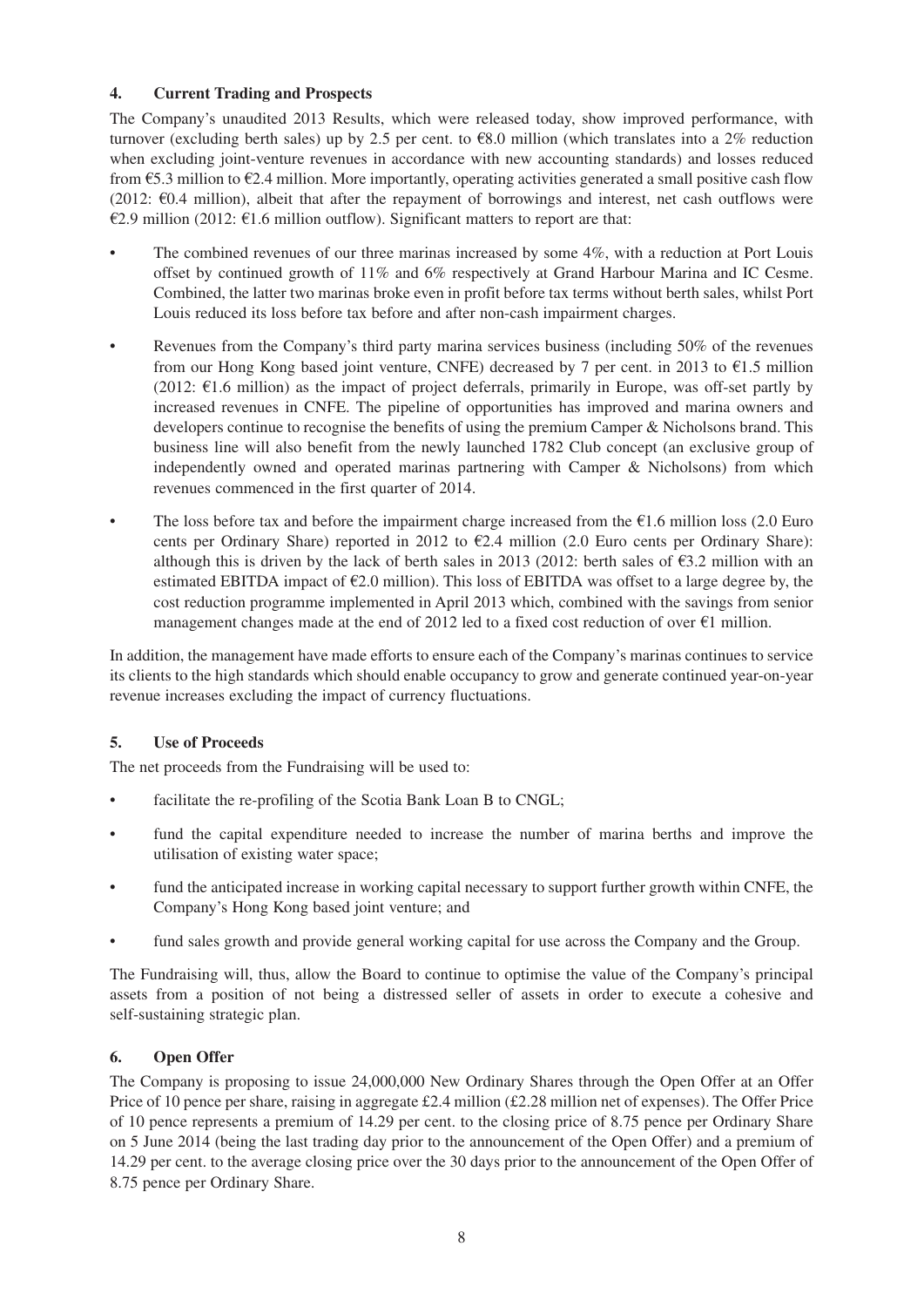The Open Offer is being made to Qualifying Shareholders on the register on the Record Date. The Open Offer provides Qualifying Shareholders with the option to subscribe for New Ordinary Shares at a price of 10 pence per New Ordinary Share. Each Qualifying Shareholder is entitled to apply for his Open Offer Entitlement of New Ordinary Shares (which is calculated *pro rata* to his holding of Ordinary Shares in the Company on the Record Date).

First Eastern Holdings has, conditional upon, amongst other things, completion of the Scotia Bank amendment agreement by the date of the Extraordinary General Meeting, underwritten the Open Offer by undertaking in the Underwriting Agreement, that it will subscribe for any New Ordinary Shares not taken up by Qualifying Shareholders. Accordingly, conditional on the Waiver being approved by the Independent Shareholders and the completion of the Scotia Bank amendment agreement, the Company will issue 24,000,000 New Ordinary Shares to raise gross proceeds of £2.4 million.

Any participation in the Open Offer by Shareholders will reduce First Eastern Holdings' underwriting commitment. In order to show their support for the ongoing development of the business, the Directors intend to subscribe for in aggregate 1,633,688 New Ordinary Shares, representing 88.1 per cent of their Open Offer Entitlement.

Qualifying Shareholders are not entitled to take up any New Ordinary Shares in excess of their Open Offer Entitlement.

Qualifying Shareholders are invited to apply for New Ordinary Shares under the Open Offer at a price of 10 pence per New Ordinary Share, payable in full on application and free of all expenses, *pro rata* to their existing shareholdings on the basis of:

# **0.169271 New Ordinary Shares for every 1 Existing Ordinary Share**

held at the Record Date. Open Offer Entitlements of Qualifying Shareholders will be rounded down to the nearest whole number of New Ordinary Shares. Fractional entitlements which would have otherwise arisen will not be issued.

The Open Offer is subject to the satisfaction, amongst other matters, of the following conditions on or before 30 June 2014 (or such later date being not later than 31 July 2014, as the Company may decide):

- passing of the Whitewash Resolution;
- Admission becoming effective by 8.00 a.m. on 30 June 2014 (or such later time or date not being later than 8.00 a.m. on 31 July 2014);
- the Underwriting Agreement becoming unconditional in all respects.

The New Ordinary Shares will, when issued and fully paid, rank *pari passu* in all respects with the Existing Ordinary Shares, including the right to receive all dividends and other distributions declared, made or paid after the date of Admission.

# *Settlement and dealings*

Application will be made to the London Stock Exchange for the New Ordinary Shares to be admitted to trading on AIM. It is expected that such Admission will become effective and that dealings will commence on 30 June 2014. Further information in respect of settlement and dealings in the New Ordinary Shares is set out in paragraph 7 of Part II of this document.

# *Overseas Shareholders*

Certain Overseas Shareholders may not be permitted to subscribe for New Ordinary Shares pursuant to the Open Offer and should refer to paragraph 6 of Part II of this document.

# **7. The Concert Party**

First Eastern Holdings became the largest Shareholder in the Company in August 2011, through its 66.78 per cent. owned subsidiary company FE Marina Investments, which made an investment of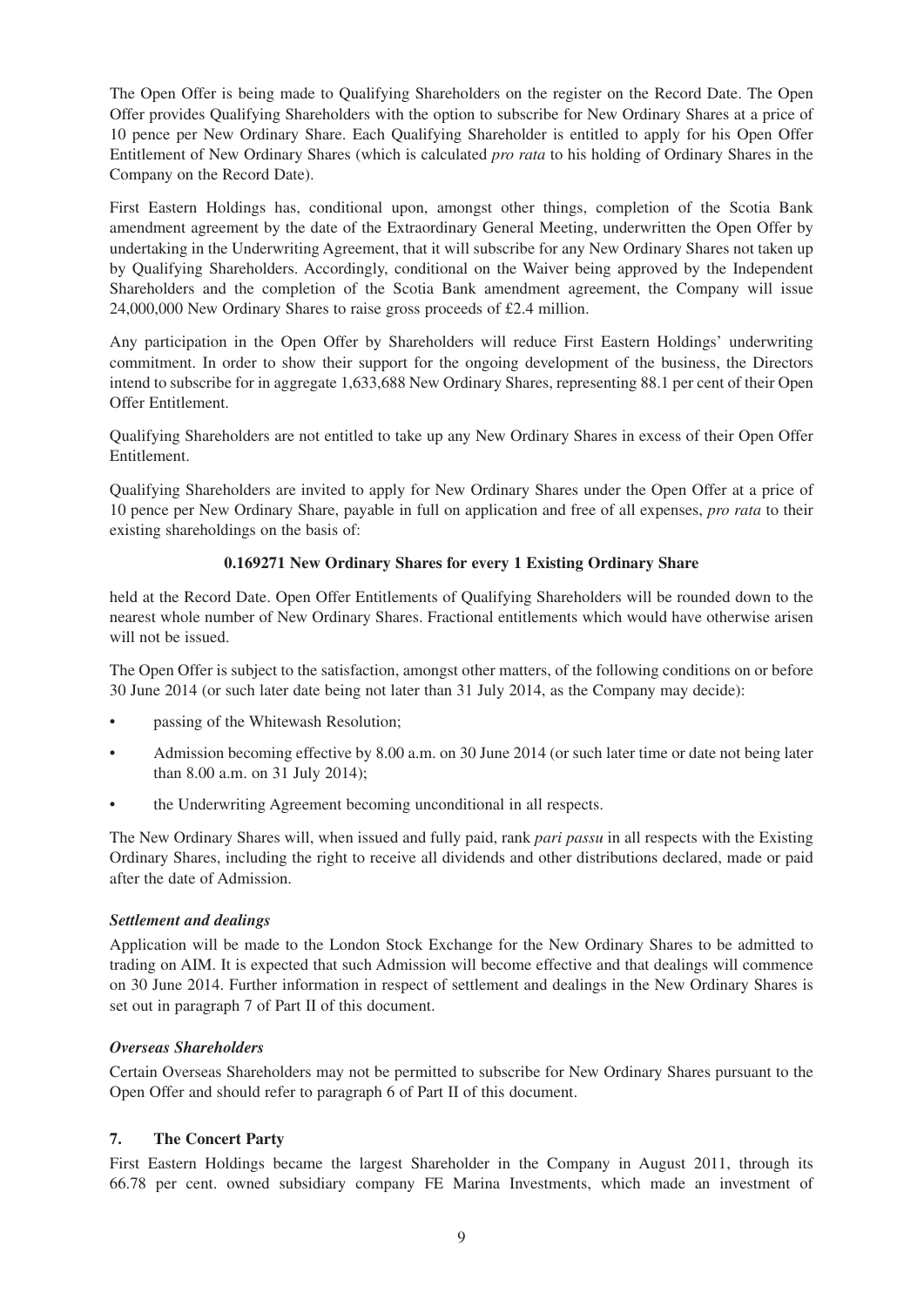approximately £4.2 million for a 25 per cent. stake in the Company by a subscription of Ordinary Shares, coupled with the formation of a joint venture company to assist in the development of the Company's business in Asia Pacific, one of the world's fastest growing marina markets.

In May 2013, FE Marina Investments subscribed for a further 15,381,528 Ordinary Shares and First Eastern Holdings subscribed for 33,066,759 Ordinary Shares pursuant to the 2013 Open Offer.

The 33.22 per cent. of FE Marina Investments not held by First Eastern Holdings is held by The Euro-China Fund, L.P. ("**Euro-China**"), an exempted limited partnership formed under the laws of the Cayman Islands. The primary investment objective of Euro-China is to achieve superior returns on partnership capital by direct investments in opportunities involving a European/Chinese commercial nexus, taking advantage of the growing trade and investment flows between Europe and China. The general partner of Euro-China is FE Euro-China Partners Limited ("**FE Euro-China Partners**"), which is responsible for the overall management and operations of the partnership and the making and realisation of investments. FE Euro China Partners is a private company registered under the laws of the Cayman Islands and is indirectly owned as to 90 per cent. by Mr. Victor Chu Chairman and founder of First Eastern Holdings and as to 10 per cent. by Ms. Elizabeth Kan, Managing Director of First Eastern Holdings and director of the Company. As at 31 December 2013, Euro-China had net assets of €8.4 million.

First Eastern Holdings, which was founded in 1988 as a private investment company, is 92 per cent. owned by Victor Chu and his family, with the remaining 8 per cent. owned by Ms. Elizabeth Kan. Since its formation, First Eastern Holdings and its associates have made significant direct investments into China and, more recently, internationally, including Japan and the UK. Investments by First Eastern Holdings and its associates into the UK include shareholdings and/or joint ventures with Evolution Securities China Limited, Monitise PLC, Lulu Guinness Holdings Limited, Camper & Nicholsons Marina Investments Limited and Sustainable Development Capital LLP.

Victor Chu is the Chairman and principal shareholder of First Eastern Holdings and of other companies in Hong Kong trading under the First Eastern name, including FE Securities Ltd and First Eastern Investments Limited.

Mr Chu obtained his law degree at University College London and qualified as a solicitor in England and Hong Kong in 1982 with Herbert Smith, the City law firm. Over the last 25 years he has served, at various times, as a Director and Council Member of the Hong Kong Stock Exchange, Member of the Hong Kong Takeovers and Mergers Panel, Advisory Committee Member of the Hong Kong Securities and Futures Commission and part-time member of the Hong Kong Government's Central Policy Unit.

Mr Chu is currently a Foundation Board Member of the World Economic Forum in Geneva and co-chairs the Forum's International Business Council. He is also Chairman of the Hong Kong – Europe Business Council, a member of the Mayor of London's International Business Advisory Council and serves on the Board of China Merchants China Direct Investments Ltd. In June 2011, Mr Chu was awarded the 2011 Global Economy Prize (jointly with Professor Larry Summers and then European Central Bank President Jean-Claude Trichet) by the Kiel Institute for the World Economy.

First Eastern Holdings and Mr Chu are important partners for the Company as it seeks to use the knowledge and relationships that First Eastern companies have developed over the last 20 years of operating and investing in China and the Far East. However, First Eastern Holdings is not only important to the growth of the Company's China activities but, since becoming (through FE Marina Investments) the Company's largest Shareholder in August 2011, has provided significant strategic assistance and offered financial support when it was approached to assist with the current Fundraising.

The Board believes that the increased investment by First Eastern Holdings is a very clear confirmation of its continued belief in both the opportunities in China and also in the prospects for the Company generally.

Clive Whiley, CEO of the Company's operational businesses, is a member of the Concert Party because he is managing director of Evolution Securities China Limited, which is majority owned by First Eastern Holdings. Evolution Securities China Limited is a merchant bank specialising in advisory services on China outbound M&A. Mr Whiley has extensive main board executive director experience across a broad range of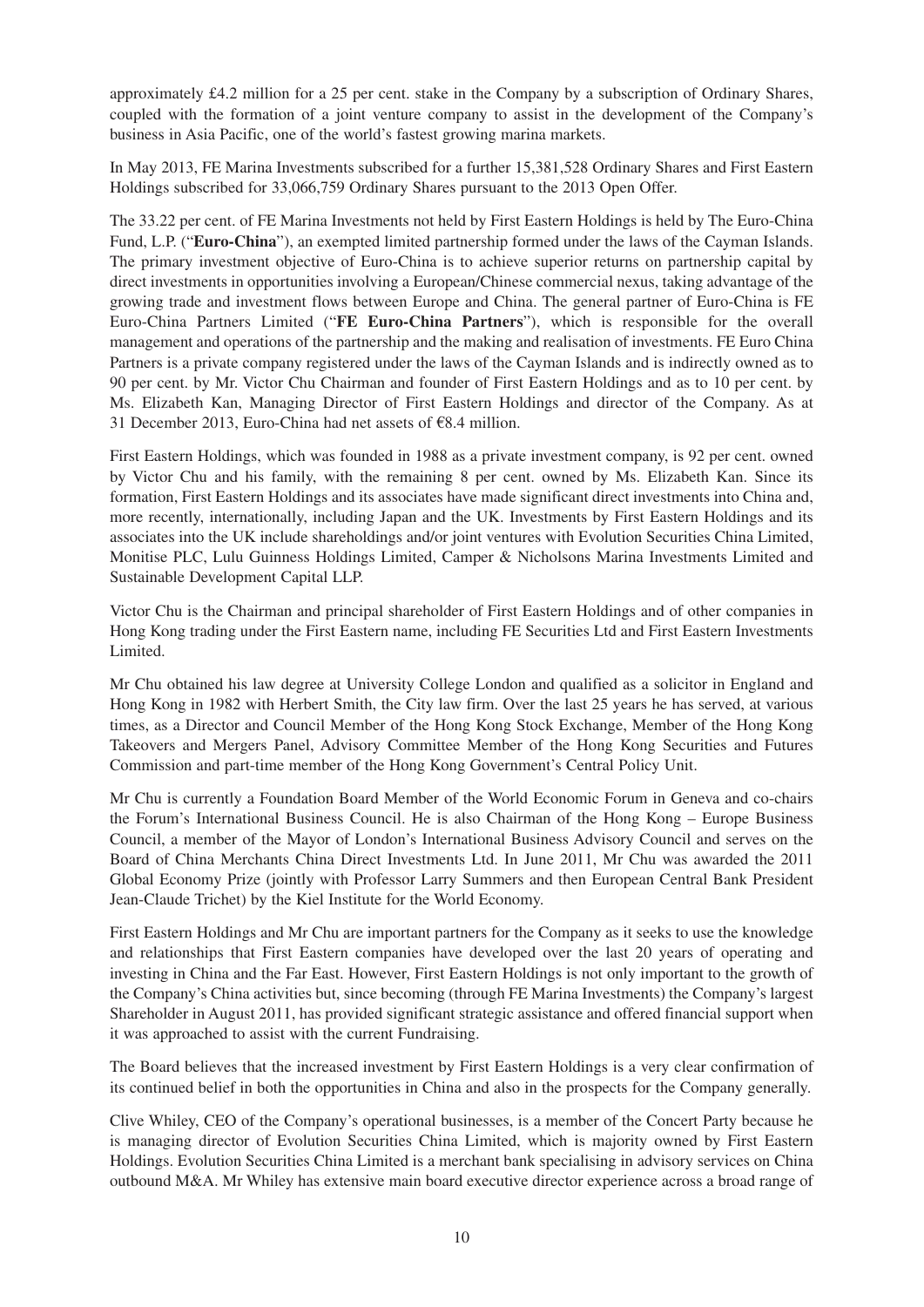financial services, engineering, manufacturing, distribution and leisure businesses: encompassing the UK, Europe, North America, Australasia and the People's Republic of China. He is also Chairman of China Venture Capital Management Limited, First China Venture Capital Limited and Y-Lee Limited. On 17 May 2013, Zodiac Executive Pension Scheme, of which Clive Whiley is the sole beneficiary, purchased 1,500,000 Ordinary Shares from First Eastern Holdings. The purchase was made in order to align Mr Whiley's interests with those of the existing Shareholders in the Company.

# **8. Intentions of the Concert Party**

The members of the Concert Party have confirmed to the Company that, save that Victor Chu intends to accept the Board's invitation to become a Director following the Company's AGM, they are not proposing, following any increase in their direct and indirect percentage interests in Ordinary Shares or voting rights as a result of their participation in the Fundraising, to seek any change in the composition of the Board, as currently constituted, or the general nature of the Company's business.

The members of the Concert Party have also confirmed that they have no intention to make any changes regarding the future of the Company's business, the locations of the Company's places of business or the continued employment of its employees and management (and those of its subsidiaries) nor does the Concert Party intend that there should be any redeployment of the fixed assets of the Company. The Concert Party intends that the Company should remain quoted on AIM.

First Eastern Holdings has the right, granted pursuant to the subscription agreement entered into at the time of its initial investment in the Company in 2011 to appoint and remove one person to and from the Board of the Company from time to time for so long as First Eastern Holdings continues to hold 10 per cent or more of the Company's issued share capital. First Eastern Holdings nominated Elizabeth Kan to the Board on 25 June 2013.

The Company views the continued long term support of the First Eastern Holdings as beneficial to the Company.

# **9. Dispensation from Rule 9 of the Takeover Code**

# *Rule 9*

The Takeover Code governs, *inter alia*, transactions which may result in the change of control of a public company to which the Takeover Code applies.

Under Rule 9, any person who acquires an interest (as defined in the Takeover Code) in shares, which taken together with shares in which he is already interested and in which persons acting in concert with him are interested, carry 30 per cent. or more of the voting rights of a company which is subject to the Takeover Code, is normally required to make a general offer to all the remaining shareholders to acquire their shares.

Similarly, when any person, together with persons acting in concert with him, is interested in shares which in aggregate carry not less than 30 per cent. of the voting rights of such company but does not hold shares carrying more than 50 per cent. of such voting rights, a general offer will normally be required if any further interest in shares are acquired by any such person or persons acting in concert with it.

An offer under Rule 9 must be made in cash and at the highest price paid by the person required to make the offer, or any person acting in concert with him, for any interest in shares in the company during the 12 months prior to the announcement of the offer.

# *Dispensation*

At the date of this document, the Concert Party has an interest in 68,509,191 Ordinary Shares, representing 48.32 per cent. of the Company's issued share capital (35,442,432 of which, representing 25.00 per cent. of the Company's issued share capital, are held directly by FE Marina Investments). Accordingly, if any member of the Concert Party were to acquire any further interests in Ordinary Shares either pursuant to the Open Offer or the Underwriting Agreement, it would be required to make a general offer to all the remaining Shareholders to acquire their shares in accordance with Rule 9 of the Takeover Code at a cash price of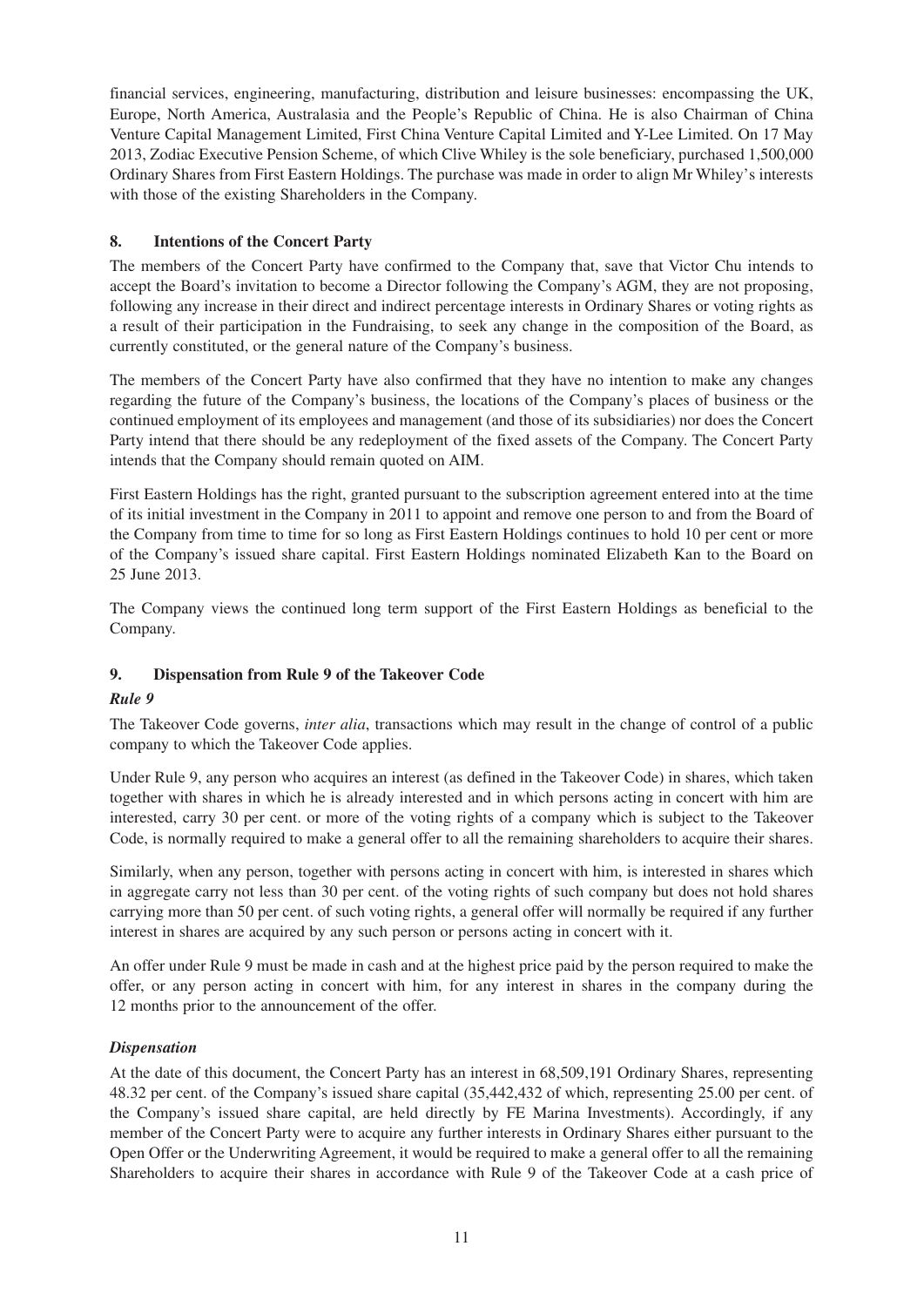10 pence per Ordinary Share (being the highest price paid by any member of the Concert Party in the previous 12 months).

The Takeover Panel has agreed, in principle, to grant a conditional waiver that will release the Concert Party from such an obligation and will allow the members of the Concert Party to increase their aggregate shareholdings to a maximum of 55.80 per cent. of the Company's issued share capital. This Waiver is conditional on: (i) no member of the Concert Party nor any of its concert parties acquiring any interest in any other Ordinary Shares prior to the Extraordinary General Meeting; and (ii) the passing of the Whitewash Resolution by Independent Shareholders at the Extraordinary General Meeting. Voting on the Whitewash Resolution will be put to a poll, as required by the Takeover Code. Each member of the Concert Party has undertaken that it will not vote on the Whitewash Resolution in respect of its existing Ordinary Shares.

First Eastern Holdings has agreed to underwrite the Open Offer pursuant to the Underwriting Agreement which is conditional upon, amongst other things, the completion of the Scotia Bank amendment agreement by the date of the Extraordinary General Meeting. If no Shareholders take up their Open Offer Entitlement and First Eastern Holdings is obliged to subscribe for all the New Ordinary Shares being offered pursuant to the Open Offer, the Concert Party would, together, hold 92,509,190 Ordinary Shares representing 55.80 per cent. of the total voting rights of the Company following the Fundraising. In the event that all Shareholders take up their Open Offer Entitlement, the members of the Concert Party would, together, hold 80,105,808 Ordinary Shares representing 48.32 per cent. of the total voting rights of the Company following the Fundraising.

**In the event that the Concert Party's aggregate shareholding increases to over 50 per cent. of the Company's issued share capital, as permitted by the Waiver, the Concert Party would usually be entitled to acquire any number of additional Ordinary Shares without incurring an obligation to make a general offer to the remaining Shareholders for their Ordinary Shares.** This is because, under Rule 9, where any person who (together with persons acting in concert with him) already holds shares carrying over 50 per cent. of the voting rights of a company acquires an interest in shares which carry additional voting rights, then that person will not generally be required to make a general offer to the remaining Shareholders to acquire their shares. However, individual members of the Concert Party will not be able to increase their percentage interests in shares through or between a Rule 9 threshold without Takeover Panel consent. On the basis of the existing ownership structure of First Eastern Holdings and FE Marina Investments, the Panel considers both companies to be under the ultimate control of Victor Chu. Accordingly, if the aggregate shareholdings of First Eastern Holdings and FE Marina Investments increase over 50 per cent. as a result of the Open Offer, each of First Eastern Holdings and FE Marina Investments will be entitled to acquire further shares without being required to make a mandatory offer, even if each of their individual interest in shares increases through a Rule 9 threshold, without the need for prior consent of the Takeover Panel.

In the event that take up under the Open Offer is such that, following completion of the Fundraising the aggregate shareholding of the Concert Party is in excess of 30 per cent. but less than 50 per cent., no member of the Concert Party nor any other person acting in concert with them would be able to acquire further shares in the Company without being required to make a mandatory offer for all other Ordinary Shares under Rule 9. However, the Concert Party would retain the right to transfer Ordinary Shares between entities within the First Eastern group of companies, on the basis that such entities will be under the ultimate control of Victor Chu, save that such transfers will require the prior consent of the Takeover Panel.

# **10. Extraordinary General Meeting**

An Extraordinary General Meeting of the Company is being convened for 11.00 a.m. on 27 June 2014 to be held at the Company's registered office at Island House, Grand Rue, St. Martins, Guernsey GY4 6RU at which the Whitewash Resolution will be proposed. The Whitewash Resolution will be proposed as an ordinary resolution and requires a simple majority of the votes cast to be cast in favour on a poll in order for it to be passed. The Whitewash Resolution will be decided on a poll. Only the Independent Shareholders shall be entitled to vote on the Whitewash Resolution.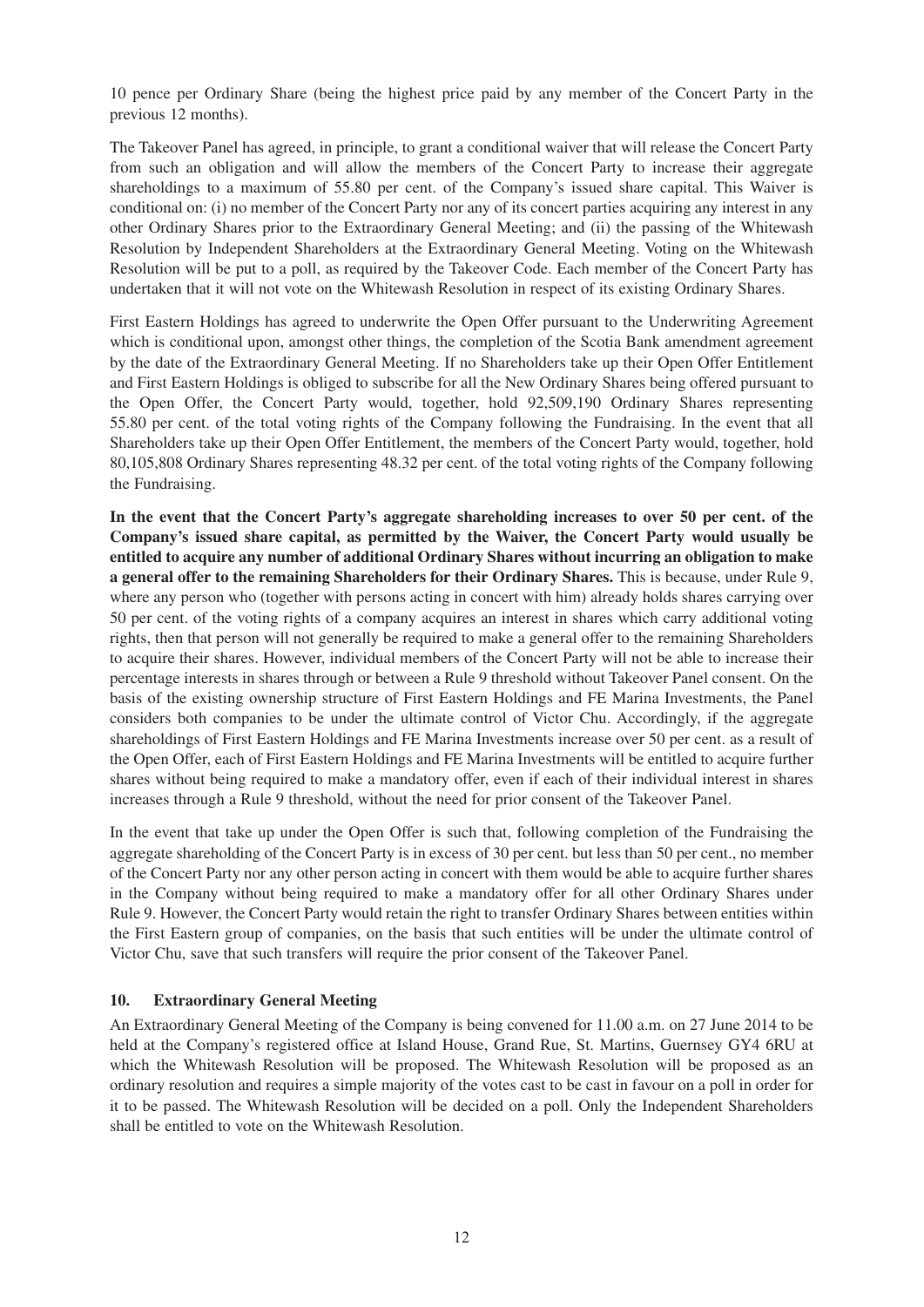# **11. Action to be taken in respect of the Extraordinary General Meeting**

Please check that you have received the following with this document:

- a Form of Proxy for use in respect of the Extraordinary General Meeting; and
- a reply-paid envelope for use in connection with the return of the Form of Proxy (in the UK only).

**Whether or not you propose to attend the Extraordinary General Meeting in person, you are strongly encouraged to complete, sign and return your Form of Proxy in accordance with the instructions printed thereon as soon as possible, but in any event so as to be received, by post at Anson Registrars Limited, PO Box 426, St. Peter Port, Guernsey, GY1 3WX or, during normal business hours only, by hand, at Anson Registrars Limited, Anson House, Havilland Street, St. Peter Port, Guernsey, GY1 2QE by no later than 11.00 a.m. on 25 June 2014 (or, in the case of an adjournment of the Extraordinary General Meeting, not later than 48 hours before the time fixed for the holding of the adjourned meeting).**

This will enable your vote to be counted at the Extraordinary General Meeting in the event of your absence. The completion and return of the Form of Proxy or the use of the CREST Proxy Voting service will not prevent you from attending and voting at the Extraordinary General Meeting, or any adjournment thereof, in person should you wish to do so.

# **12. Action to be taken in respect of the Open Offer**

If you are a Qualifying non-CREST Shareholder you will find an Application Form accompanying this document which gives details of your Open Offer Entitlement (i.e. the number of New Ordinary Shares available to you). If you wish to apply for New Ordinary Shares under the Open Offer, you should complete the enclosed Application Form in accordance with the procedure set out at paragraph 3 of Part II of this document and on the Application Form itself and post it in the accompanying envelope (for use within the UK only), together with payment in full in respect of the number of New Ordinary Shares applied for to Computershare, Corporate Actions Projects, Bristol BS99 6AH or by hand (during normal business hours only) to Computershare, The Pavilions, Bridgwater Road, Bristol BS13 8AE so as to arrive as soon as possible and in any event so as to be received no later than 11.00 a.m. on 25 June 2014, having first read carefully Part 2 of this document and the contents of the Application Form. If you are a Qualifying CREST Shareholder you will receive a credit to your appropriate stock account in CREST in respect of your Open Offer Entitlement. You should refer to the procedure set out at paragraph 3 of Part II of this document.

**The latest time for applications to be received under the Open Offer is 11.00 a.m. on 25 June 2014. The procedure for application and payment depends on whether, at the time at which application and payment is made, you have an Application Form in respect of your Open Offer Entitlement or your Open Offer Entitlement has been credited to your stock account in CREST. The procedures for application and payment are set out in Part 2 of this document. Further details also appear on the Application Form which has been sent to Qualifying Shareholders. Qualifying CREST Shareholders who are CREST sponsored members should refer to their CREST sponsors regarding the action to be taken in connection with this document and the Open Offer.**

**If the Whitewash Resolution is not passed, the Fundraising will not proceed.**

**If you are in any doubt as to the procedure for acceptance, please contact Computershare on +44 (0)870 707 4040. Calls to the Computershare +44 (0) 870 707 4040 number are charged at approximately 10 pence per minute (including VAT) from a BT landline, other telephone provider costs may vary. Calls to the helpline from outside the UK will be charged at the applicable international rate. Different charges may apply to calls from mobile telephones and calls may be recorded and randomly monitored for security and training purposes. Computershare cannot provide advice on the merits of the Open Offer nor give any financial, legal or tax advice.**

**If you are in any doubt as to the contents of this document and/or the action you should take, you are recommended to seek your own personal financial advice from an independent financial adviser authorised under the Financial Services and Markets Act 2000 (as amended) if you are in the UK or,**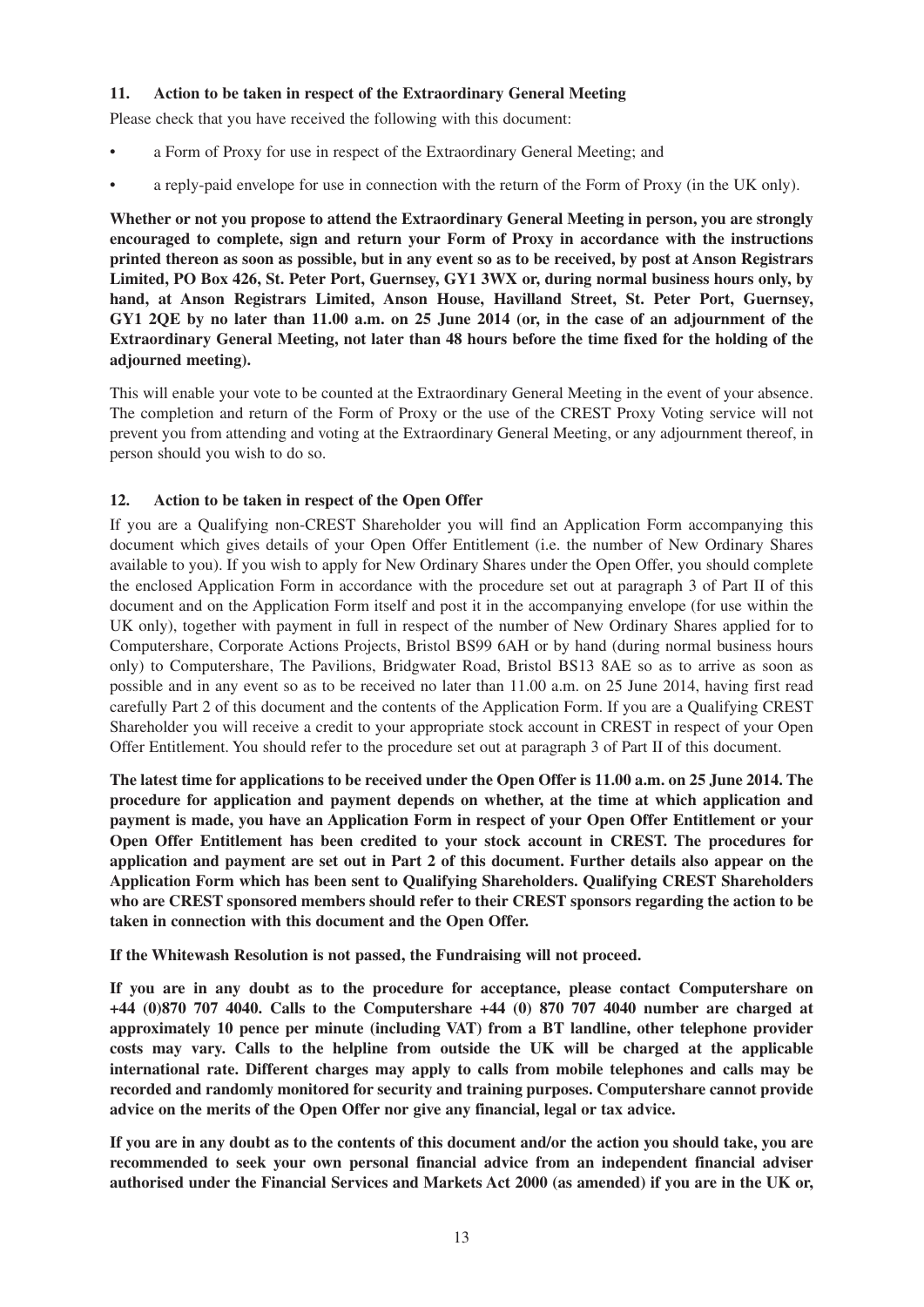**if you are outside the UK, from an appropriately authorised independent financial adviser, without delay.**

# **13. Related Party Transactions**

FE Marina Investments and First Eastern Holdings are considered to be related parties of the Company as defined by the AIM Rules, holding 25.00 per cent. and 22.26 per cent. of the voting rights of the Company respectively. The participation of First Eastern Holdings and FE Marina Investments in the Fundraising and entry into the Underwriting Agreement by First Eastern Holdings are therefore related party transactions pursuant to Rule 13 of the AIM Rules. The Directors, having consulted with the Company's nominated adviser, finnCap, consider that the terms of the Fundraising; and the participation by FE Marina Investments and First Eastern Holdings and the terms of the Underwriting Agreement are fair and reasonable insofar as the Company's Shareholders are concerned.

# **14. Recommendation**

The Independent Directors:

- having consulted with finnCap, are satisfied that the terms of the Fundraising are fair and reasonable and in the best interests of the Company and Shareholders as a whole; and
- having been so advised by finnCap, consider the Fundraising and the Waiver to be fair and reasonable and in the best interests of Independent Shareholders and the Company as a whole.

Accordingly, the Independent Directors recommend that all Independent Shareholders vote in favour of the Whitewash Resolution to be proposed at the Extraordinary General Meeting, as they intend to do in respect of their beneficial holdings which amount to, in aggregate, 9,451,325 Ordinary Shares, representing 6.67 per cent. of the Company's issued share capital.

Neither Ms Elizabeth Kan nor Mr Clive Whiley is considered to be independent of First Eastern Holdings and accordingly they have both abstained from deliberating on the recommendation of the Board.

Yours faithfully,

**Sir Christopher Lewinton** *Chairman*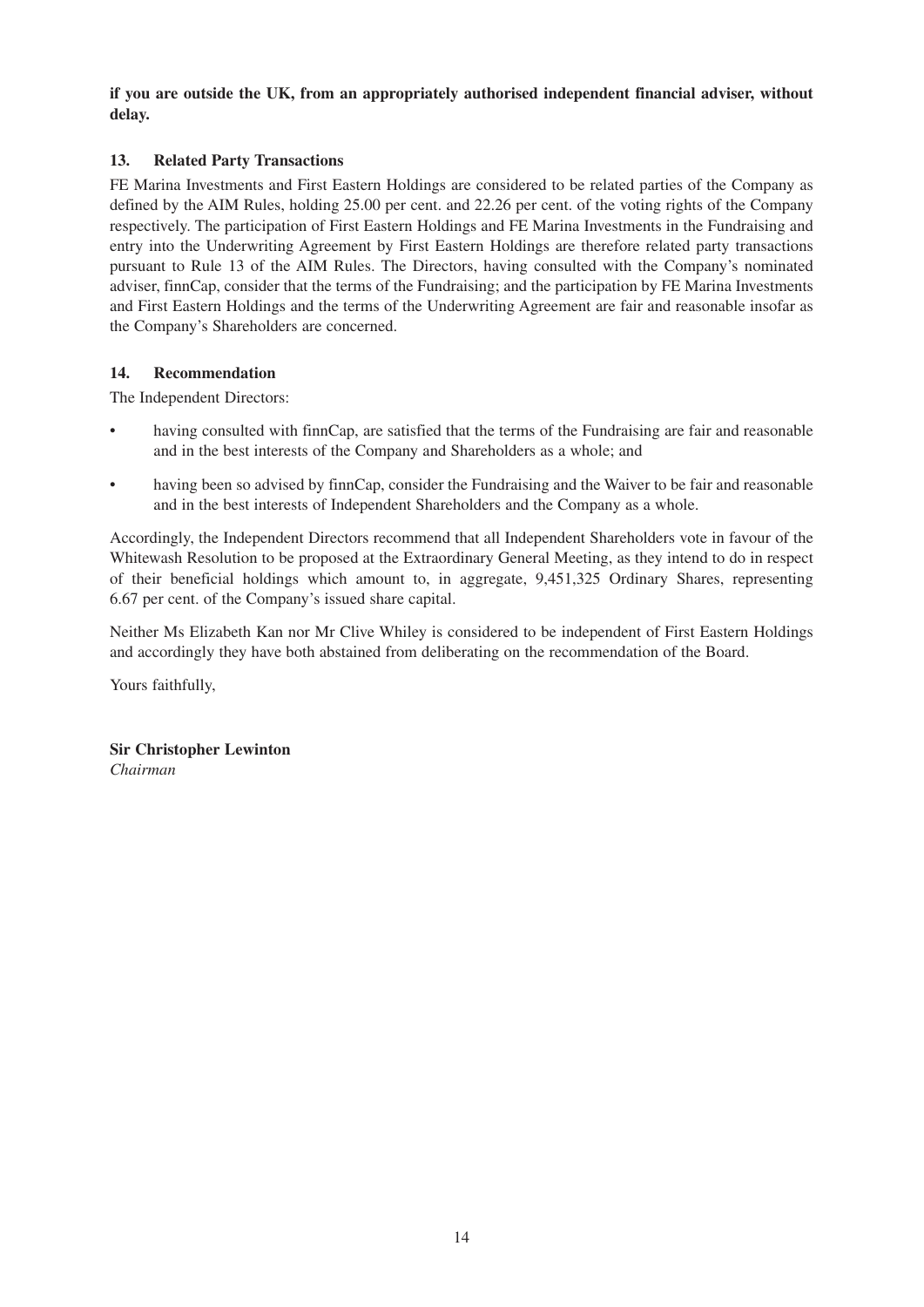# **PART 2**

# **DETAILS OF THE OPEN OFFER**

# **1. Introduction**

The Open Offer has been structured so as to allow Qualifying Shareholders to subscribe for New Ordinary Shares at the Offer Price *pro rata* to their existing holdings. Qualifying Shareholders will be able to apply for their Open Offer Entitlement. To the extent that New Ordinary Shares are not applied for under the Open Offer, Open Offer Entitlements will lapse and such New Ordinary Shares shall be subscribed for by First Eastern Holdings pursuant to the terms of the Underwriting Agreement which is conditional upon, amongst other things, the completion of the Scotia Bank amendment agreement by the date of the Extraordinary General Meeting, as described in paragraph 8 of Part 5 of this document.

# **2. Offer**

The Company hereby invites Qualifying Shareholders to apply, on and subject to the terms and conditions set out herein and in the Application Form (in respect of shares held in certificated form) and subject to the Articles of Association of the Company, for New Ordinary Shares at a price of 10 pence per New Ordinary Share, free from all expenses, payable in cash in full on application. The closing mid-market price for an Ordinary Share, on 5 June 2014 (being the last practicable date before the publication of this document) was 8.75 pence.

Subject to fulfilment of the conditions set out below and (in respect of Ordinary Shares held in certificated form) in the Application Form, Qualifying Shareholders are being given the opportunity to subscribe for New Ordinary Shares at the Offer Price payable in full on application and free of all expenses, *pro rata* to their existing shareholdings, on the basis of:

# **0.169271 New Ordinary Shares for every 1 Existing Ordinary Share**

held at the Record Date. Open Offer Entitlements of Qualifying Shareholders will be rounded down to the nearest whole number of New Ordinary Shares. Fractional entitlements which would have otherwise arisen will not be issued.

The Open Offer Entitlements of Qualifying CREST Shareholders will be registered in uncertificated form and credited to their stock account in CREST. The Open Offer Entitlements of Qualifying non-CREST Shareholders will be registered in certificated form and sent to Qualifying non-CREST Shareholders. The action to be taken in relation to the Open Offer is described in paragraph 3 below.

The New Ordinary Shares will, when issued and fully paid, rank *pari passu* in all respects with and will carry the same voting and dividend rights as, the Existing Ordinary Shares. The Open Offer is conditional, *inter alia*, on (i) the passing of the Whitewash Resolution; (ii) Admission becoming effective by 8.00 a.m. on 30 June 2014 (or such later time or date not being later than 8.00 a.m. on 31 July 2014); and (iii) the Underwriting Agreement becoming unconditional in all respects including as to the completion of the Scotia Bank amendment agreement. It is expected that Admission will occur and dealings in the New Ordinary Shares will commence on 30 June 2014. If such conditions are not fulfilled on or before 8.00 a.m. 30 June 2014 (or such later date, being not later than 8.00 a.m. on 31 July 2014, as the Company may decide) application monies are expected to be returned without interest by crossed cheque in favour of the applicant(s) (at the applicant's risk) by post for Qualifying non-CREST Shareholders and through CREST for Qualifying CREST Shareholders as soon as practicable after that date and any Open Offer Entitlements admitted to CREST will be disabled. Any interest earned on the application monies will be retained for the benefit of the Company.

The Open Offer is not a rights issue. Qualifying Shareholders should note that the Application Form is not a negotiable document and cannot be traded. Qualifying Shareholders should also be aware that in the Open Offer, unlike in a rights issue, any New Ordinary Shares not applied for will not be sold in the market or placed for the benefit of Qualifying Shareholders who do not apply under the Open Offer.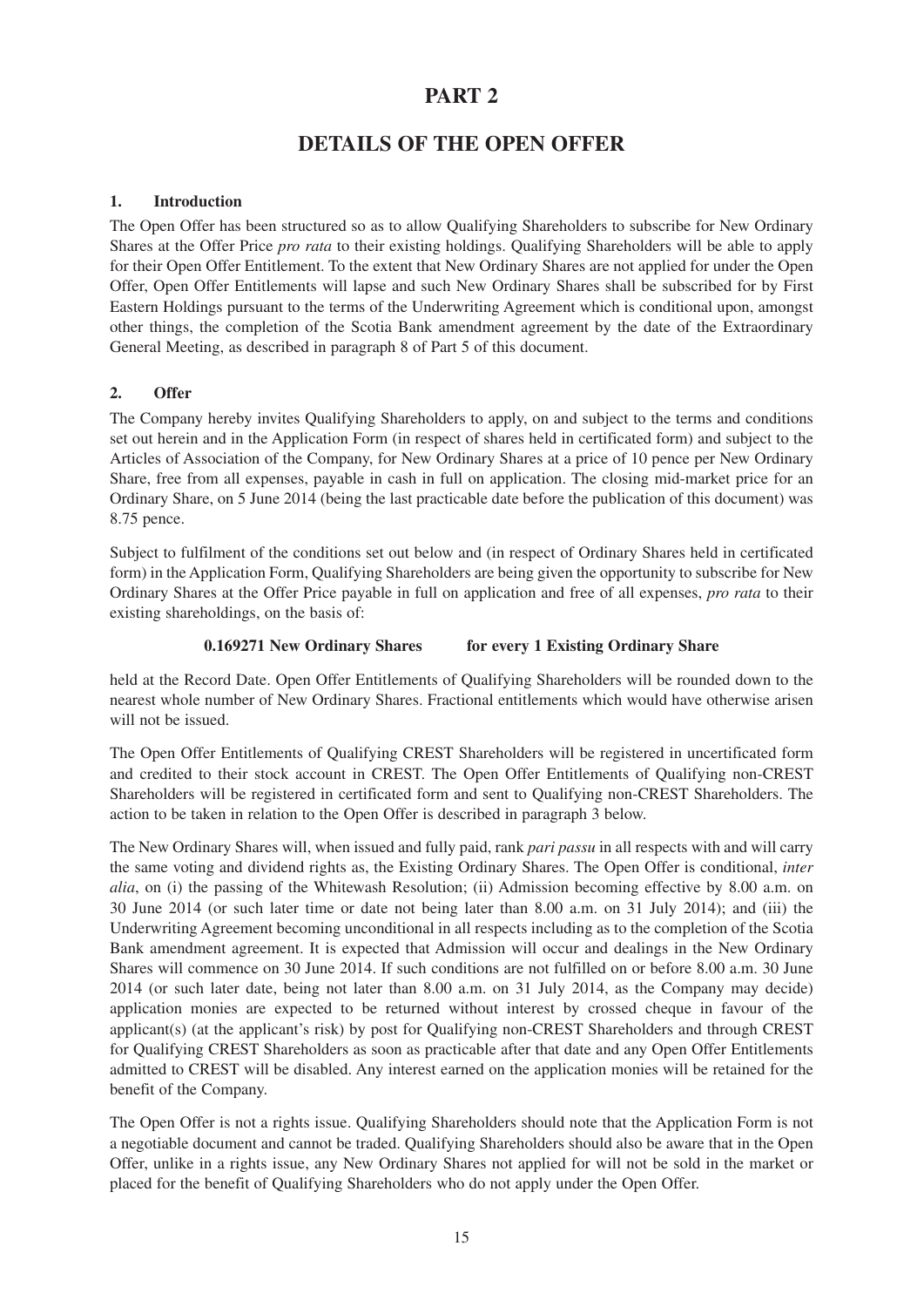Completed Application Forms (in respect of shares held in certificated form), accompanied by full payment, should be returned by post to Computershare, Corporate Actions Projects, Bristol BS99 6AH or by hand (during normal business hours only) to Computershare, Corporate Actions Projects, Bristol BS99 6AH so as to arrive as soon as possible and in any event so as to be received no later than 11.00 a.m. on 25 June 2014.

Any New Ordinary Shares not taken up under the Open Offer will be subscribed for by First Eastern Holdings pursuant to the Underwriting Agreement.

The New Ordinary Shares will represent approximately 14.48 per cent. of the Enlarged Issued Share Capital.

Further terms of the Open Offer are set out in this Part 2 and, where relevant, in the Application Form.

# **3. Procedure for Application**

The action to be taken by you in respect of the Open Offer depends on whether at the relevant time you have an Application Form in respect of your Open Offer Entitlement or you have your Open Offer Entitlement credited to your CREST stock account in respect of such entitlement.

CREST sponsored members should refer to their CREST sponsor, as only their CREST sponsor will be able to take the necessary action specified below to apply under the Open Offer in respect of their Open Offer Entitlement of such members held in CREST. CREST members who wish to apply under the Open Offer for their Open Offer Entitlement should refer to the CREST Manual for further information on the CREST procedures referred to below.

If for any reason it becomes necessary to adjust the expected timetable as set out in this document, the Company will make an appropriate announcement to a Regulatory Information Service operated by the London Stock Exchange giving details of the revised dates.

# *Qualifying non-CREST Shareholders (Shareholders who hold share certificates and receive an Application Form in respect of their Open Offer Entitlement)*

# *General*

Subject to the provisions set out in this Part 2 in relation to the Overseas Shareholders, Qualifying non-CREST Shareholders will have received an Application Form enclosed with this document. The Application Form shows the number of Existing Ordinary Shares registered in your name on the Record Date. It also shows your Open Offer Entitlement (i.e. the number of New Ordinary Shares available to you on a *pro rata* basis for which you are entitled to apply under the Open Offer).

The instructions and other terms set out in the Application Form constitute part of the terms of the Open Offer.

# *Market Claims*

Applications may only be made on the Application Form which is personal to the Qualifying non-CREST Shareholders(s) named thereon and may not be assigned, transferred or split except in the circumstances described below. The Application Form represents the right to apply for New Ordinary Shares and is not a document of title and cannot be separately traded. It is transferable only to satisfy legitimate market claims in relation to market purchases pursuant to the rules of the London Stock Exchange prior to the Existing Ordinary Shares being marked "ex" the entitlement to the Open Offer. Applications may be split or consolidated only to satisfy legitimate market claims up to 3.00 p.m. on 9 June 2014. Any Qualifying non-CREST Shareholder who has sold or transferred all or part of his holding of Existing Ordinary Shares prior to the date upon which the Existing Ordinary Shares were marked "ex" the entitlement to the Open Offer, should consult his stockbroker or other professional adviser as soon as possible since the invitation to acquire New Ordinary Shares under the Open Offer may represent a benefit which can be claimed from him by the purchaser or transferee under the rules of the London Stock Exchange. Qualifying non-CREST Shareholders who have sold all or part of their registered holdings should, if the market claim is to be settled outside CREST, complete Box J on the Application Form and immediately send it to the purchaser or transferee or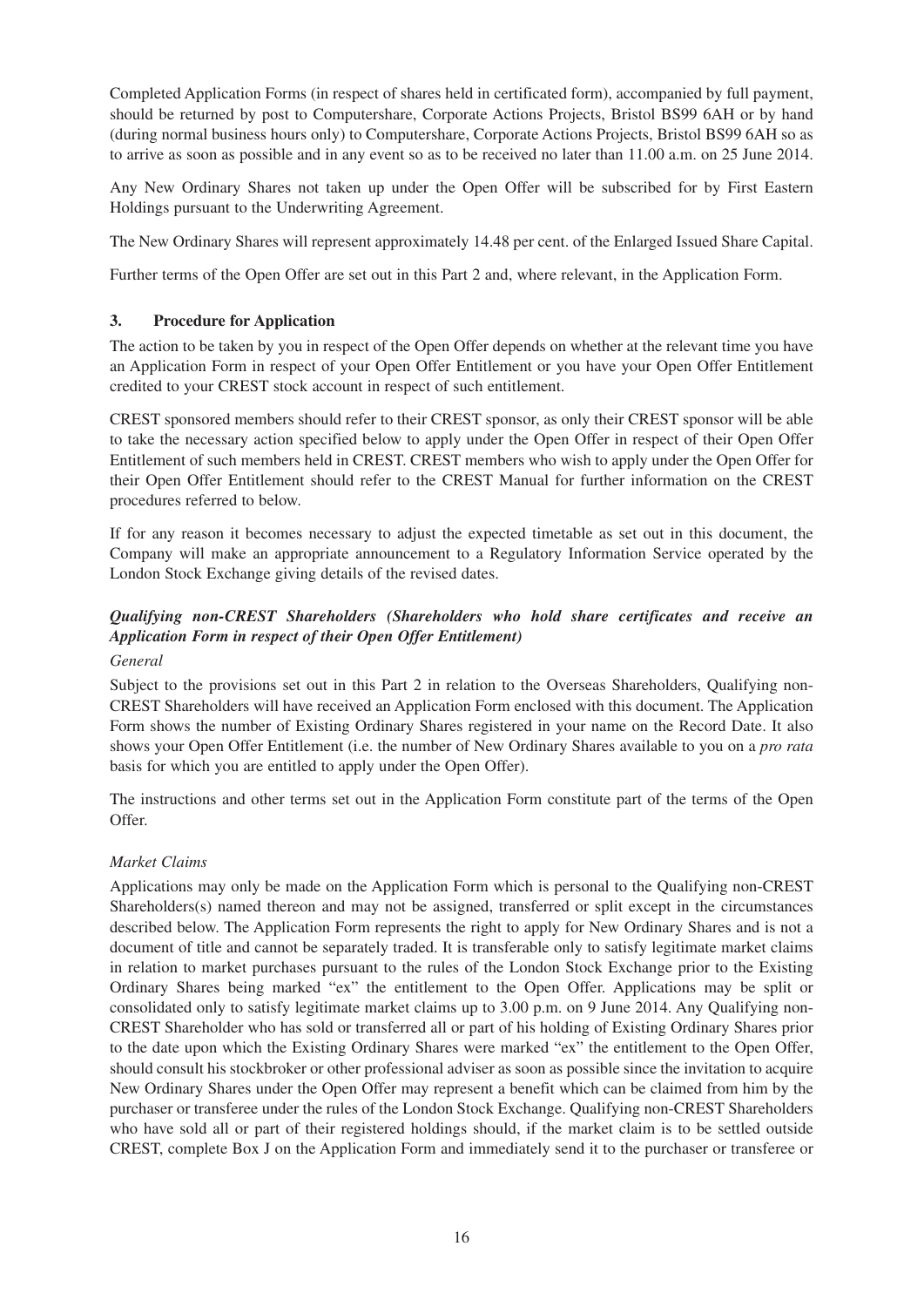the bank, stockbroker or other agent through whom or by whom the sale or transfer was effected for transmission to the purchaser or transferee.

The Application Form should not, however, subject to certain exceptions, be forwarded to or transmitted in or into the United States of America, Australia, Canada, South Africa, New Zealand or Japan.

#### *Application Procedures*

**Qualifying non-CREST Shareholders wishing to apply for New Ordinary Shares should complete the Application Form in accordance with the instructions printed thereon and post it in the accompanying reply paid envelope (for use within the UK only) or return it (so as to arrive by not later than 11.00 a.m. on 25 June 2014), together with payment in full for the number of New Ordinary Shares applied for, to Computershare, Corporate Actions Projects, Bristol BS99 6AH or by hand (during normal business hours only) to Computershare, The Pavilions, Bridgwater Road, Bristol BS13 8AE. If you have any questions on the procedure please call the helpline+44 (0)870 707 4040. Calls to the Computershare +44 (0)870 707 4040 number are charged at approximately 10 pence per minute (including VAT) from a BT landline, other telephone provider costs may vary. Calls to this number from outside the UK are charged at applicable international rates. Different charges may apply to calls made from mobile telephones and calls may be recorded and monitored randomly for security and training purposes. Computershare and Anson Registrars cannot provide advice on the merits of the Proposals nor give any financial, legal or tax advice. Applications received after 11.00 a.m. on 25 June 2014 will not be accepted.**

If any Application Form is sent by first class post within the United Kingdom, Qualifying non-CREST Shareholders are recommended to allow at least four business days for delivery. The Company may elect in its absolute discretion to accept Application Forms and remittances received after 11.00 a.m. on 25 June 2014. The Company may also in its sole discretion elect to treat an Application Form as valid and binding on the person(s) by whom or on whose behalf it is lodged, even if it is not completed in accordance with the relevant instructions, or if it does not strictly comply with the terms and conditions of application. Applications will not be acknowledged.

The Company, also reserves the right (but shall not be obliged) to accept applications in respect of which remittances are received prior to 11.00 a.m. on 25 June 2014 from an authorised person (as defined in FSMA) specifying the number of New Ordinary Shares concerned and undertaking to lodge the relevant Application Form in due course.

#### *Payments*

Under the Money Laundering Regulations 2007, Computershare may be required to check the identity of persons who subscribe for in excess of the sterling equivalent of Euro 15,000 (approximately £12,500) of New Ordinary Shares. Computershare may therefore undertake electronic searches for the purposes of verifying identity. To do so, Computershare may verify the details against the Applicant's identity, but also may request further proof of identity. Computershare reserve the right to withhold any entitlement (including any refund cheque) until such verification of identity is completed to its satisfaction.

Payments must be made by cheque or bankers' draft in pounds sterling drawn on a branch in the United Kingdom of a bank or building society and must bear the appropriate sort code in the top right hand corner. Cheques, which must be drawn on the personal account of the individual investor where they have sole or joint title to the funds, should be made payable to CIS PLC re: "CNMI–Open Offer A/C". Third party cheques may not be accepted with the exception of building society cheques or bankers' drafts where the building society or bank has confirmed the name of the account holder by stamping or endorsing the building society cheque/bankers' draft to such effect. The account name should be the same as that shown on the application. Cheques or bankers' drafts will be presented for payment upon receipt. The Company reserves the right to instruct Computershare to seek special clearance of cheques and bankers' drafts to allow the Company to obtain value for remittances at the earliest opportunity. No interest will be allowed on payments made before they are due and any interest earned on such payments will accrue for the benefit of the Company. It is a term of the Open Offer that cheques will be honoured on first presentation, and the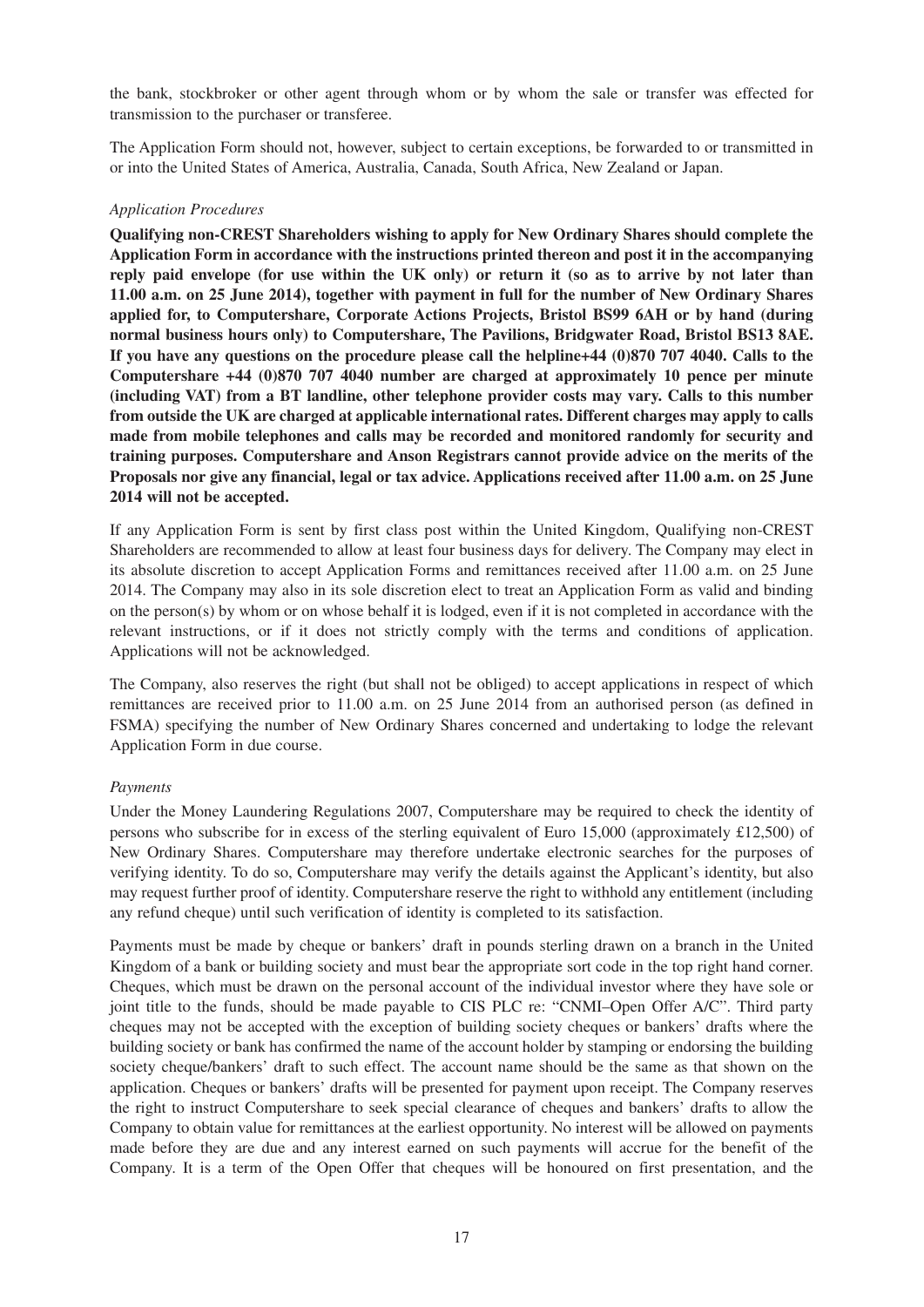Company may elect in its absolute discretion to treat as invalid, acceptances in respect of which cheques are not so honoured. If cheques or bankers' drafts are presented for payment before the conditions of the Open Offer are fulfilled, the application monies will be kept in a separate bank account pending fulfilment of such conditions. If all the conditions of the Open Offer have not been fulfilled or (where appropriate) waived by 8.00 a.m. on 30 June 2014 (or such later date as the Company may, in its absolute discretion, elect, but in any event not later than 8.00 a.m. on 31 July 2014), the Open Offer will lapse and application monies will be returned to applicants (at the applicants' risk), without interest, by crossed cheque in favour of the applicant(s) within 14 days after that date.

# *Effect of Application*

All documents and remittances sent by post by or to an applicant (or as the applicant may direct) will be sent at the applicant's own risk. By completing and delivering an Application Form, you (as the applicant(s)):

- (i) agree that all applications and contracts resulting therefrom, under the Open Offer shall be governed by, and construed in accordance with, the laws of England;
- (ii) confirm that in making the application you are not relying on any information or representation other than such as may be contained in this document and you accordingly agree that no person responsible solely or jointly for this document or any part thereof or involved in the preparation thereof shall have any liability for any such information or representation not contained in this document; and
- (iii) represent and warrant that if you have received some or all of your entitlements under the Open Offer from a person other than the Company, you are entitled to apply under the Open Offer in relation to such entitlements under the Open Offer by virtue of a legitimate market claim.

The instructions, notes and other terms set out in the Application Form, form part of the terms of the Open Offer.

# **If you do not wish to apply for any of the New Ordinary Shares to which you are entitled under the Open Offer, you should not complete and return the Application Form.**

If you are in doubt whether or not you should apply for any of the New Ordinary Shares under the Open Offer, you should consult your independent financial adviser immediately. All enquiries in relation to the procedure for application for Qualifying non-CREST Shareholders under the Open Offer should be addressed to Computershare, Corporate Actions Projects, Bristol BS99 6AH. If you have any questions on the procedure please call the helpline on +44 (0)870 707 4040. Calls to the Computershare +44 (0)870 707 4040 number are charged at approximately 10 pence per minute (including VAT) from a BT landline. Other telephone provider costs may vary. Calls to this number from outside the UK are charged at applicable international rates. Different charges may apply to calls made from mobile telephones and calls may be recorded and monitored randomly for security and training purposes. Computershare cannot provide advice on the merits of the Open Offer nor give any financial, legal or tax advice.

# *Qualifying CREST Shareholders (Shareholders who hold shares in CREST whose Open Offer Entitlement is credited to their stock account in CREST)*

#### *General*

The Directors have applied for the New Ordinary Shares to be admitted to CREST with effect from Admission and Euroclear has agreed to such admission. Accordingly, settlement of transactions in the New Ordinary Shares following Admission may take place within the CREST system if the relevant Shareholder so wishes. CREST is a voluntary system and holders of Ordinary Shares who wish to receive and retain share certificates will be able to do so. Persons subscribing for New Ordinary Shares as part of the Open Offer may, however, elect to receive Ordinary Shares in uncertificated form if they are a "system member" (as defined in the Uncertificated Securities Regulations 2000).

In general, Ordinary Shares that are held in uncertificated form under CREST will be subject to the rules, regulations and procedures governing CREST and its system members as in effect from time to time. Ownership of an Ordinary Share held in uncertificated form under CREST may only be transferred in compliance with the procedures of CREST in effect from time to time.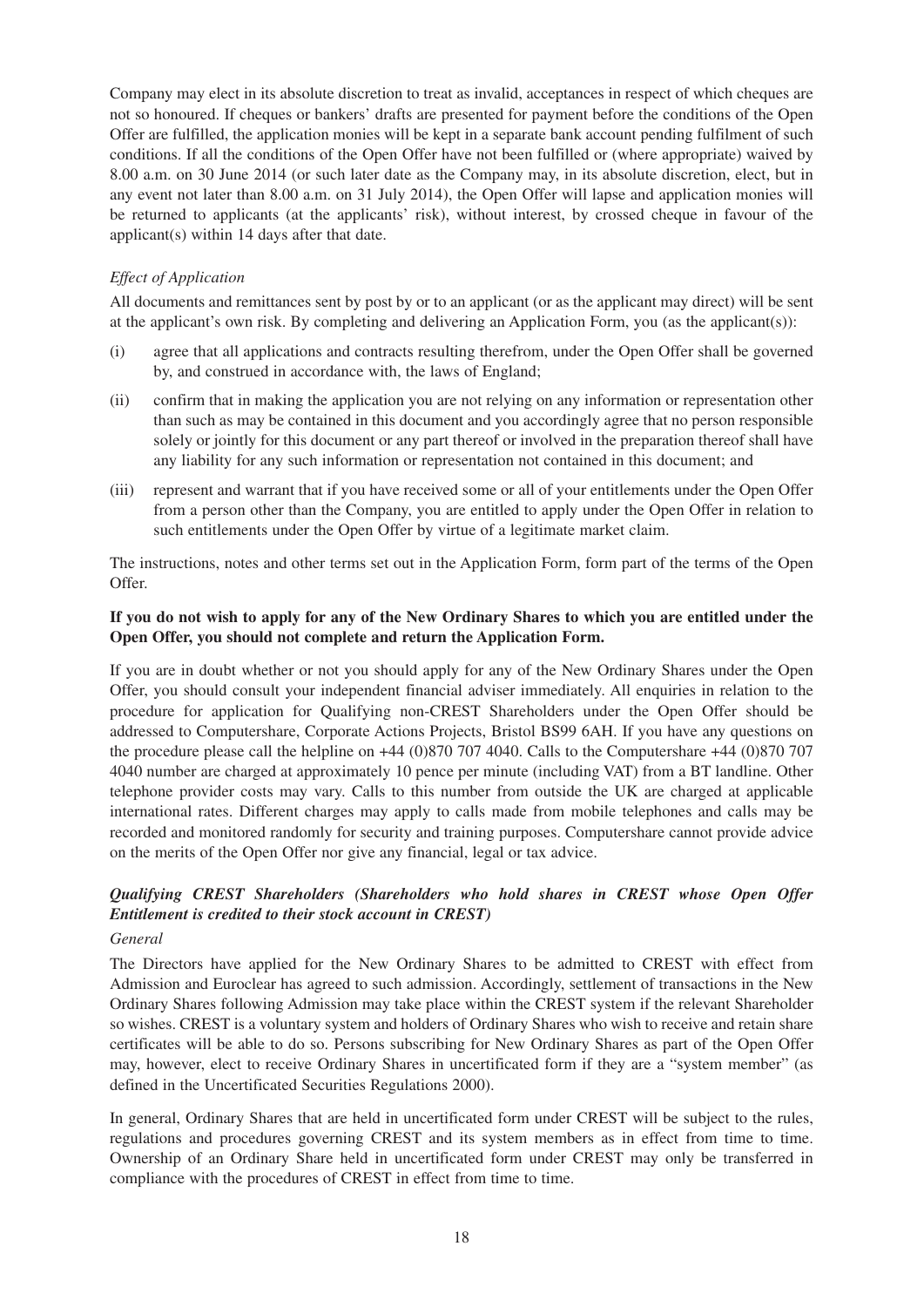Subject to the provisions set out in the relevant paragraph dealing with Overseas Shareholders in this Part 2, each Qualifying CREST Shareholder will receive a credit to his stock account in CREST of his Open Offer Entitlement equal to the number of New Ordinary Shares for which he is entitled to apply under the Open Offer.

The CREST stock account to be credited will be an account under the participant ID and member account ID that apply to the Existing Ordinary Shares held on the Record Date by the Qualifying CREST Shareholder.

If for any reason the Open Offer Entitlements cannot be admitted to CREST, or the stock accounts of Qualifying CREST Shareholders cannot be credited by 5.00 p.m. on 9 June 2014, or such later time as the Company may decide, an Application Form will be sent out to each Qualifying CREST Shareholder in substitution for the Open Offer Entitlement credited to his stock account in CREST. In these circumstances the expected timetable as set out in this document will be adjusted as appropriate and the provisions of this document applicable to Qualifying non-CREST Shareholders with Application Forms will apply to Qualifying CREST Shareholders who receive Application Forms.

**CREST members who wish to apply for some or all of their entitlements to New Ordinary Shares should refer to the CREST Manual for further information on the CREST procedures referred to below. Should you need advice with regard to these procedures, please contact Computershare on +44 (0)870 707 4040. Calls to the Computershare +44 (0)870 707 4040 number are charged at approximately 10 pence per minute (including VAT) from a BT landline. Other telephone provider costs may vary. Calls to this number from outside the UK are charged at applicable international rates. Different charges may apply to calls made from mobile telephones and calls may be recorded and monitored randomly for security and training purposes. Computershare cannot provide advice on the merits of the Open Offer nor give any financial, legal or tax advice). If you are a CREST sponsored member you should consult your CREST sponsor if you wish to apply for New Ordinary Shares as only your CREST sponsor will be able to take the necessary action to make this application in CREST.**

# *Market claims*

The Open Offer Entitlement will constitute a separate security for the purposes of CREST. Although Open Offer Entitlements will be admitted to CREST and be enabled for settlement, applications in respect of Open Offer Entitlements may only be made by the Qualifying CREST Shareholder originally entitled or by a person entitled by virtue of a legitimate market claim transaction. Transactions identified by the CREST Claims Processing Unit as "cum" the Open Offer Entitlement will generate an appropriate market claim transaction and the relevant Open Offer Entitlement(s) will thereafter be transferred accordingly.

# *USE Instructions (if applying for New Ordinary Shares)*

CREST members who wish to apply for New Ordinary Shares in respect of all or some of their Open Offer Entitlements in CREST must send (or, if they are CREST sponsored members, procure that their CREST sponsor sends) a USE instruction to Euroclear which, on its settlement, will have the following effect:

- (i) the crediting of a stock account of the Receiving Agent under the participant ID and member account ID specified below, with the number of Open Offer Entitlements corresponding to the number of New Ordinary Shares applied for; and
- (ii) the creation of a CREST payment, in accordance with the CREST payment arrangements, in favour of the payment bank of the Receiving Agent in respect of the amount specified in the USE instruction which must be the full amount payable on application for the number of New Ordinary Shares referred to in paragraph (i) above.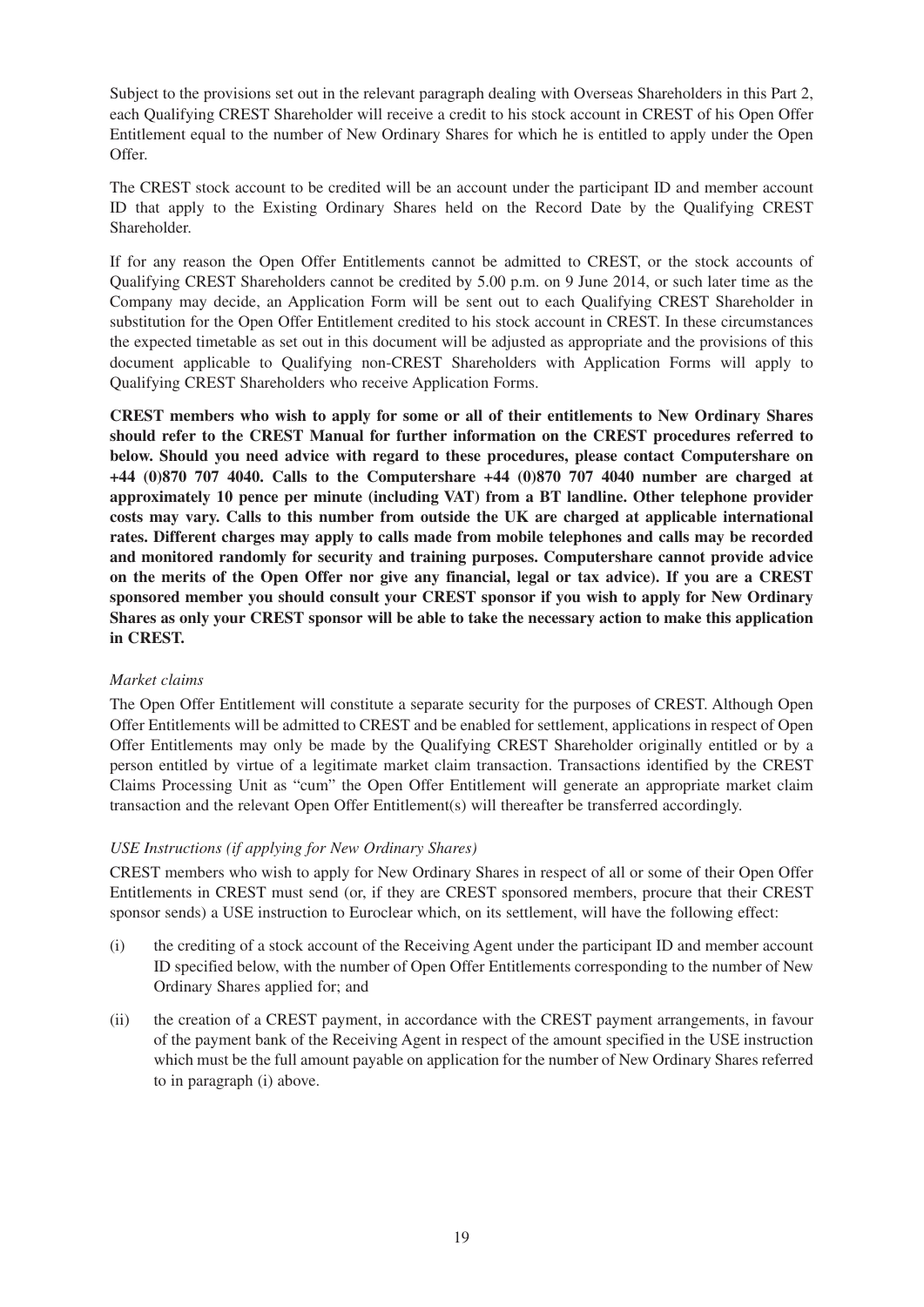#### *Content of USE Instructions in respect of the Open Offer Entitlement*

The USE instruction must be properly authenticated in accordance with Euroclear's specifications and must contain, in addition to the other information that is required for settlement in CREST, the following details:

- (i) the number of New Ordinary Shares for which application is being made (and hence the number of the Open Offer Entitlement(s) being delivered to the Receiving Agent);
- (ii) the ISIN of the Open Offer Entitlement. This is GG00BLT2G617;
- (iii) participant ID of the accepting CREST member;
- (iv) member account ID of the accepting CREST member from which the Open Offer Entitlements are to be credited;
- (v) the participant ID of Computershare, in its capacity as a CREST receiving agent. This is 3RA34;
- (vi) the member account ID of Computershare, in its capacity as a CREST receiving agent. This is CAMNICMI;
- (vii) the amount payable by means of a CREST payment on settlement of the USE instruction. This must be the full amount payable on application for the number of New Ordinary Shares referred to in paragraph (i) above;
- (viii) intended settlement date. This must be on or before 11.00 a.m. on 25 June 2014; and
- (ix) the Corporate Action Number for the Open Offer. This will be available by viewing the relevant corporate action details in CREST.

In order for an application under the Open Offer to be valid, the USE instruction must comply with the requirements as to authentication and contents set out above and must settle on or before 11.00 a.m. on 25 June 2014.

In order to assist prompt settlement of the USE instruction, CREST members (or their sponsors, where applicable) may consider adding the following non-mandatory fields to the USE instruction:

- (i) a contact name and telephone number (in the free format shared note field); and
- (ii) a priority of at least 80.

CREST members and, in the case of CREST sponsored members, their CREST sponsors, should note that the last time at which a USE instruction may settle on 25 June 2014 in order to be valid is 11.00 a.m. on that day.

In the event that the Open Offer does not become unconditional by 8.00 a.m. on 30 June 2014 or such later time and date as the Company may, in its absolute discretion, elect (being no later than 8.00 a.m. on 31 July 2014), the Open Offer will lapse, the Open Offer Entitlements admitted to CREST will be disabled and Computershare will refund the amount paid by a Qualifying CREST Shareholder by way of a CREST payment, without interest, within 14 days thereafter. The interest earned on such monies will be retained for the benefit of the Company.

#### *Deposit of Open Offer Entitlements into and withdrawal from CREST*

A Qualifying non-CREST Shareholder's Open Offer Entitlement set out in his Application Form may be deposited into CREST (either into the account of the Qualifying non-CREST Shareholder named in the Application Form or into the name of a person entitled by virtue of a legitimate market claim). Similarly, Open Offer Entitlements held in CREST may be withdrawn from CREST so that the entitlement under the Open Offer is reflected in an Application Form. Normal CREST procedures (including timings) apply in relation to any such deposit or withdrawal, subject (in the case of a deposit into CREST) as set out in the Application Form.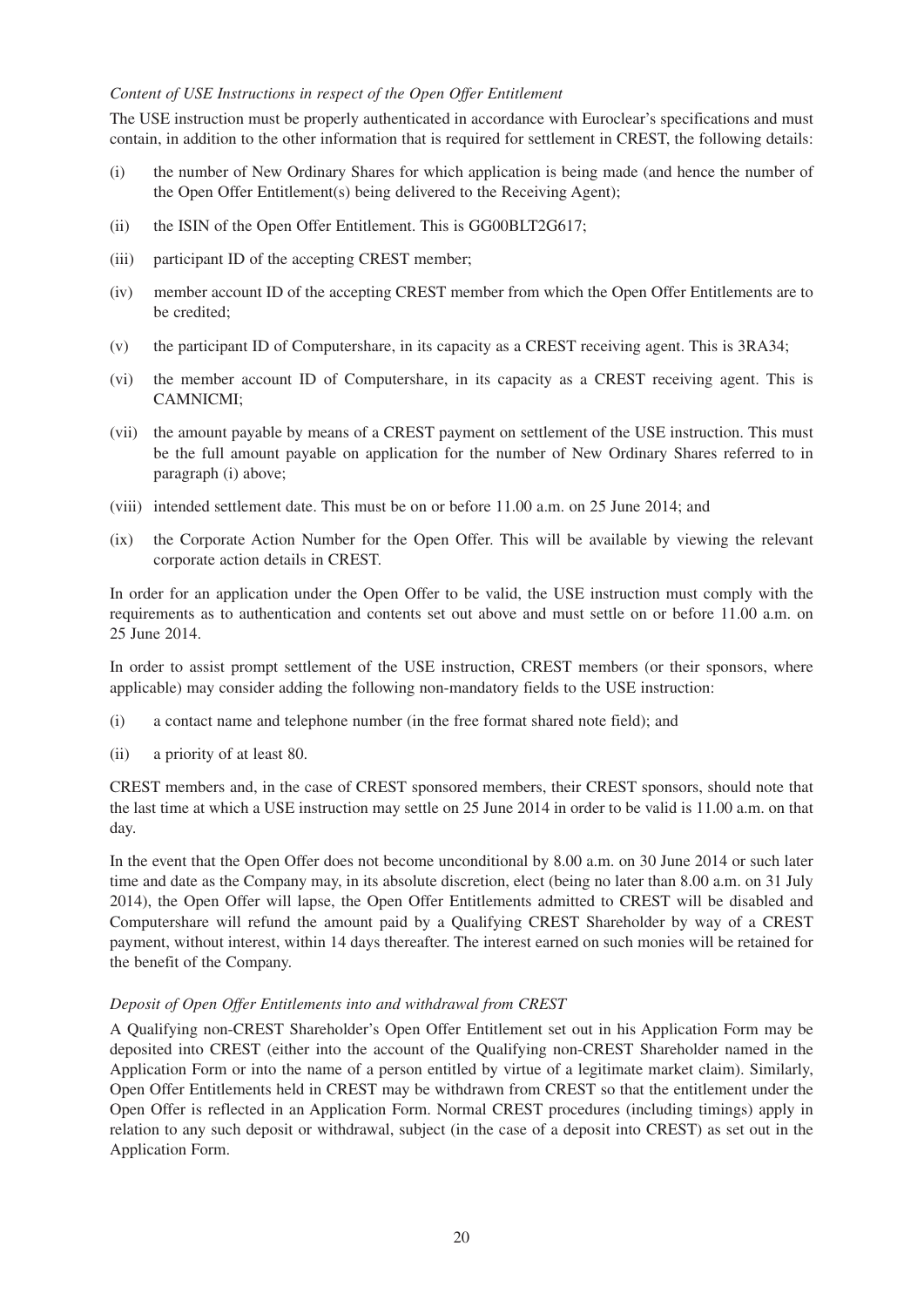A holder of an Application Form who is proposing to so deposit the Open Offer Entitlements set out in such form is recommended to ensure that the deposit procedures are implemented in sufficient time to enable the person holding or acquiring the Open Offer Entitlements following their deposit into CREST to take all necessary steps in connection with taking up the Open Offer Entitlements prior to 11.00 a.m. on 25 June 2014.

In particular, having regard to normal processing times in CREST and on the part of Computershare, the recommended latest time for depositing an Application Form with the CREST Courier and Sorting Service, where the person entitled wishes to hold the Open Offer Entitlements under the Open Offer set out in such Application Form as Open Offer Entitlements in CREST, is 3.00 p.m. on 20 June 2014, and the recommended latest time for receipt by Euroclear of a dematerialised instruction requesting withdrawal of Open Offer Entitlements from CREST is 4.30 p.m. on 19 June 2014, in either case so as to enable the person acquiring or (as appropriate) holding the Open Offer Entitlements following the deposit or withdrawal (whether as shown in an Application Form or held in CREST) to take all necessary steps in connection with applying in respect of the Open Offer Entitlements prior to 11.00 a.m. on 25 June 2014.

Delivery of an Application Form with the CREST Deposit Form duly completed whether in respect of a deposit into the account of the Qualifying non-CREST Shareholder named in the Application Form or into the name of another person, shall constitute a representation and warranty to the Company and Computershare by the relevant CREST member(s) that it/they is/are not in breach of the provisions of the notes under the paragraph headed "Instructions for Depositing entitlements under the Open Offer into CREST" on page 3 of the Application Form, and a declaration to the Company and Computershare from the relevant CREST member(s) that it/they is/are not citizen(s) or resident(s) of the United States, Australia, Canada, New Zealand, Japan or the Republic of South Africa and, where such deposit is made by a beneficiary of a market claim, a representation and warranty that the relevant CREST member(s) is/are entitled to apply under the Open Offer by virtue of a legitimate market claim.

# *Validity of Application*

A USE instruction complying with the requirements as to authentication and contents set out above which settles by no later than 11.00 a.m. on 25 June 2014 will constitute a valid application under the Open Offer.

# *CREST Procedures and Timings*

**CREST members and (where applicable) their CREST sponsors should note that Euroclear does not make available special procedures in CREST for any particular corporate action. Normal system timings and limitations will therefore apply in relation to the input of a USE instruction and its settlement in connection with the Open Offer. It is the responsibility of the CREST member concerned to take (or, if the CREST member is a CREST sponsored member, to procure that his CREST sponsor takes) such action as shall be necessary to ensure that a valid application is made as stated above by 11.00 a.m. on 25 June 2014. In this connection CREST members and (where applicable) their CREST sponsors are referred in particular to those sections of the CREST Manual concerning practical limitations of the CREST system and timings.**

# *Incorrect or Incomplete Applications*

If a USE instruction includes a CREST payment for an incorrect sum, the Company through Computershare reserves the right:

- (i) to reject the application in full and refund the payment to the CREST member in question;
- (ii) in the case that an insufficient sum is paid, to treat the application as a valid application for such lesser whole number of New Ordinary Shares as would be able to be applied for with that payment at the Offer Price, refunding any unutilised sum to the CREST member in question; or
- (iii) in the case that an excess sum is paid, to treat the application as a valid application for all the New Ordinary Shares referred to in the USE instruction refunding any unutilised sum to the CREST member in question.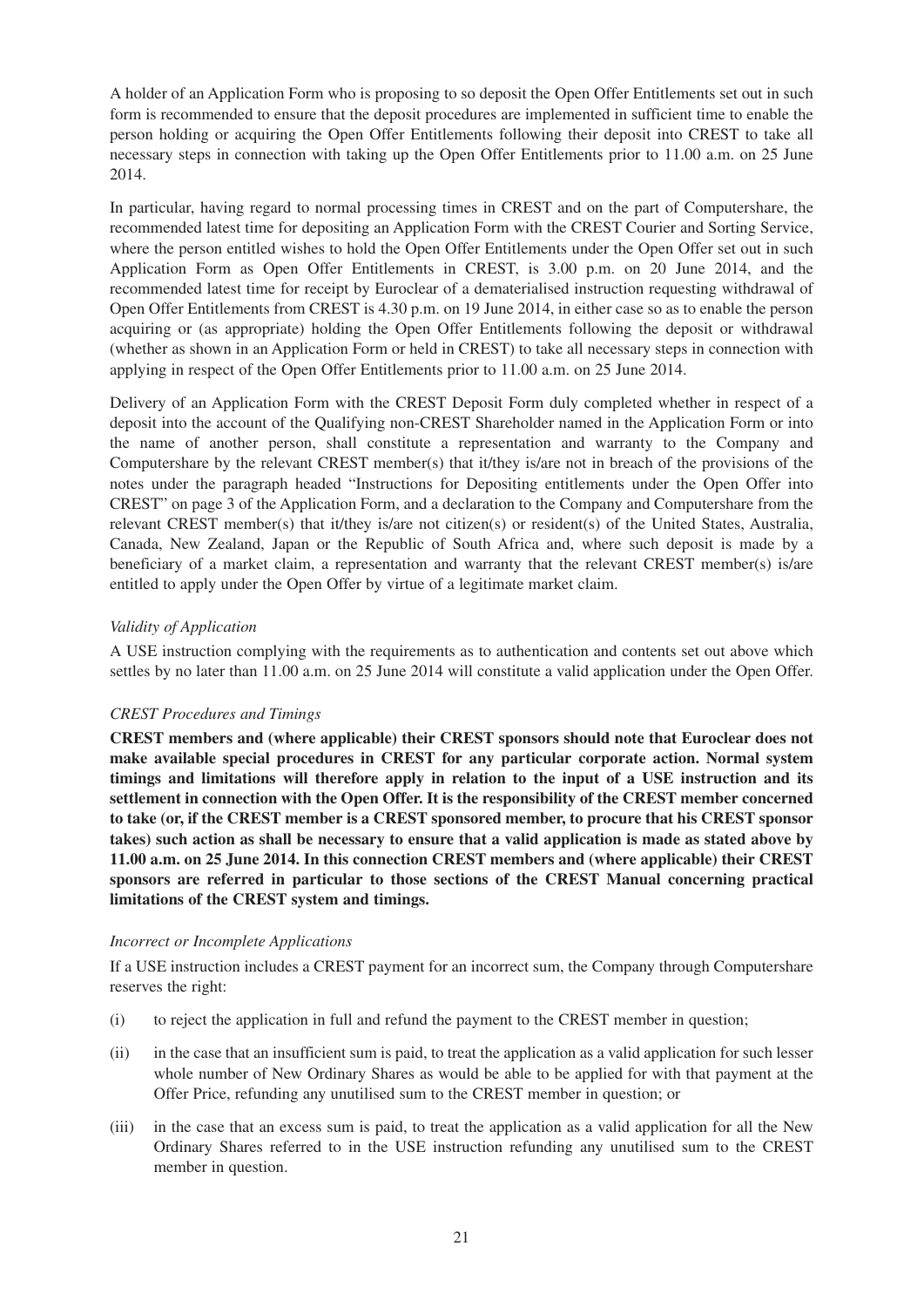# *Effect of Valid Application*

A CREST member who makes or is treated as making a valid application in accordance with the above procedures will thereby:

- (i) pay the amount payable on application in accordance with the above procedures by means of a CREST payment in accordance with the CREST payment arrangements (it being acknowledged that the payment to Computershare's payment bank in accordance with the CREST payment arrangements shall, to the extent of the payment, discharge in full the obligation of the CREST member to pay to the Company the amount payable on application);
- (ii) request that the New Ordinary Shares to which he will become entitled be issued to him on the terms set out in this document and subject to the Memorandum and Articles of Association of the Company;
- (iii) agree that all applications and contracts resulting therefrom under the Open Offer shall be governed by, and construed in accordance with, the laws of England and Wales;
- (iv) represent and warrant that he is not applying on behalf of any Shareholder who is a citizen or resident or which is a corporation, partnership or other entity created or organised in or under any laws of the United States, Australia, Canada, South Africa, New Zealand or Japan and he is not applying with a view to reoffering, reselling, transferring or delivering any of the New Ordinary Shares which are the subject of this application to, or for the benefit of, a Shareholder who is a citizen or resident or which is a corporation, partnership or other entity created or organised in or under any laws of the United States, Australia, Canada, South Africa, New Zealand or Japan except where proof satisfactory to the Company has been provided to the Company and that he is able to accept the invitation by the Company of any requirement which it (in its absolute discretion) regards as unduly burdensome, nor acting on behalf of any such person on a non-discretionary basis nor (a) person(s) otherwise prevented by legal or regulatory restrictions from applying for New Ordinary Shares under the Open Offer;
- (v) represent and warrant that he is not and nor is he applying as nominee or agent for, a person who is or may be liable to notify and account for tax under the Stamp Duty Reserve Tax Regulations 1986 at any of the increased rates referred to in Section 93 (depository receipts) or Section 96 (clearance services) of the Finance Act 1986;
- (vi) confirm that in making such application he is not relying on any information in relation to the Company other than that contained in this document and agrees that no person responsible solely or jointly for this document or any part thereof or involved in the preparation thereof, shall have any liability for any such other information and further agree that, having had the opportunity to read this document, he will be deemed to have had notice of all the information concerning the Company contained therein; and
- (vii) represent and warrant that he is the Qualifying CREST Shareholder originally entitled to the Open Offer Entitlements or that he has received such Open Offer Entitlements by virtue of a legitimate market claim.

#### *Company's discretion as to rejection and validity of applications*

The Company may in its sole discretion:

- (i) treat as valid (and binding on the CREST member concerned) an application which does not comply in all respects with the requirements as to validity set out or referred to in this section entitled "Procedure for Application";
- (ii) accept an alternative properly authenticated dematerialised instruction from a CREST member or (where applicable) a CREST sponsor as constituting a valid application in substitution for or in addition to a USE instruction and subject to such further terms and conditions as the Company may determine;
- (iii) treat a properly authenticated dematerialised instruction (in this sub-paragraph the "first instruction") as not constituting a valid application if, at the time at which Computershare receives a properly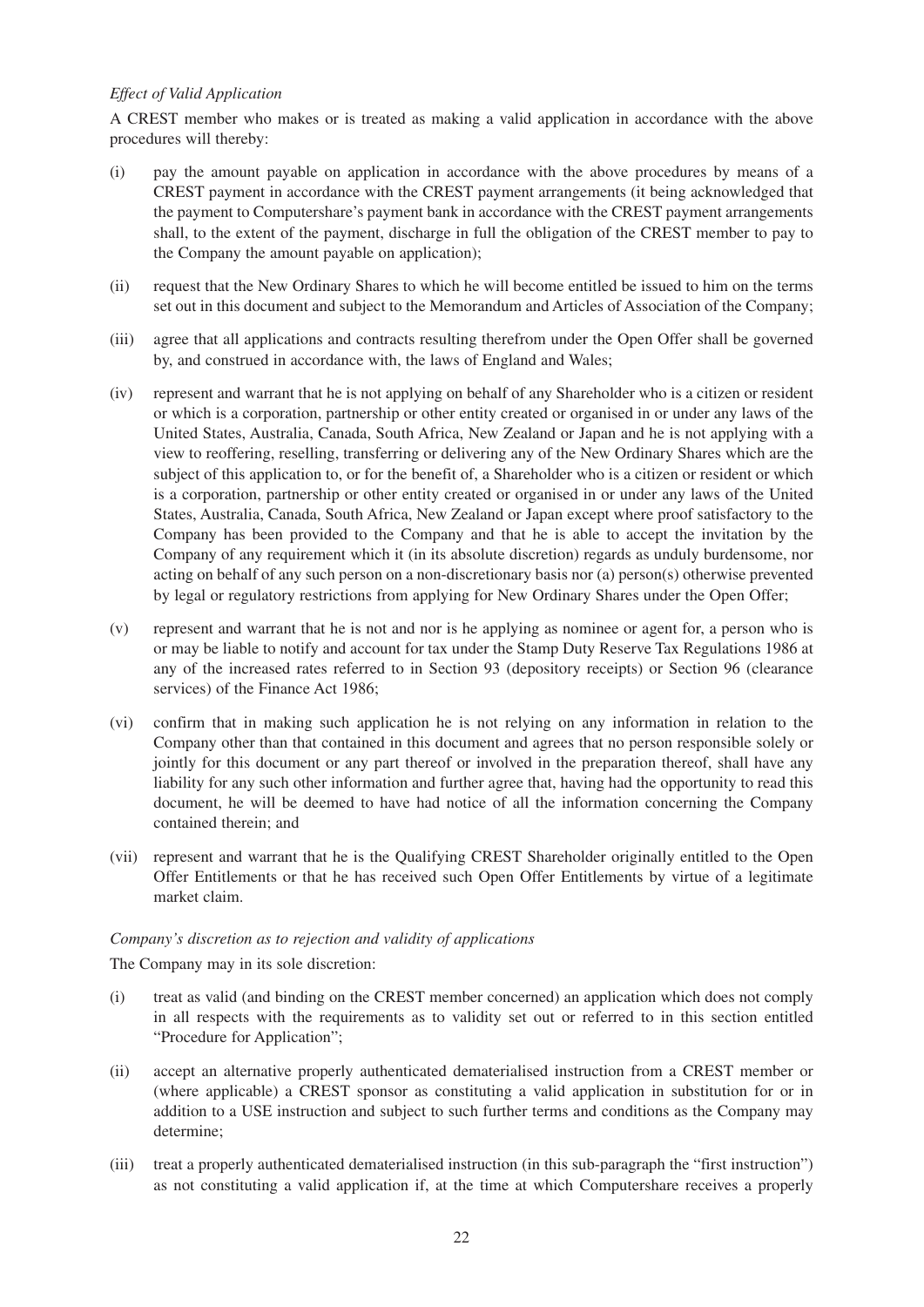authenticated dematerialised instruction giving details of the first instruction or thereafter, either the Company or Computershare have received actual notice from Euroclear of any of the matters specified in Regulation  $35(5)(a)$  in relation to the first instruction. These matters include notice that any information contained in the first instruction was incorrect or notice of lack of authority to send the first instruction; and

(iv) accept an alternative instruction or notification from a CREST member or CREST sponsored member or (where applicable) a CREST sponsor, or extend the time for settlement of a USE instruction or any alternative instruction or notification, in the event that, for reasons or due to circumstances outside the control of any CREST member or CREST sponsored member or (where applicable) CREST sponsor, the CREST member or CREST sponsored member is unable validly to apply for New Ordinary Shares by means of the above procedures. In normal circumstances, this discretion is only likely to be exercised in the event of any interruption, failure or breakdown of CREST (or any part of CREST) or on the part of the facilities and/or systems operated by Computershare in connection with CREST.

# **4. Money Laundering Regulations**

It is a term of the Open Offer that, to ensure compliance with the Money Laundering Regulations 2007, the money laundering provisions of the Criminal Justice Act 1993, Part 5III of the Financial Services and Markets Act 2000 and the Proceeds of Crime Act 2002 (together with the provisions of the Money Laundering Sourcebook of the FCA and the manual of guidance produced by the Joint Money Laundering Steering Group in relation to financial sector firms) (together, the "Regulations"), that Computershare may, in its absolute discretion, require verification of your identity to the extent that you have not already provided the same. Pending the provision to Computershare of evidence of your identity, definitive certificates in respect of New Ordinary Shares may be retained at its absolute discretion. If within a reasonable time after a request for verification of identity Computershare has not received evidence satisfactory to it, the Company may, in its absolute discretion, terminate your Open Offer participation in which event the monies payable on acceptance of the Open Offer participation will, if paid, be returned without interest and net of bank charges by cheque to the applicant(s). To comply with the money laundering requirements, payment in respect of your Open Offer participation should be drawn from an account in your own name on a branch of a building society or bank in the United Kingdom and must bear the appropriate sort code in the top right hand corner. If this is not practicable and you must use a cheque or bankers' draft drawn on a building society or bank then:

- (i) you should write your name and address on the back of the cheque and record your date of birth against your name; and
- (ii) request the building society or bank to print or write on the back of the cheque the full name and account number of the person whose building society or bank account is being debited and add their stamp.

The verification of identity requirements will not usually apply:

- (i) if the applicant is an organisation required to comply with the Money Laundering Directive (2005/60/EC of the European Parliament and of the EC Council of 26 October 2005 on the prevention of the use of the financial system for the purpose of money laundering and terrorist financing);
- (ii) if the acceptor is a regulated UK broker or intermediary acting as agent and is itself subject to the Money Laundering Regulations; or
- (iii) if the applicant (not being an applicant who delivers their application in person) makes payment by way of a cheque drawn on an account in the applicant's name:

In other cases the verification of identity requirements may apply.

For applications over £12,500 (being the approximate equivalent to 15,000 Euros), Qualifying non-CREST Shareholders are also requested to submit with the Application Form as documentary evidence of identity and address one certified copy document from each of the following lists (as appropriate):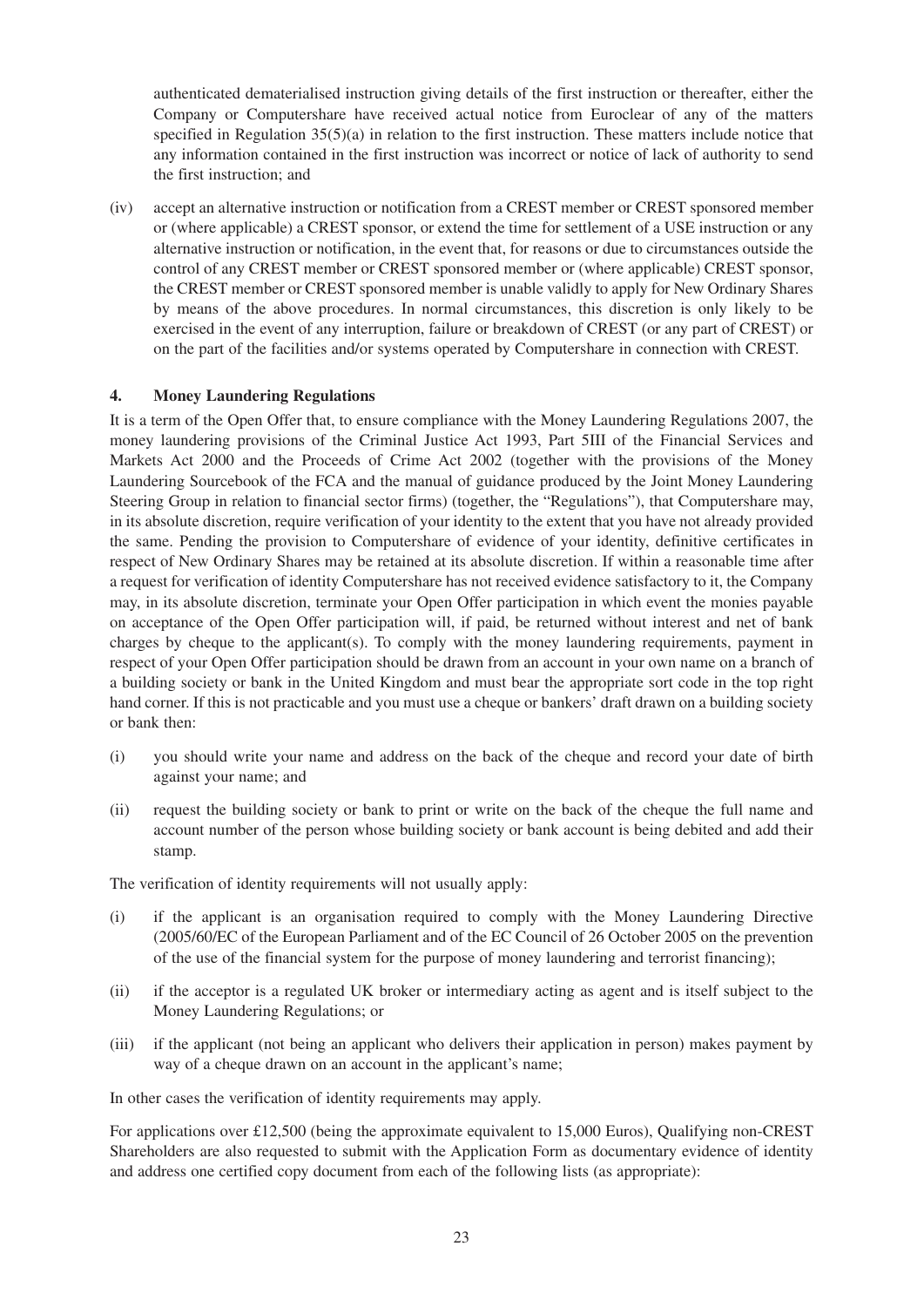Personal identity documents (UK resident individuals)

- current signed passport;
- Northern Ireland Voter's Card;
- current full UK driving licence;
- benefits book or original notification letter from the Benefits Agency confirming the right to benefit; or
- HM Revenue & Customs tax notifications e.g. tax assessment, statement of account or notice of coding.

Evidence of address (UK resident individuals)

- recent utility bill or utility statement (mobile telephone bills are not acceptable);
- local authority tax bill (current year):
- current UK driving licence (if not used for evidence of name);
- benefits book or original notification letter from the Benefits Agency confirming the right to benefit (provided one or other has not been used as evidence of personal identity); or
- HM Revenue & Customs correspondence addressed to you at stated address (provided HM Revenue & Customs notifications have not been used as evidence of personal identity).

If you are not a UK resident individual such proof of identity may include:

- a certified copy of an official identity card; or
- a certified copy of a driving licence; or
- a certified extract from a full passport (i.e. a copy of the front cover and pages showing photograph, personal details and signature, date and place of issue and serial number); and a certified copy of satisfactory evidence of an address (e.g. utility bill or bank statement).

If you are a corporation, please supply:

- a certified copy of your articles of association or statutes or published accounts or certificate of incorporation or trade register entry or certificate of trade;
- the names, addresses and specimen signatures of all directors; and
- evidence of identity and address as stated above for each director.

All certified documents must be certified by a professional person such as a lawyer or attorney, notary or an official entity such as an embassy, consulate or high commission of the country of issue.

# **5. Taxation and Stamp Duty**

If you are in any doubt as to your tax position, or if you are subject to tax in a jurisdiction other than the United Kingdom, you should consult your professional adviser without delay.

# **6. Overseas Shareholders**

In respect of persons not resident in the United Kingdom or who are citizens of countries other than the United Kingdom the Open Offer may be affected by the laws or regulatory requirements of jurisdictions outside the United Kingdom. It is the responsibility of each Overseas Shareholder to satisfy himself/herself as to the full observance of the laws of any relevant jurisdiction in connection with the Open Offer and voting at the Extraordinary General Meeting. No person receiving a copy of this document and/or an Application Form in any territory other than the United Kingdom may treat the same as constituting an invitation or offer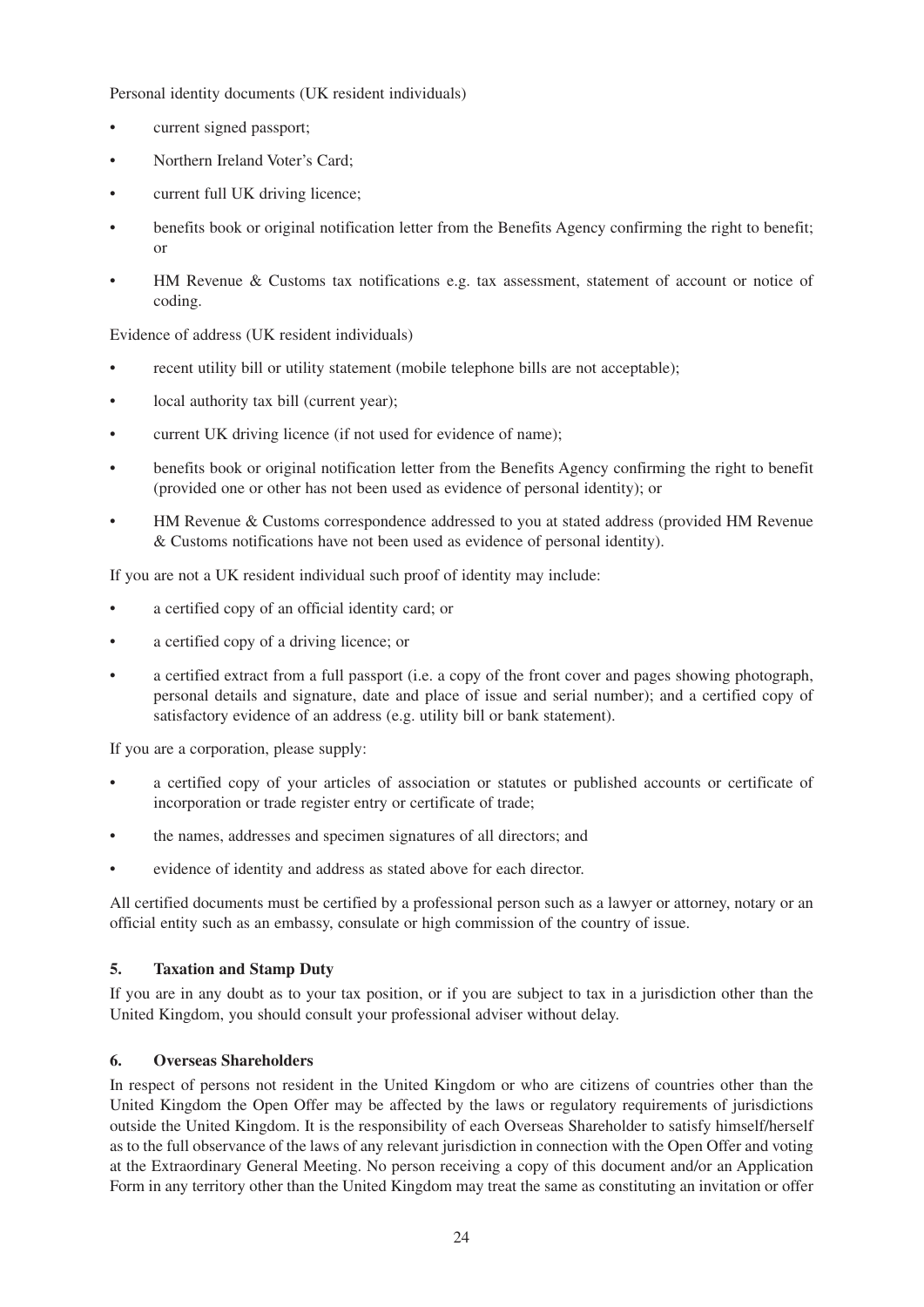to him/her nor should he/she in any event use such Application Form unless in the relevant territory such an invitation could lawfully be made to him/her or such Application Form could lawfully be used without compliance with any registration or other legal or regulatory requirements other than any which may have been fulfilled.

In particular, the New Ordinary Shares have not been registered under the United States Securities Act of 1933 (as amended) or the relevant securities legislation in Australia, Canada, South Africa, New Zealand or Japan and therefore the New Ordinary Shares may not be offered, sold, transferred or delivered directly or indirectly in the United States of America, Australia, Canada, South Africa, New Zealand or Japan or their respective territories and possessions. No application form will be accepted from, any Shareholder who is unable to give the warranty set out in the Application Form or who the Company or its agent has reason to believe is ineligible to apply.

**It is the responsibility of any person receiving a copy of this document or an Application Form and wishing to make an application to subscribe for New Ordinary Shares to satisfy himself/herself as to the full observance of the laws and regulatory requirements of any relevant territory, including the obtaining of all necessary governmental or other consents which may be required or observing any other formalities needing to be observed in such territory and the payment of any taxes due in such jurisdiction.**

The Company and its agent reserves the right to treat as invalid any application, or purported application, to subscribe for New Ordinary Shares pursuant to the Open Offer which appears to the Company or its agent to have been executed, effected or despatched in a manner which may involve a breach of the securities legislation of any jurisdiction or which does not include the warranties set out in the Application Form. Completion of an Application Form shall constitute a warranty that the Shareholder is eligible to apply.

# **7. Settlement and Dealings**

# *New Ordinary Shares*

Application will be made to the London Stock Exchange for the New Ordinary Shares to be admitted to trading on AIM. It is expected that the New Ordinary Shares will be admitted to trading on AIM and that dealings will commence on 30 June 2014. None of the New Ordinary Shares is being made available to the public except under the terms of the Open Offer. For Qualifying non-CREST Shareholders, definitive share certificates for the New Ordinary Shares are expected to be dispatched by first class post by 14 July 2014. For Qualifying CREST Shareholders, it is expected that the relevant account will be credited on the day of Admission. Notwithstanding any other provision of this document, the Company reserves the right to issue any New Ordinary Shares in certificated form. This right is only likely to be exercised in the event of any interruption, failure or breakdown of CREST (or any part of CREST) or on the part of the facilities and/or systems operated by the Company's Registrars or Receiving Agent in connection with CREST. No temporary documents of title will be issued and pending despatch of the definitive share certificates, transfers of the New Ordinary Shares will be certified against the register. All documents and remittances sent by or to an applicant (or his/her agent, as appropriate) will be sent through the post at the risk of the person entitled thereto.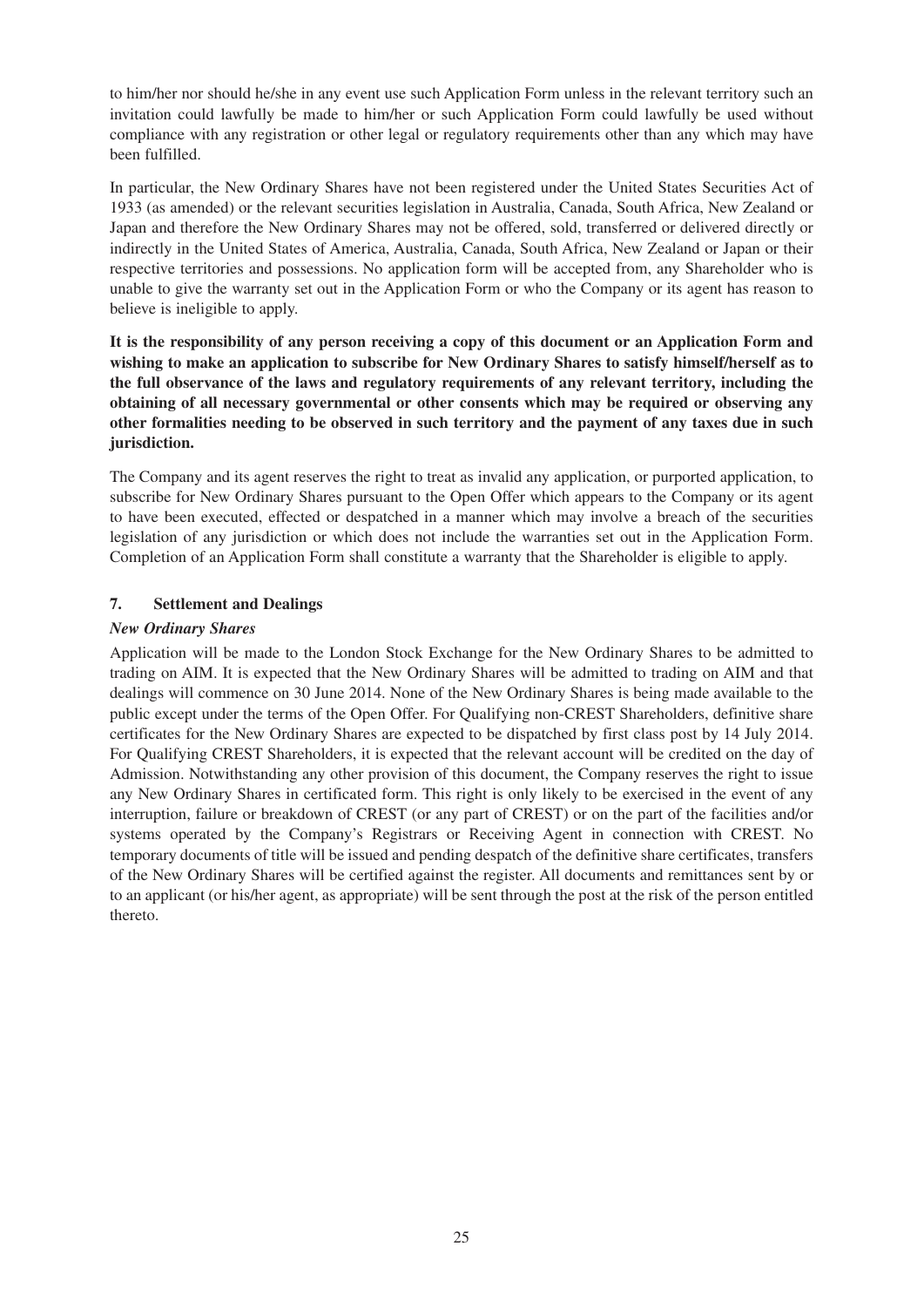# **PART 3**

# **FINANCIAL INFORMATION**

The following information is incorporated by reference into this document pursuant to Rule 24.15 of the Takeover Code and is available free of charge on the Company's website at http://www.cnmarinas.com/marina-investments/index.htm.

A Shareholder may request a copy of such information in hard copy form (hard copies will not be provided unless requested). Hard copies may be requested by writing to Camper & Nicholsons Marina Investments Limited, Richmond Place, 15 Petersham Road, Richmond, Surrey, TW10 6TP, UK or between 8.30 a.m. and 5.30 p.m. Monday to Friday (except UK public holidays) by calling +44 (0)20 3405 1782.

(i) the unaudited preliminary results of the Company for the year ended 31 December 2013;

- (ii) the unaudited interim results of the Company for the six month period ended 30 June 2013;
- (iii) the annual report and accounts of the Company for the year ended 31 December 2012;
- (iv) the annual report and accounts of the Company for the year ended 31 December 2011; and
- (v) the annual report and accounts of the Company for the year ended 31 December 2010.

All reports referenced above can be found at the following website address:

http://www.cnmarinas.com/marina-investments/full-list-financial-reports

The Company's annual report and accounts listed above contain the Company's audited consolidated financial statements for the financial years ended 31 December 2012, 31 December 2011 and 31 December 2010, together with the audit report in respect of each year.

| Information incorporated                                                                                   |                                     | Page number in     |
|------------------------------------------------------------------------------------------------------------|-------------------------------------|--------------------|
| by reference to this document                                                                              | Reference document                  | reference document |
| For the year ended 31 December 2013<br>Unaudited preliminary results announcement<br>dated 6 June 2014     | Preliminary Results Announcement    |                    |
| For the Six Months ended 30 June 2013<br>Unaudited interim results announcement<br>dated 19 September 2013 | <b>Interim Results Announcement</b> |                    |
| For the year ended 31 December 2012                                                                        |                                     |                    |
| Independent auditor's report                                                                               | Annual Report 2012                  | 17                 |
| Consolidated statement of comprehensive income<br>for the year ended 31 December 2012                      | Annual Report 2012                  | 18                 |
| Consolidated statement of changes in equity for<br>the year ended 31 December 2012                         | Annual Report 2012                  | 19                 |
| Consolidated statement of financial position<br>at 31 December 2012                                        | Annual Report 2012                  | 20                 |
| Consolidated statement of cash flows for the<br>year ended 31 December 2012                                | Annual Report 2012                  | 21                 |
| Notes to the consolidated financial statements                                                             | Annual Report 2012                  | $22 - 50$          |
| For the year ended 31 December 2011                                                                        |                                     |                    |
| Independent auditor's report                                                                               | Annual Report 2011                  | 20                 |
| Consolidated statement of comprehensive income<br>for the year ended 31 December 2011                      | Annual Report 2011                  | 21                 |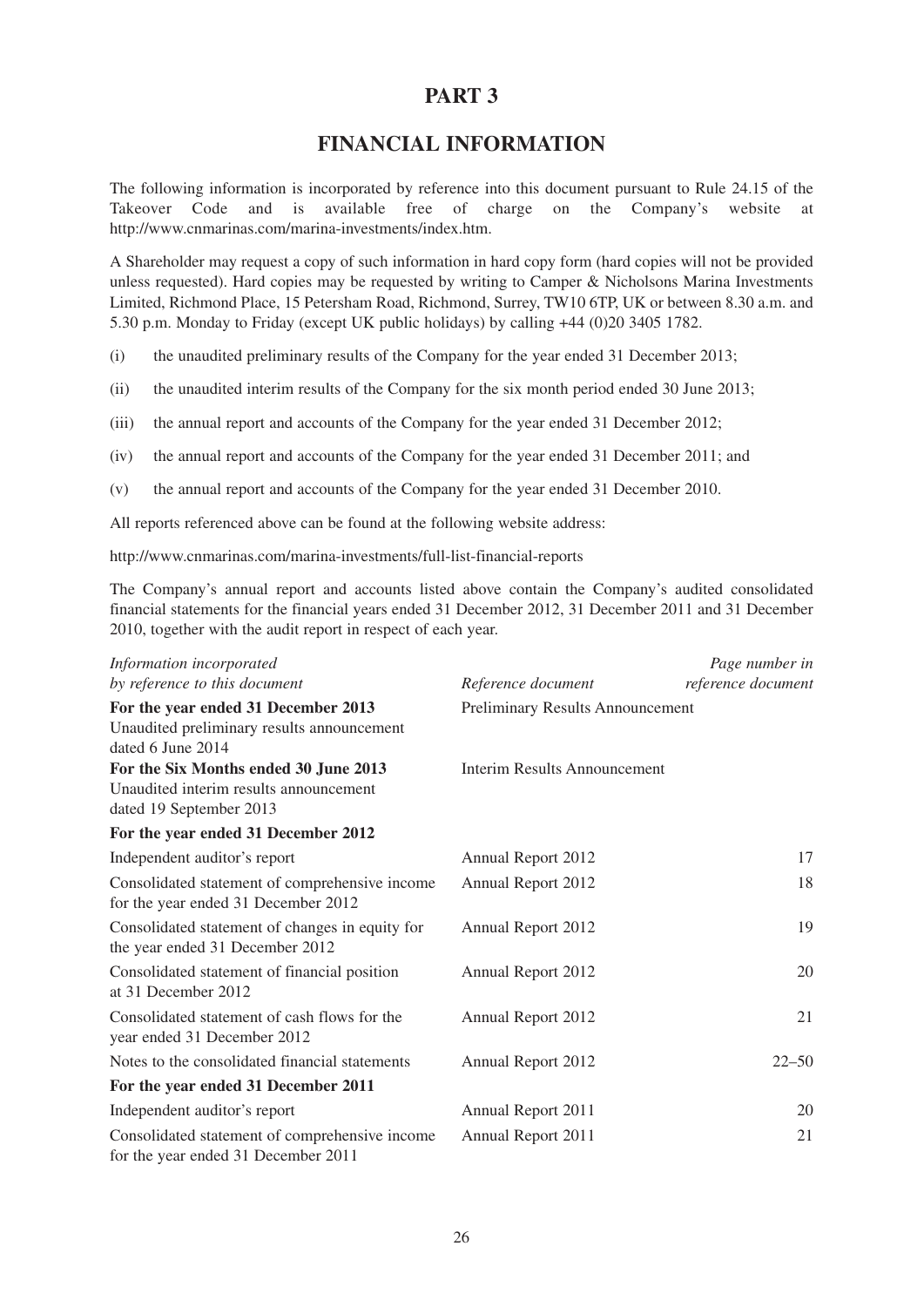| Information incorporated                                                              |                    | Page number in     |
|---------------------------------------------------------------------------------------|--------------------|--------------------|
| by reference to this document                                                         | Reference document | reference document |
| Consolidated statement of changes in equity<br>for the year ended 31 December 2011    | Annual Report 2011 | 22                 |
| Consolidated statement of financial position<br>at 31 December 2011                   | Annual Report 2011 | 23                 |
| Consolidated statement of cash flows for the year<br>ended 31 December 2011           | Annual Report 2011 | 24                 |
| Notes to the consolidated financial statements                                        | Annual Report 2011 | $25 - 52$          |
| For the year ended 31 December 2010                                                   |                    |                    |
| Independent auditor's report                                                          | Annual Report 2010 | 26                 |
| Consolidated statement of comprehensive income<br>for the year ended 31 December 2010 | Annual Report 2010 | 27                 |
| Consolidated statement of changes in equity for<br>the year ended 31 December 2010    | Annual Report 2010 | 28                 |
| Consolidated statement of financial position<br>at 31 December 2010                   | Annual Report 2010 | 29                 |
| Consolidated statement of cash flows for the<br>year ended 31 December 2010           | Annual Report 2010 | 30                 |
| Notes to the consolidated financial statements                                        | Annual Report 2010 | $31 - 52$          |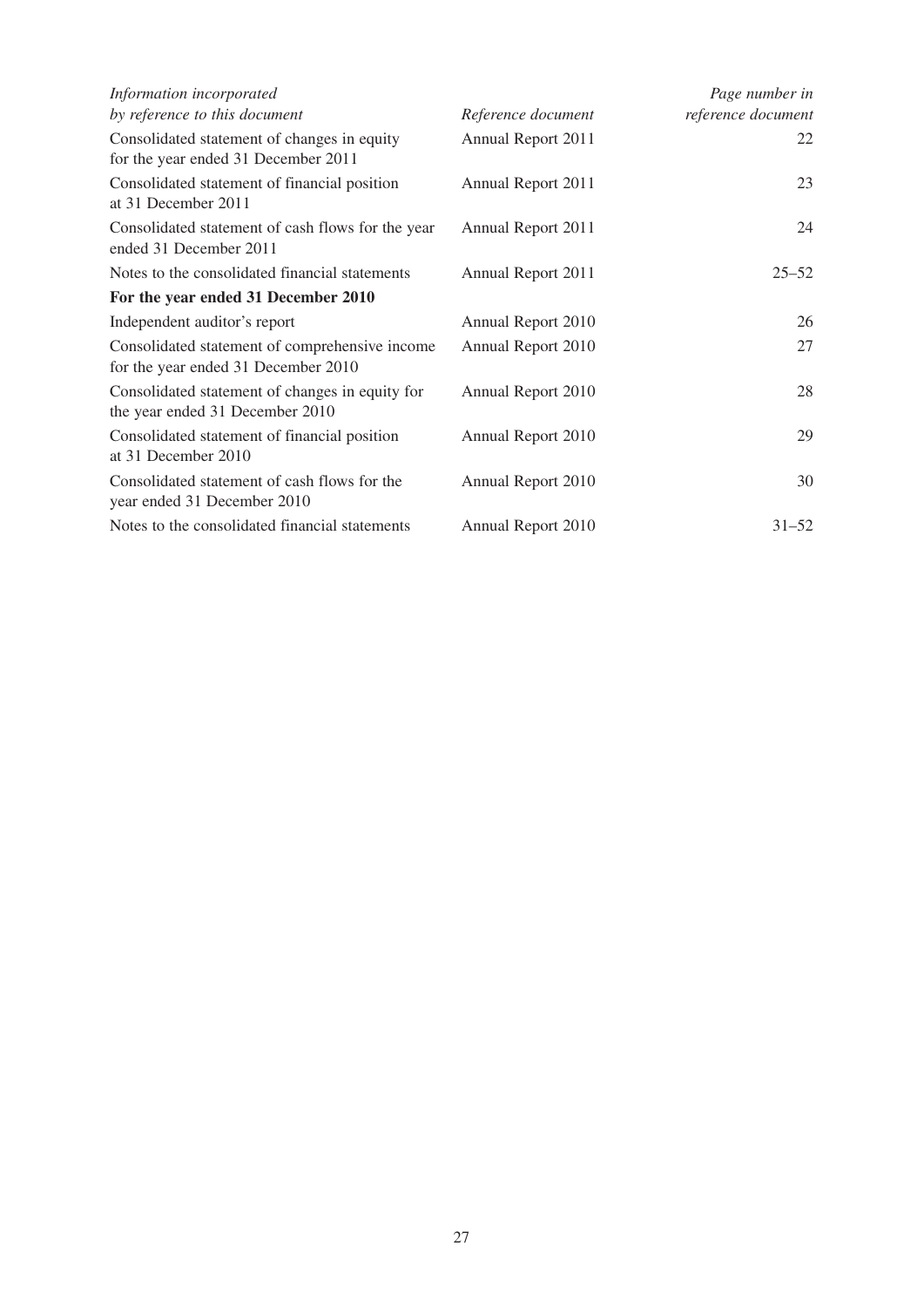# **PART 4**

# **INFORMATION ON FIRST EASTERN HOLDINGS, THE CONCERT PARTY AND ADDITIONAL DISCLOSURES REQUIRED UNDER THE TAKEOVER CODE**

The information set out in this Part 4 which relates to First Eastern Holdings has been accurately reproduced from information provided by First Eastern Holdings. As far as the Company is able to ascertain from this information, no facts have been omitted which would render the information in this Part 4 which relates to First Eastern Holdings inaccurate or misleading.

# **1. Information on First Eastern Holdings**

First Eastern Holdings' principal activity is as an investment holding company and it also provides management and advisory services.

# 1.1 *Directors*

The directors of First Eastern Holdings are as follows:

| <b>Name</b>          | <i>Function</i> |
|----------------------|-----------------|
| Victor Lap-Lik Chu   | Director        |
| Elizabeth Ka-Yee Kan | Director        |
| York-Wo Lee          | Director        |

# 1.2 *Incorporation and registered office*

First Eastern Holdings is incorporated in Hong Kong with limited liability. Its registered office is at Suites 2105-2108, Two Exchange Square, Central, Hong Kong

# 1.3 *Share capital*

First Eastern Holdings has an issued share capital comprising 100 ordinary shares of HK\$1.00 each.

# 1.4 *FE Marina Investments*

FE Marina Investments is a special purpose vehicle established by First Eastern Holdings and Euro-China for the purpose of operating a joint venture from Hong Kong with the Company.

# **2. Disclosure of interests and dealings in shares**

The interests in the Company of First Eastern Holdings, FE Marina Investments, Clive Whiley and any persons or companies acting in concert with them are set out in paragraphs 2.3 and 2.4 of this Part 4 below.

# 2.1 *Definitions*

For the purposes of this Part 4:

- i) references to persons "**acting in concert**" comprise persons who, pursuant to an agreement or understanding (whether formal or informal), co-operate to obtain or consolidate control (as defined below) of a company or to frustrate the successful outcome of an offer for a company. A person and each of its affiliated persons will be deemed to be acting in concert with each other. Without prejudice to the general application of this definition, the following persons will be presumed to be persons acting in concert with other persons in the same category unless the contrary is established:
	- (i) a company, its parent, subsidiaries and fellow subsidiaries, and their associated companies, and companies of which such companies are associated companies, all with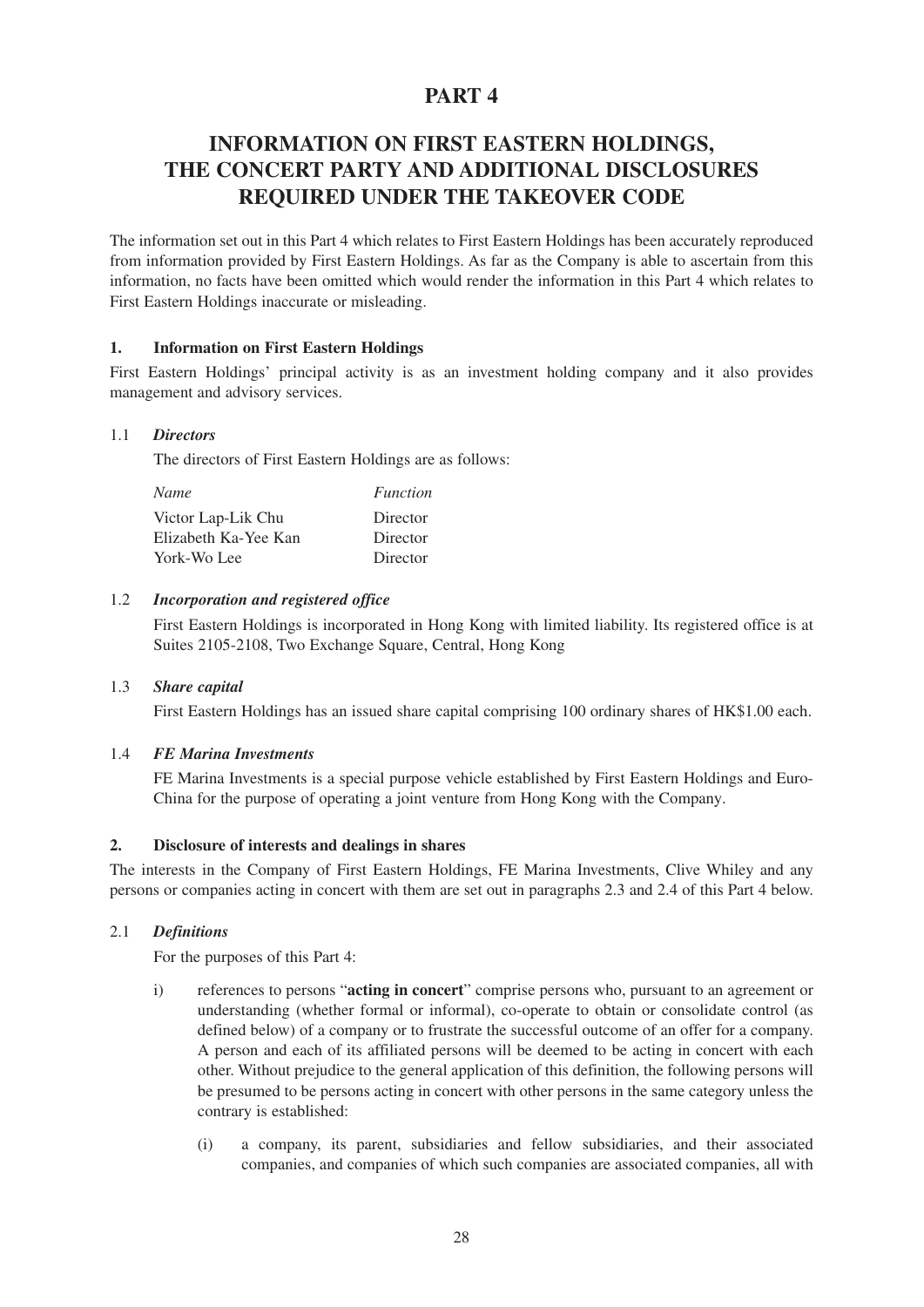each other (for this purpose ownership or control of 20 per cent. or more of the equity share capital of a company is regarded as the test of associated company status);

- (ii) a company with any of its directors (together with their close relatives and related trusts);
- (iii) a company with any of its pension funds and the pensions funds of any company covered in  $(i)$ ;
- (iv) a fund manager (including an exempt fund manager) with any investment company, unit trust or other person whose investments such fund manager manages on a discretionary basis, in respect of the relevant investment accounts;
- (v) a connected adviser with its client and, if its client is acting in concert with an offeror or with the offeree company, with that offeror or with that offeree company respectively, in each case in respect of the interests in shares of that adviser and persons controlling, controlled by or under the same control as that adviser (except in the capacity of an exempt fund manager or an exempt principal trader); and
- (vi) directors of a company which is subject to an offer or where the directors have reason to believe a *bona fide* offer for their company may be imminent.;
- ii) an "**arrangement**" includes any indemnity or option, arrangement and any agreement or understanding, formal or informal, of whatever nature, relating to relevant securities which may be an inducement to deal or refrain from dealing;
- iii) a "**connected adviser**" means an organisation which is advising the Company or an associate of the Company in relation to the Proposals and any corporate broker to any such party;
- iv) "**connected person**" means in relation to any person a person whose interest in shares is one in which the first mentioned person is also taken to be interested pursuant to Part 22 of the Act;
- v) "**control**" means a holding, or aggregate holdings, of shares in the capital of a company carrying 30 per cent. or more of the voting rights of such company, irrespective of whether the holding or holdings give *de facto* control;
- vi) "**dealing or dealt**" include:
	- (i) acquiring or disposing of relevant securities, the right (whether conditional or absolute) to exercise or direct the exercise of the voting rights allocated to relevant securities or general control of relevant securities;
	- (ii) taking, granting, acquiring, disposing of, entering into, closing out, terminating, exercising (by either party) or varying an option in respect of any Relevant Securities;
	- (iii) subscribing or agreeing to subscribe for relevant securities (whether in respect of new or existing securities);
	- (iv) exercising or converting any relevant securities carrying conversion or subscription rights;
	- (v) acquiring, disposing of, entering into, closing out, exercising (by either party) of any rights under, or varying of, a derivative referenced directly or indirectly, to relevant securities;
	- (vi) entering into, terminating or varying the terms of any agreement to purchase or sell relevant securities; and
	- (vii) any other action resulting, or which may result, in an increase or decrease in the number of relevant securities in which a person is interested or in respect of which he has a short position;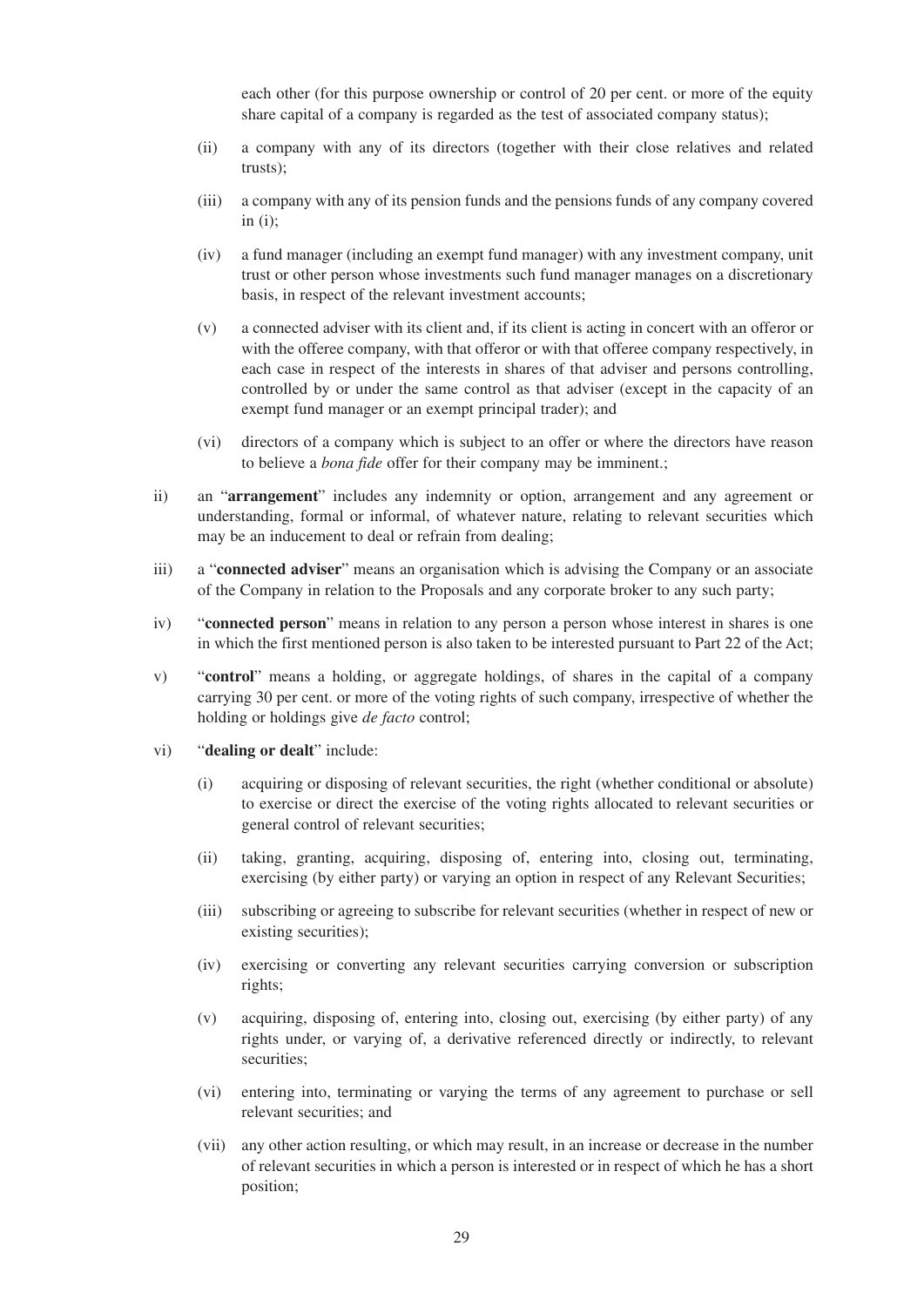- vii) "**derivative**" includes any financial product whose value in whole or in part is determined, directly or indirectly, by reference to the price of an underlying security but which does not include the possibility of delivery of such underlying securities;
- viii) "**disclosure date**" means 5 June 2014, being the latest practicable date prior to the publication of this document;
- ix) "**disclosure period**" means the period of 12 months ending on the Disclosure Date;
- x) an "**exempt fund manager**" means a person who manages investment accounts on a discretionary basis and is recognised by the Panel as an exempt fund manager for the purposes of the Takeover Code;
- xi) an "**exempt principal trader**" means a person who is recognised by the Panel as an exempt principal trader for the purposes of the Takeover Code;
- xii) being "**interested**" in relevant securities includes where a person (otherwise than through a short position):
	- (i) owns relevant securities; or
	- (ii) (has the right (whether conditional or absolute) to exercise or direct the exercise of the voting rights attaching to relevant securities or has general control over them; or
	- (iii) by virtue of an agreement to purchase, option or derivative, has the right or option to acquire relevant securities or to call for their delivery or is under an obligation to take delivery of them, whether the right, option or obligation is conditional or absolute and whether it is in the money or otherwise; or
	- (iv) is party to any derivative whose value is determined by reference to their price and which results, or may result, in his having a long position in them;
- xiii) "**relevant securities**" means securities which comprise equity share capital (or derivatives referenced thereto) and securities convertible into rights to subscribe for and options (including traded options) in respect of any such securities; and
- xiv) "**short position**" means any short position (whether conditional or absolute and whether in the money or otherwise) including any short position under a derivative, any agreement to sell or any delivery obligation or right to require another person to purchase or take delivery.

# 2.2 *Interests of the Concert Party in options in the Company*

As at the close of business on 5 June 2014 (being the latest practicable date prior to publication of this document), no members of the Concert Party, nor any of their directors and their immediate families, related trusts and the interests of persons connected with them, held any options over Ordinary Shares.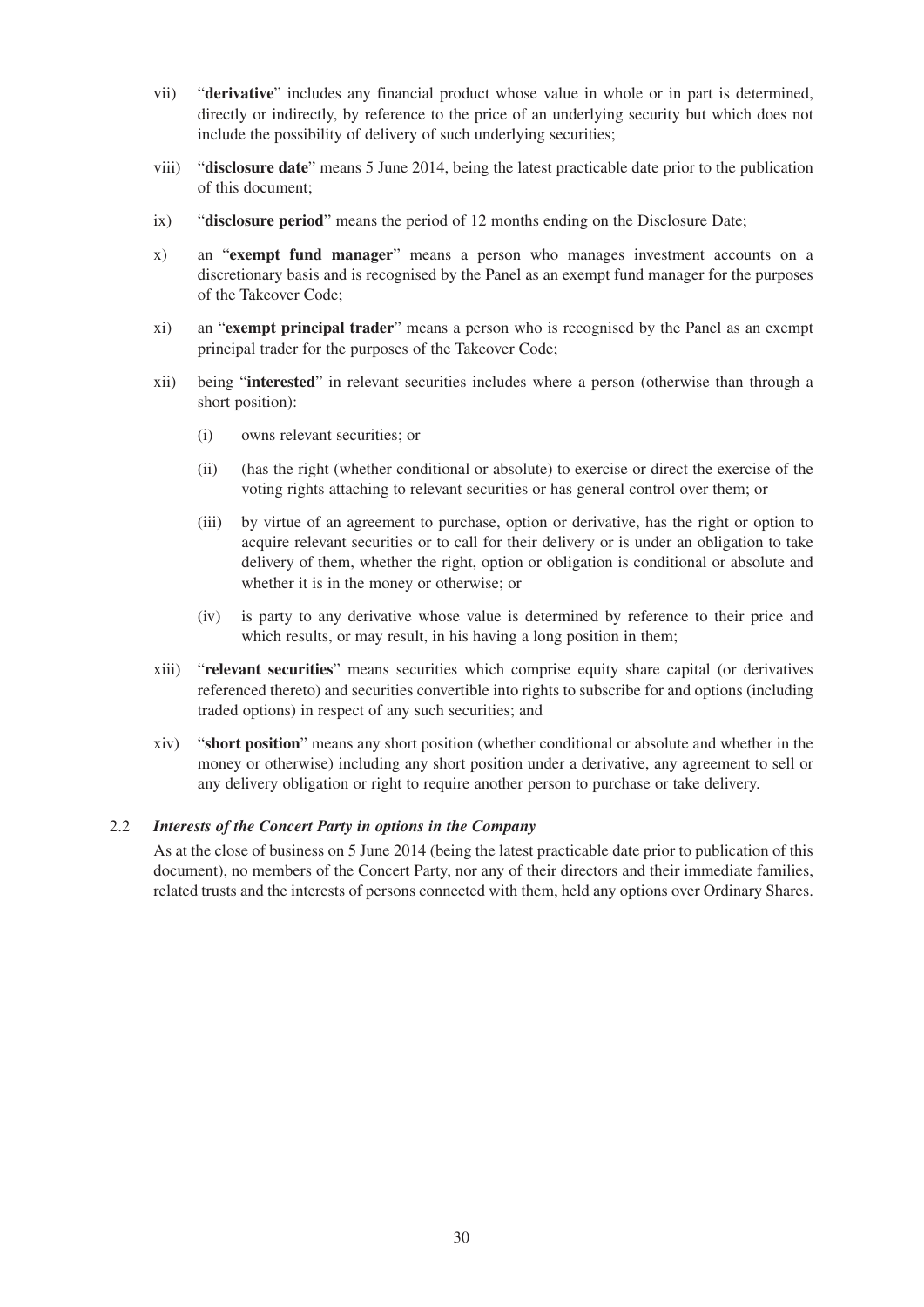#### 2.3 *Interests of Concert Party in the Company*

The maximum percentage interest in Ordinary Shares of the Concert Party at the date of this document and following the Open Offer assuming (a) that all Shareholders take up their Open Offer Entitlements; and (b) that no Shareholders take up any of their Open Offer Entitlements and in each case assuming no further issue of Ordinary Shares by the Company and no disposals by any members of the Concert Party, will be as follows:

|                                               | As at the date<br>of this document |                     |               | Following the Open<br>Offer (assuming full<br>take up of Open<br>Offer Entitlements) |               | Following the Open<br>Offer (assuming take<br>up of the Open Offer<br>Entitlements only by FE<br>Marina Investments<br>and Clive Whiley) |               | Following the Open<br>Offer (assuming no<br>take up of Open<br>Offer Entitlements) |
|-----------------------------------------------|------------------------------------|---------------------|---------------|--------------------------------------------------------------------------------------|---------------|------------------------------------------------------------------------------------------------------------------------------------------|---------------|------------------------------------------------------------------------------------|
|                                               |                                    | Per cent. of        |               | Per cent. of                                                                         |               | Per cent. of                                                                                                                             |               | Per cent. of                                                                       |
|                                               | Ordinary                           | <b>Issued Share</b> | Ordinary      | <b>Issued Share</b>                                                                  | Ordinary      | <b>Issued Share</b>                                                                                                                      | Ordinary      | <b>Issued Share</b>                                                                |
|                                               | <b>Shares</b>                      | Capital             | <i>Shares</i> | Capital                                                                              | <b>Shares</b> | Capital                                                                                                                                  | <b>Shares</b> | Capital                                                                            |
| <b>First Eastern</b><br>Holdings<br>FE Marina | 31,566,759                         | 22.26               | 36,910,095    | 22.26                                                                                | 49.313.477    | 29.75                                                                                                                                    | 55,566,759    | 33.52                                                                              |
| Investments                                   | 35,442,432                         | 25.00               | 41,441,807    | 25.00                                                                                | 41,441,807    | 25.00                                                                                                                                    | 35,442,432    | 21.38                                                                              |
| Clive Whiley                                  | 1.500,000                          | 1.06                | 1.753.906     | 1.06                                                                                 | 1,753,906     | 1.06                                                                                                                                     | 1.500,000     | 0.90                                                                               |
| <b>Total</b>                                  | 68,509,191                         | 48.32               | 80,105,808    | 48.32                                                                                | 92,509,190    | 55.80                                                                                                                                    | 92,509,191    | 55.80                                                                              |

#### 2.4 *Market dealings in relevant securities of the Company by the Concert Party*

Save as disclosed below, no member of the Concert Party has made any dealings in relevant securities of the Company during the disclosure period:

- (a) on 3 May 2013, First Eastern Holdings subscribed for 33,066,759 Ordinary Shares at a price of 6.5p per Ordinary Share under the terms of the 2013 Open Offer;
- (b) on 3 May 2013, FE Marina Investments subscribed for 15,381,528 Ordinary Shares at a price of 6.5p per Ordinary Share under the terms of the 2013 Open Offer; and
- (c) on 17 May 2013, Zodiac Executive Pension Scheme, of which Clive Whiley is the sole beneficiary, purchased 1,500,000 Ordinary Shares at 6.5p per Ordinary Shares from First Eastern Holdings.

#### 2.5 *Save as disclosed in this paragraph and Part 5 of this document:*

- i) No member of the Concert Party had any interest in or right to subscribe for, nor had any short position in relation to, any relevant securities of the Company, nor had they dealt in any such relevant securities during the disclosure period;
- ii) none of the directors of First Eastern Holdings or FE Marina Investments (including any members of such director's respective immediate families, related trusts or connected persons) had an interest in or a right to subscribe for, or had any short position in relation to any relevant securities of the Company, nor had any such person dealt in such securities during the disclosure period;
- iii) no person acting in concert with any member of the Concert Party had an interest in or a right to subscribe for, or had any short position in relation to, any relevant securities of the Company, nor had any such person dealt in any such securities during the disclosure period;
- iv) no member of the Concert Party nor any person acting in concert with them had borrowed or lent any relevant securities of the Company, save for any borrowed shares which have either been on-lent or sold.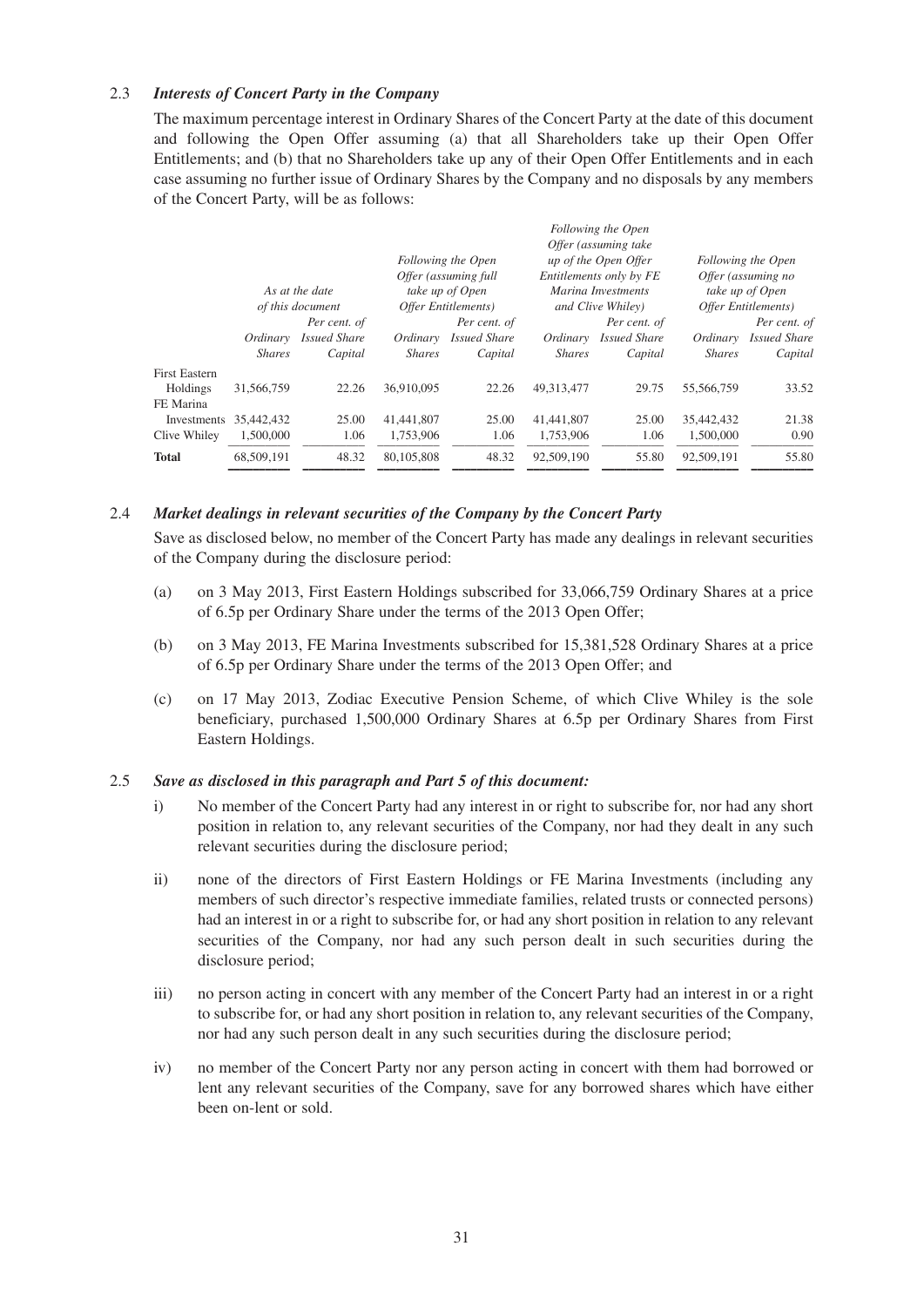# **3. The Concert Party's intentions regarding the Company's business**

The Concert Party intends to allow the Company to continue with its proposed strategy, as detailed further in Part 1 of this document.

No member of the Concert Party has any intentions regarding the Company's business that would affect:

- the strategic plans of the Company;
- the employment of the Company's or its own personnel including the continued employment of, or the conditions of employment of, any of the Company's management; or
- the location of the Company's or its own business or operating subsidiaries; or
- the Company's Ordinary Shares trading on AIM

No member of the Concert Party has any intentions to dispose of or otherwise change the use of any of the fixed assets within the Company.

# **4. Relationship between First Eastern Holdings and the Directors of the Company**

The current Chief Executive of the Company's operational businesses, Clive Whiley, a non-executive director of the Company, was appointed as interim Chief Executive in December 2012 following the departure of the previous Chief Executive. He is also Managing Director of Evolution Securities China Limited, which is majority owned by First Eastern Holdings.

First Eastern Holdings has the right, granted pursuant to the subscription agreement entered into at the time of its initial investment into the Company in 2011 to appoint and remove one person to and from the Board of the Company from time to time for so long as First Eastern Holdings continues to hold 10 per cent or more of the Company's issued share capital. First Eastern Holdings nominated Elizabeth Kan to the Board on 25 June 2013.

Save as set out above, there are no relationships (personal, financial or commercial), arrangements or understandings between First Eastern Holdings or FE Marina Investments and any of the Directors.

# **5. Financial information on First Eastern Holdings**

First Eastern Holdings is a privately owned company, whose principal activities are as an investment holding company, in which capacity it also provides some management and advisory services.

First Eastern Holdings is not required to, nor does it, publish accounts. However, at 31 March 2014 it had gross assets of HK\$248.1 million (equivalent to approx. £19.1 million), being primarily investments in its investee companies, subsidiaries and associated companies. It has net assets of HK\$154.5 million (£11.9 million), with its investments being financed largely through shareholder loans and loans from related companies.

In the 11 months to 31 March 2014, as extracted from the unaudited management accounts, turnover, being principally management fees from investee companies, was  $HK$17.6$  million (£1.4 million), investment income was HK\$183.7 million (£14.1 million) and profit after tax was HK\$155.6 million (£12.0 million).

There has been no material change in First Eastern Holdings trading or financial position or in the scope of its business in the last 12 months.

# **6. Additional disclosures required by the Takeover Code**

At the close of business on the disclosure date, save as disclosed in this paragraph 6 of Part 4 and Parts 1 and 5 of this document:

(a) none of the Directors or directors of First Eastern Holdings or of FE Marina Investments (including any members of such directors respective immediate families, related trusts or connected persons) had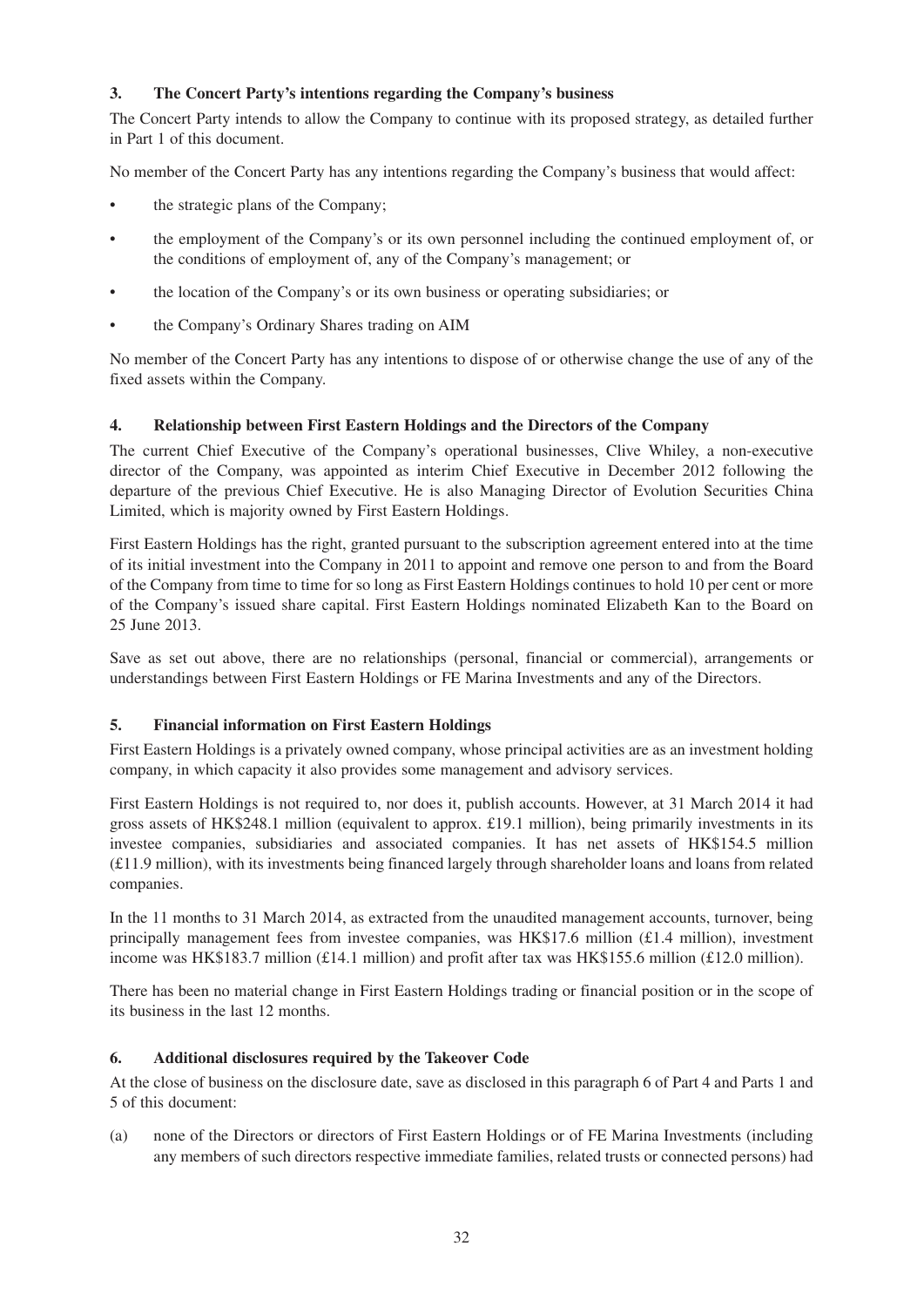any interest in or a right to subscribe for, or had any short position in relation to, any relevant securities of the Company;

- (b) no person acting in concert with the Company, or any member of the Concert Party had any interest in, or right to subscribe for, or had any short position in relation to any relevant securities of the Company;
- (c) neither the Company nor any of the Directors (including any members of such Directors respective immediate families, related trusts or connected persons) had any interest in or right to subscribe for, or had any short position in relation to any relevant securities of First Eastern Holdings or FE Marina Investments, nor has any such person dealt in any such securities during the disclosure period;
- (d) the Company has not redeemed or purchased any of its relevant securities during the disclosure period;
- (e) there were no arrangements which existed between the Company or any member of the Concert Party or any person acting in concert with the Company or the members of the Concert Party or any other person; and
- (f) none of the Company, nor any members of the Concert Party or any person acting in concert with the Company or the members of the Concert Party had borrowed or lent any relevant securities of the Company, save for any borrowed shares which have either been on-lent or sold.

Neither First Eastern Holdings, FE Marina Investments, Clive Whiley nor any person acting in concert with them have entered into agreements, arrangements or understandings (including any compensation arrangement) with any of the Company's Directors, recent Directors, Shareholders, recent Shareholders or any other person interested or recently interested in Existing Ordinary Shares which are connected with or dependent upon the outcome of the Fundraising. No member of the Concert Party has entered into an agreement, arrangement or understanding to transfer any interest acquired in the Company, as a result of the Fundraising.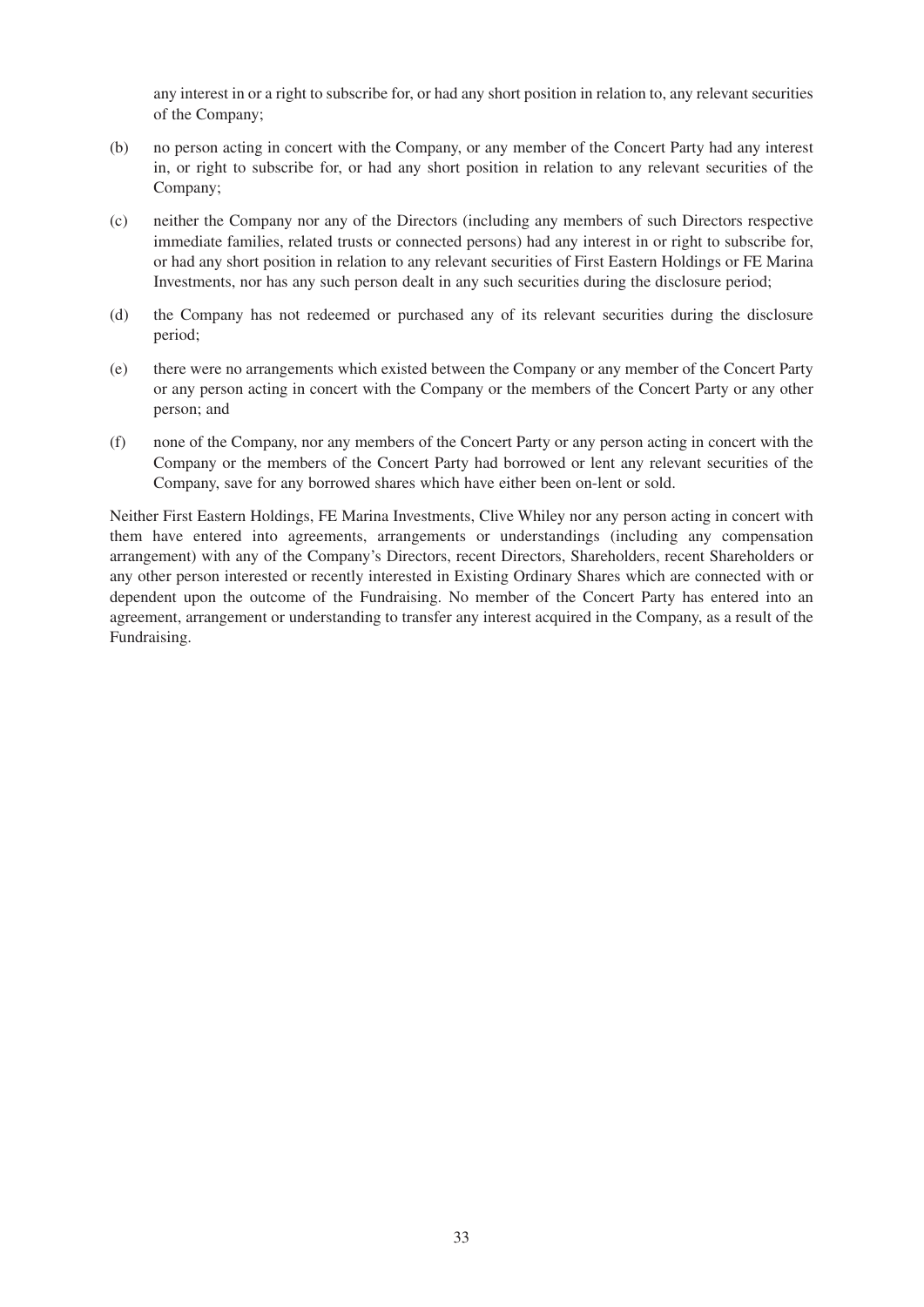# **PART 5**

# **ADDITIONAL INFORMATION**

# **1. Responsibility**

The Directors, whose names appear below, and the Company accept responsibility for the information contained in this document, other than information relating to First Eastern Holdings, FE Marina Investments and their respective directors and shareholders, for which directors of First Eastern Holdings accept responsibility as set out below. To the best of the knowledge and belief of the Directors and the Company (who have taken all reasonable care to ensure that such is the case) the information contained in this document for which they accept responsibility is in accordance with the facts and does not omit anything likely to affect the import of such information.

The directors of First Eastern Holdings, whose names are set out in paragraph 1.1 of Part 4 of this document, accept responsibility for the information contained in this document relating to First Eastern Holdings, FE Marina Investments and their respective directors and shareholders. To the best of the knowledge and belief of the directors of First Eastern Holdings (who have taken all reasonable care to ensure that such is the case) the information contained in this document for which they accept responsibility is in accordance with the facts and does not omit anything likely to affect the import of such information.

# **2. Directors**

The Directors of the Company are:

| Sir Christopher Lewinton (Chairman) |             |
|-------------------------------------|-------------|
| Martin Bralsford                    | (Director)  |
| Elizabeth Kan                       | (Direction) |
| Roger Lewis                         | (Direction) |
| Clive Whiley                        | (Director)  |

# **3. Principal activity of the Company**

The principal activity of the Company continues to be focused on investing in and subsequent development, redevelopment and operation of an international portfolio of both new and existing marinas and related real estate in the Mediterranean, the Caribbean and Asia.

# **4. Interests and dealings**

In this paragraph 4, references to:

"**acting in concert**" with a party means any such person acting or deemed to be acting in concert with that party for the purposes of the Takeover Code; and

"**relevant securities**" means securities which comprise equity share capital (or derivatives referenced thereto) and securities convertible into, or rights to subscribe for options (including traded options) in respect of any such securities.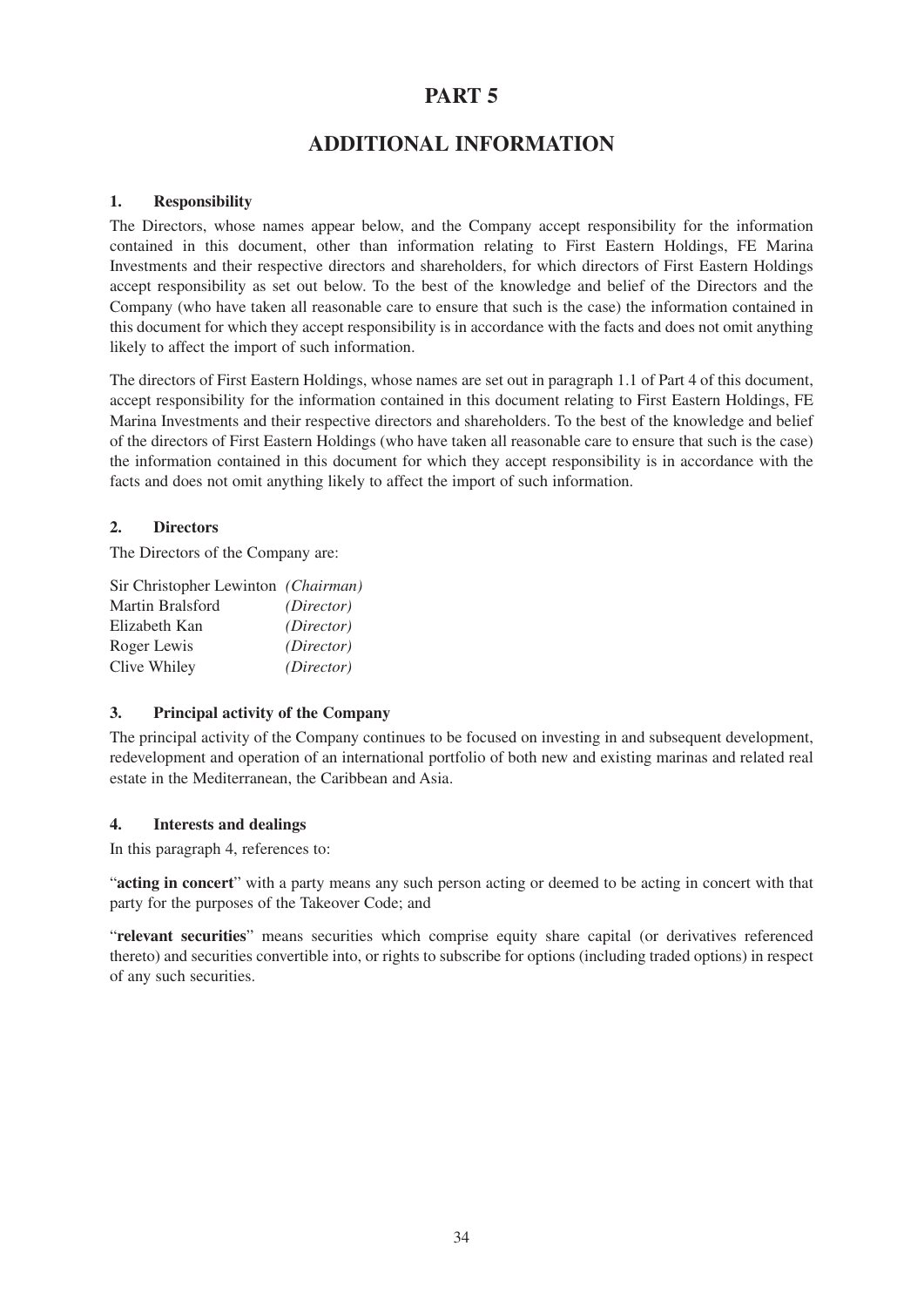#### *Directors and other interests*

(a) At the close of business on 5 June 2014 (being the latest practicable date prior to the publication of this document) the voting rights (within the meaning of chapter 5 of the DTR) of the Directors and their respective families (as defined in the AIM Rules) all of which are beneficial unless otherwise stated and of connected persons within the meaning of the Act, in the issued Ordinary Shares as at the date of this document, the existence of which is known to, or could, with reasonable diligence, be ascertained by the Directors, together with the percentages which such interests represent of the Ordinary Shares in issue are as follows:

|                               |                 | Per cent.   |  |
|-------------------------------|-----------------|-------------|--|
|                               | Number of       | of Ordinary |  |
|                               | Ordinary Shares | Shares held |  |
| Sir Christopher Lewinton      | 3,856,292       | 2.72        |  |
| Martin Bralsford <sup>1</sup> | 5,195,033       | 3.66        |  |
| Elizabeth Kan <sup>2</sup>    |                 |             |  |
| Roger Lewis                   | 400,000         | 0.28        |  |
| Clive Whiley <sup>3</sup>     | 1,500,000       | 1.06        |  |
|                               |                 |             |  |

<sup>1</sup> Included within Martin Bralsford's shareholding are 1,300,000 ordinary shares (0.92% of the issued share capital) owned by Dirac Ltd, a company incorporated in Jersey, of which Mr Bralsford is the sole Director and beneficiary.

<sup>2</sup> Elizabeth Kan is the Managing Director and 8% owner of First Eastern Holdings whose interests in the Company are disclosed in Part 4 of this document.

- <sup>3</sup> Clive Whiley's ordinary shares are held by Zodiac Executive Pension Scheme of which Clive Whiley is the sole beneficiary.
- (b) At the close of business on 5 June 2014 (being the latest practicable date prior to the publication of this document) none of the Directors and their immediate families, related trusts and the interests of persons connected with them listed below, held any options to subscribe for Ordinary Shares.
- (c) The maximum percentage interest in Ordinary Shares of each of the Directors assuming (i) that they each take up their full Open Offer Entitlements; and (ii) that they take up their Open Offer Entitlements in the manner they current intend; and in each case assuming (a) there are no further issues of Ordinary Shares by the Company; and (b) there are no disposals by each of them, will be:

|                          | Assuming full take up of the<br>Directors' Open Offer<br><i>Entitlements</i> |                     |               | Directors' Open Offer<br>Entitlements in the<br><i>manner currently</i><br>intended |
|--------------------------|------------------------------------------------------------------------------|---------------------|---------------|-------------------------------------------------------------------------------------|
|                          |                                                                              | Per cent.           |               | Per cent.                                                                           |
|                          | Number of                                                                    | of Enlarged         | Number of     | of Enlarged                                                                         |
|                          | Ordinary                                                                     | <i>Issued Share</i> | Ordinary      | <i>Issued</i>                                                                       |
| Director                 | <b>Shares</b>                                                                | Capital             | <i>Shares</i> | <i>Share Capital</i>                                                                |
| Sir Christopher Lewinton | 4,509,050                                                                    | 2.72                | 4,509,050     | 2.72                                                                                |
| Martin Bralsford         | 6,074,401                                                                    | 3.66                | 5,854,349     | 3.53                                                                                |
| Elizabeth Kan            |                                                                              |                     |               |                                                                                     |
| Roger Lewis              | 467,708                                                                      | 0.28                | 467,708       | 0.28                                                                                |
| Clive Whiley             | 1,753,906                                                                    | 1.06                | 1,753,906     | 1.06                                                                                |

*Assuming take up of the*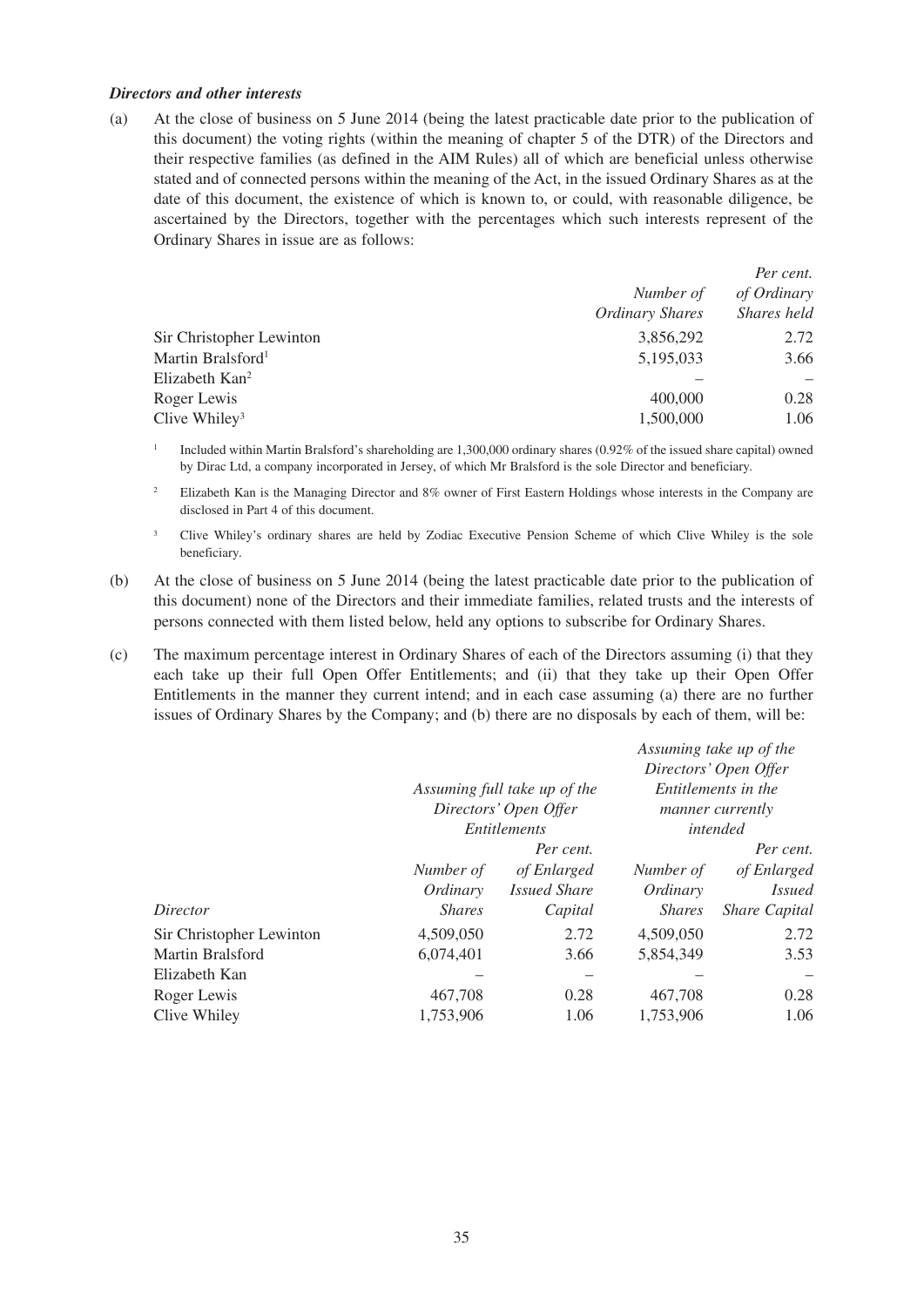(d) Save as disclosed below, there have been no dealings (including borrowing or lending) for value in relevant securities of the Company by the Directors (or their immediate families, related trusts or persons connected with them) during the period of 12 months preceding the date of this document:

|                          |                  | Nature of                               | Number of<br>Ordinary | Price per<br>Ordinary |
|--------------------------|------------------|-----------------------------------------|-----------------------|-----------------------|
| Director                 | Date             | dealing                                 | <i>Shares</i>         | <i>Share</i>          |
| Sir Christopher Lewinton | 3 May 2013       | Subscription<br>in 2013 Open<br>Offer   | 1,408,163             | 6.5                   |
| Martin Bralsford         | 24 April 2013    | Purchase                                | 4,400,000             | 6.5                   |
|                          | 3 May 2013       | Subscription<br>in $2013$<br>Open Offer | 345,034               | 6.5                   |
|                          | 19 July 2013     | <b>Transfer</b>                         | 1,300,000             | 6.5                   |
| Roger Lewis              | 3 May 2013       | Subscription<br>in $2013$<br>Open Offer | 127,789               | 6.5                   |
|                          | 17 December 2013 | Purchase                                | 105,545               | 9.1                   |
| Clive Whiley             | 17 May 2013      | Purchase                                | 1,500,000             | 6.5                   |

- (e) Save as disclosed in paragraph 4(a) above, none of the Directors nor any persons connected with them (within the meaning of Rule 3 of the DTR) has any interest, beneficial or non-beneficial, in the Ordinary Shares of the Company.
- (f) At the close of business on 5 June 2014 (being the latest practicable date prior to the publication of this document) other than as set out in paragraph  $4(a)$  above and paragraph  $4(f)$  above and, so far as the Directors are aware, the only persons who are directly or indirectly interested (within in the meaning of Chapter 5 of the DTR) in 3 per cent. or more of the Ordinary Shares are as follows:

|                                         | Per cent. of         |
|-----------------------------------------|----------------------|
| <i>Shareholder</i>                      | Ordinary Shares held |
| FE Marina Investments Limited           | 25.00                |
| First Eastern (Holdings) Limited        | 22.26                |
| <b>Richard Griffiths</b>                | 6.07                 |
| Henderson Global Investors Limited      | 5.66                 |
| <b>F&amp;C</b> Asset Management Limited | 4.55                 |
| Overseas Asset Management (Cayman) Ltd  | 4.01                 |
| Deutsche Asset & Wealth Management      | 3.97                 |
| Martin Bralsford*                       | $3.66*$              |

*\* Included within Mr Bralsford's shareholding are 1,300,000 Ordinary Shares (0.92 per cent of the issued share capital) owned by Dirac Ltd, a company incorporated in Jersey, of which Mr Bralsford is the sole director and beneficiary.*

The Directors of the Company directly or indirectly hold 10,951,325 Ordinary Shares (7.72 per cent. of the issued share capital).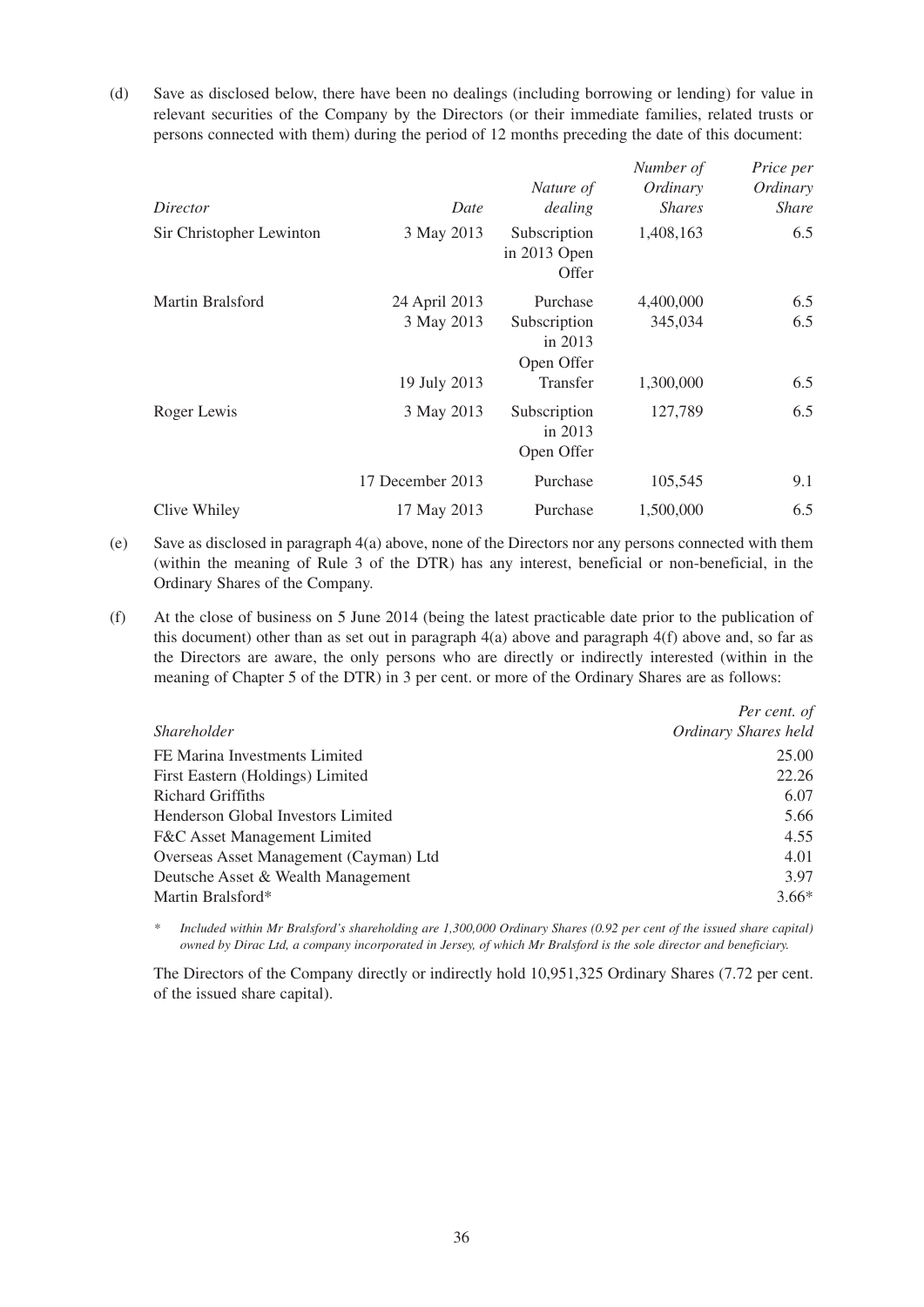- (g) Save as disclosed above in this paragraph 4 none of the Directors or any person acting in concert with the Company has an interest in any relevant securities of the Company nor has a right to subscribe for relevant securities of the Company;
- (h) None of the Directors or any person acting in concert with the Company has any short position in relation to relevant securities of the Company (whether conditional or absolute and whether in the money or otherwise and including any short position under a derivative, any agreement to sell or any delivery obligation or right to require another person to purchase or take delivery);
- (i) neither the Company nor any person acting in concert with the Company has borrowed or lent relevant securities of the Company;
- (j) the Company has not redeemed or purchased any relevant securities of the Company during the period of 12 months preceding the date of this document.
- (k) Save as disclosed in this paragraph 4:
	- (i) the Company had no interest in or right to subscribe for, nor had any short position in relation to, any relevant securities of First Eastern Holdings or FE Marina Investments, nor had it dealt in any such relevant securities during the disclosure period
	- (ii) none of the directors of the Company (including any members of such director's respective immediate families, related trusts or connected persons) had an interest in or a right to subscribe for, or had any short position in relation to any relevant securities of First Eastern Holdings or FE Marina Investments, nor had any such person dealt in such securities during the disclosure period.

# **5. Directors' service agreements, letters of appointment, remuneration and fees**

#### 5.1 *The services of the Directors are provided to the Group under the following agreements:*

5.1.1 *Sir Christopher Lewinton (Chairman)*

A letter of appointment dated 19 December 2008 and made between the Company and Sir Christopher Lewinton. The letter of appointment is for a renewable period of 12 months commencing 19 December 2008 and thereafter may be terminated immediately by the Company in certain circumstances upon which Sir Lewinton is entitled to a termination payment equal to six months of the annual contractual fee. Sir Christopher Lewinton's appointment has since been renewed for the twelve month period to 19 December 2014. With effect from 1 January 2013, the contractual fee payable to Sir Christopher Lewinton was £65,000 per annum though, as from 1 July 2013 this was reduced by agreement to £45,000. Sir Christopher Lewinton will also be reimbursed for all reasonable and properly documented expenses incurred in the performance of his duties.

5.1.2 *Clive Whiley (Director)*

A letter of appointment dated 12 November 2012 and made between the Company and Mr. Whiley. The letter of appointment is for a renewable period of 12 months commencing 12 November 2012 and thereafter may be terminated immediately by the Company in certain circumstances upon which Mr. Whiley is entitled to a termination payment equal to six months of the annual contractual fee. With effect from 1 January 2013, the contractual fee payable to Mr Whiley is £25,000 per annum. Mr Whiley has waived his fee for 2013 and continues to do so in 2014. Mr Whiley will also be reimbursed for all reasonable and properly documented expenses incurred in the performance of his duties.

Y-LEE Limited is a company to which the Company has paid a management consultancy fee of £3,750 per month since 1 July 2013. Clive Whiley is Chairman of and a minority shareholder in Y-LEE Limited.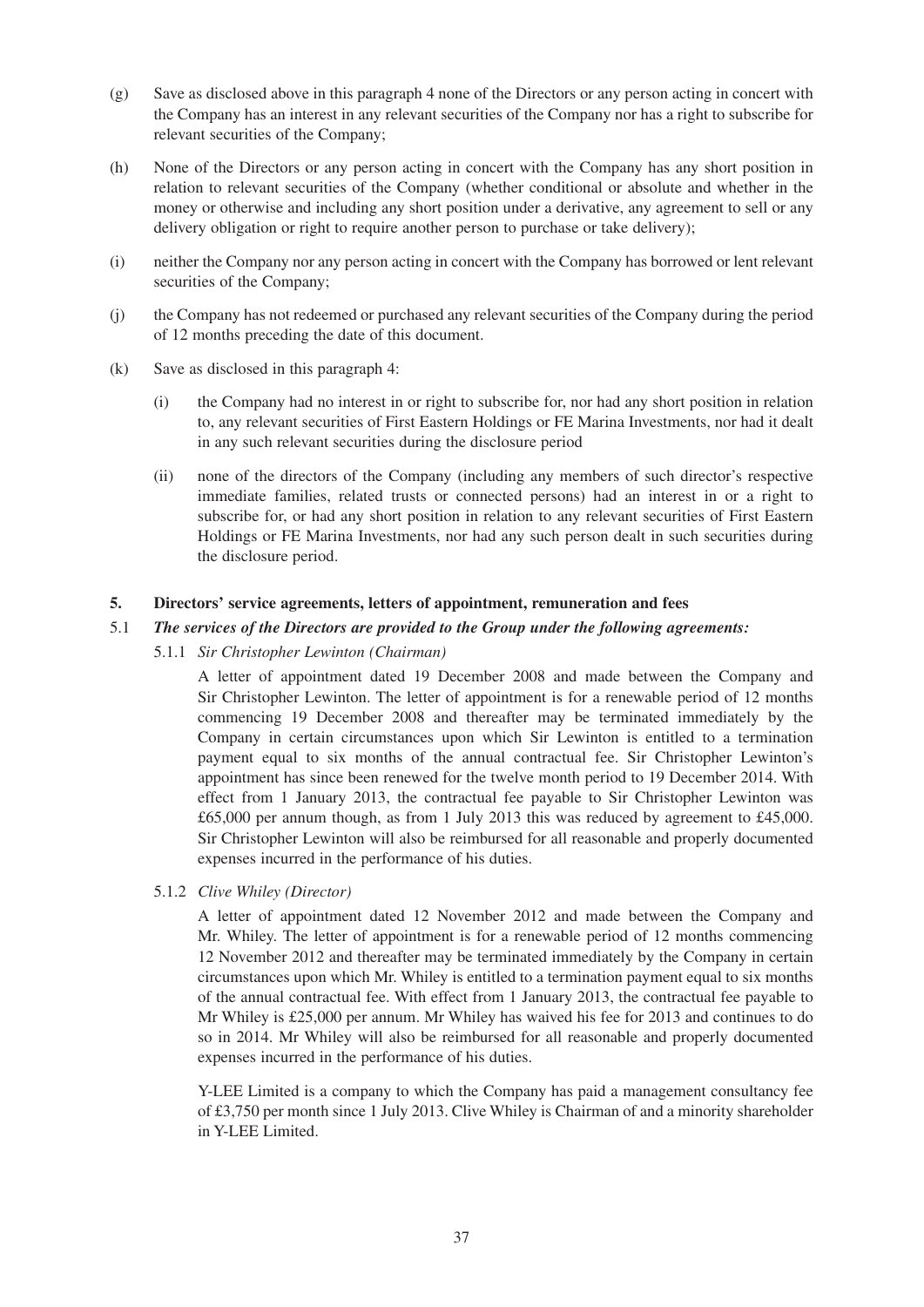#### 5.1.3 *Elizabeth Kan (Director)*

A letter of appointment dated 6 June 2013 and made between the Company and Ms Kan. The letter of appointment is for a renewable period of 12 months commencing 25 June 2013 and thereafter may be terminated immediately by the Company in certain circumstances upon which Ms Kan is entitled to a termination payment equal to six months of the annual contractual fee. With effect from 1 July 2013, the contractual fee payable to Ms Kan is £25,000 per annum. Ms Kan will also be reimbursed for all reasonable and properly documented expenses incurred in the performance of her duties.

#### 5.1.4 *Martin Bralsford (Director)*

A letter of appointment dated 29 February 2012 and made between the Company and Mr Bralsford. The letter of appointment is for a renewable period of 12 months commencing 29 February 2012 and thereafter may be terminated immediately by the Company in certain circumstances. upon which Mr. Bralsford is entitled to a termination payment equal to six months of the annual contractual fee. Mr Bralsford's appointment has since been renewed for the twelve month period to 1 March 2015. With effect from 1 October 2013, the contractual fee payable to Mr Bralsford is £28,000 per annum, reflecting his position as Chair of the Audit Committee. Mr Bralsford will also be reimbursed for all reasonable and properly documented expenses incurred in the performance of his duties.

#### 5.1.5 *Roger Lewis (Director)*

A letter of appointment dated 20 October 2006 and made between the Company and Mr Lewis. The letter of appointment is for a renewable period of 12 months commencing 20 October 2006 and thereafter may be terminated immediately by the Company in certain circumstances upon which Mr Lewis is entitled to a termination payment equal to six months of the annual contractual fee. Mr Lewis' appointment has since been renewed for the twelve month period to 20 October 2014. With effect from 1 July 2013, the contractual fee payable to Mr Lewis is £28,000 per annum reflecting his position as Chair of the Remuneration Committee. Mr Lewis will also be reimbursed for all reasonable and properly documented expenses incurred in the performance of his duties.

# 5.2 *Other than as disclosed in paragraph 5.1 above:*

- 5.2.1 there are no service contracts between any of the Directors and the Company or any of its subsidiaries;
- 5.2.2 no Director is entitled to commission or profit sharing arrangements;
- 5.2.3 no service contract or letter of appointment of any Director has been entered into or amended within the period of six months prior to the date of this document; and
- 5.2.4 other than statutory compensation and payment in lieu of notice, no compensation is payable by the Company or any of its subsidiaries to any Director upon early termination of their appointment.

#### **6 Material changes**

Save as set out in the announcement of its unaudited preliminary results made by the Company on 6 June 2014, there has been no significant change in the financial or trading position of the Company subsequent to the publication of the interim financial statements of the Company for the six months ended 30 June 2013.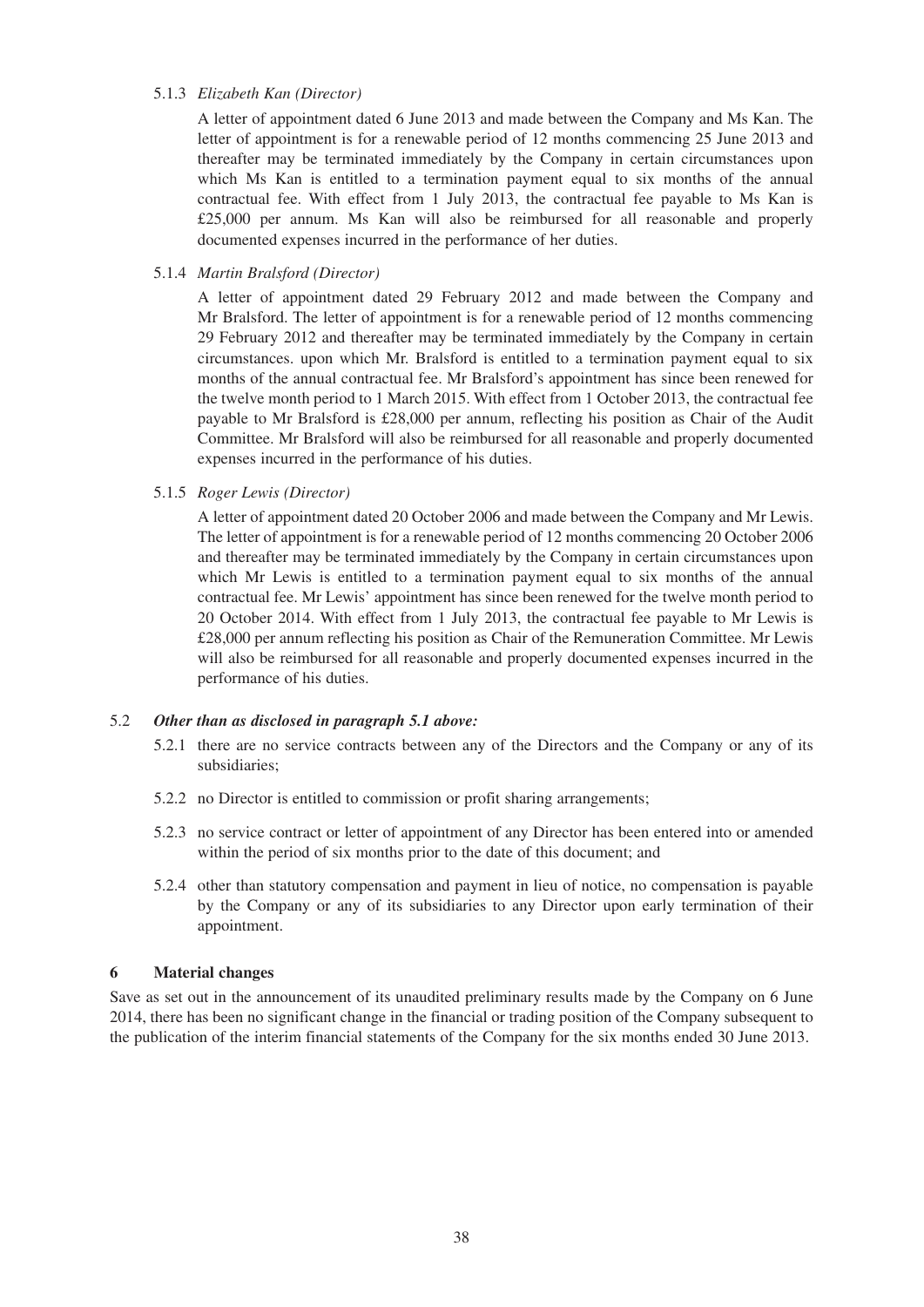# **7 Middle Market Quotations**

The following table sets out the middle market quotations for an Ordinary Share, as derived from the Daily Official List of London Stock Exchange, for the first Business Day of each of the six months immediately preceding the date of this document and for 5 June 2014 (being the latest practicable date prior to the publication of this document):

| Date         | Price per Ordinary Share (pence) |
|--------------|----------------------------------|
| 5 June 2014  | 8.75                             |
| 2 June 2014  | 8.75                             |
| 1 May 2014   | 8.75                             |
| 1 April 2014 | 8.75                             |
| 3 Mar 2014   | 8.75                             |
| 3 Feb 2014   | 8.75                             |
| 2 Jan 2014   | 9.50                             |

# **8 Material contracts**

# 8.1 *Underwriting Agreement*

The Company and First Eastern Holdings entered into the Underwriting Agreement dated 6 June 2014. Pursuant to the Underwriting Agreement, First Eastern Holdings has agreed to subscribe for, or procure the subscription of, the number of Ordinary Shares which are not validly taken up by Shareholders pursuant to the Open Offer. The Company has agreed to pay First Eastern Holdings a commission of such amount as equates to  $2\%$  of the value of the New Ordinary Shares (other than the Firm Commitment Shares) at the Issue Price.

The Underwriting Agreement is conditional, *inter alia*, on: (i) the passing of the Whitewash Resolution; (ii) the completion of the Scotia Bank amendment agreement by the date of the Extraordinary General Meeting and (iii) Admission occurring not later than 8.00 a.m. on 30 June 2014.

The Company has given standard warranties to First Eastern Holdings relating to the Company (the "**Warranties**") which will be repeated on completion of the Underwriting Agreement. First Eastern Holdings may terminate the Underwriting Agreement at any time prior to Admission if there is a material adverse change in the financial or trading position or prospects of the Group or if any of the Warranties was or becomes materially untrue, inaccurate or misleading when made.

# 8.2 *Subscription and Offer Agreement*

The Company and First Eastern Holdings entered into the Subscription and Offer Agreement dated 19 March 2013. Pursuant to the Subscription and Offer Agreement, subject to the making of the 2013 Open Offer by the Company, First Eastern Holdings agreed to subscribe for, or procure the subscription of, 15,384,615 Ordinary Shares. In addition, First Eastern Holdings agreed to subscribe for, or procure the subscription of, the number of Ordinary Shares which were not validly taken up by Shareholders pursuant to the 2013 Open Offer. The Company agreed to pay First Eastern Holdings a commission of £40,000 in consideration for it underwriting the 2013 Open Offer.

- 8.3 Save for the above, there are no other material contracts entered into by the Company or any of its subsidiaries in the last two years.
- 8.4 Neither First Eastern Holdings nor any of its subsidiaries have entered into any material contracts (not being contracts entered into in the ordinary course of business) during the period of two years prior to 5 June 2014 (being the last practicable date prior to the date of this document).

#### **9 General**

9.1 The total costs and expenses payable by the Company in connection with the Fundraising (including professional fees, commissions, the costs of printing and fees payable to the Registrars, Receiving Agent and the Panel) are estimated to amount to £124,000 (excluding VAT).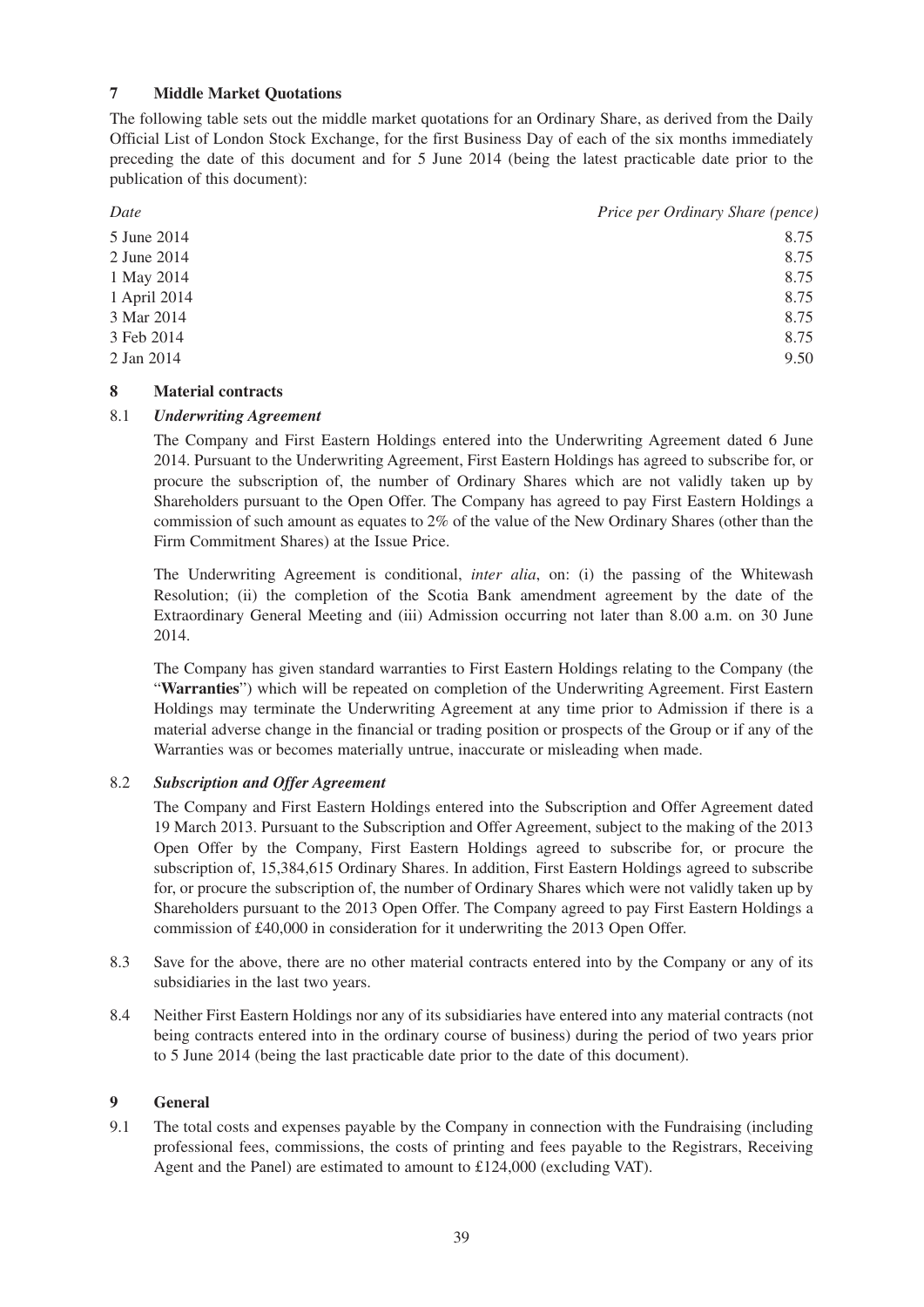- 9.2 No inducement fee is payable in respect of the Proposals set out in this document.
- 9.3 finnCap has given and has not withdrawn its written consent to the issue of this document with the inclusion herein of the references to its name and its advice to the Directors in the form and context in which they are included.
- 9.4 Save as disclosed in paragraph 4 of Part 4, no agreement, arrangement or understanding (including any compensation arrangement) exists between any members of the Concert Party or any person acting in concert with it and any of the Directors, recent directors of the Company, Shareholders or recent shareholders of the Company having any connection with or dependence upon the Proposals set out in this document.
- 9.5 No agreement, arrangement or understanding exists whereby the Ordinary Shares held by the Concert Party will be transferred to any other party. However, First Eastern Holdings and FE Marina Investments will retain the right to transfer Ordinary Shares between entities within the First Eastern group of companies, on the basis that such entities will be under the ultimate control of Victor Chu, save that such transfers would require the prior consent of the Takeover Panel.
- 9.6 The Directors' intentions regarding the continuance of the Company's business and its intentions regarding the continued employment of its employees and those of its subsidiaries will not be altered. The Directors have confirmed that there will be no change in the Company's corporate strategy or in its dividend policy following completion of the Fundraising.
- 9.7 As at the close of business on 5 June 2014 (being the latest practicable date prior to the publication of this document), finnCap held no Ordinary Shares and no warrants in the Company.

# **10 Obtaining hard copies of information incorporated by reference**

You may request a hard copy of any information incorporated into this document by reference by contacting Phil Ladmore between 9.00 a.m. and 5.30 p.m. (London time) Monday to Friday on 020 3405 3214 from within the UK or +44 20 3405 1782 if calling from outside the UK. It is important that you note that unless you make such a request, a hard copy of documents incorporated into this document by reference will not be sent to you.

# **11. Documents available on display**

Copies of the following documents will be made available on display at the offices of the Company, and at Camper & Nicholsons Marina Investments Limited, Richmond Place, 15 Petersham Road, Richmond, Surrey, TW10 6TP, UK during usual business hours on any weekday (Saturdays, Sundays and public holidays excepted) and at the following website address http://www.cnmarinas.com/marina-investments from the date of posting of this document up to the date of the Extraordinary General Meeting and at the place of meeting for 15 minutes prior to the meeting and during the meeting:

- (a) the Memorandum and Articles of Association of the Company;
- (b) the Memorandum and Articles of Association of First Eastern Holdings;
- (c) the audited consolidated accounts of the Company for the years ended 31 December 2012 and 31 December 2011 and 31 December 2010;
- (d) the unaudited interim results of the Company for the six months ended 30 June 2013;
- (e) the unaudited preliminary results of the Company for the year to 31 December 2013;
- (f) the consent letter from finnCap referred to in paragraph 9.3 above;
- (g) a copy of this document together with the Notice; and
- (h) the material contracts referred to in paragraph 8 above.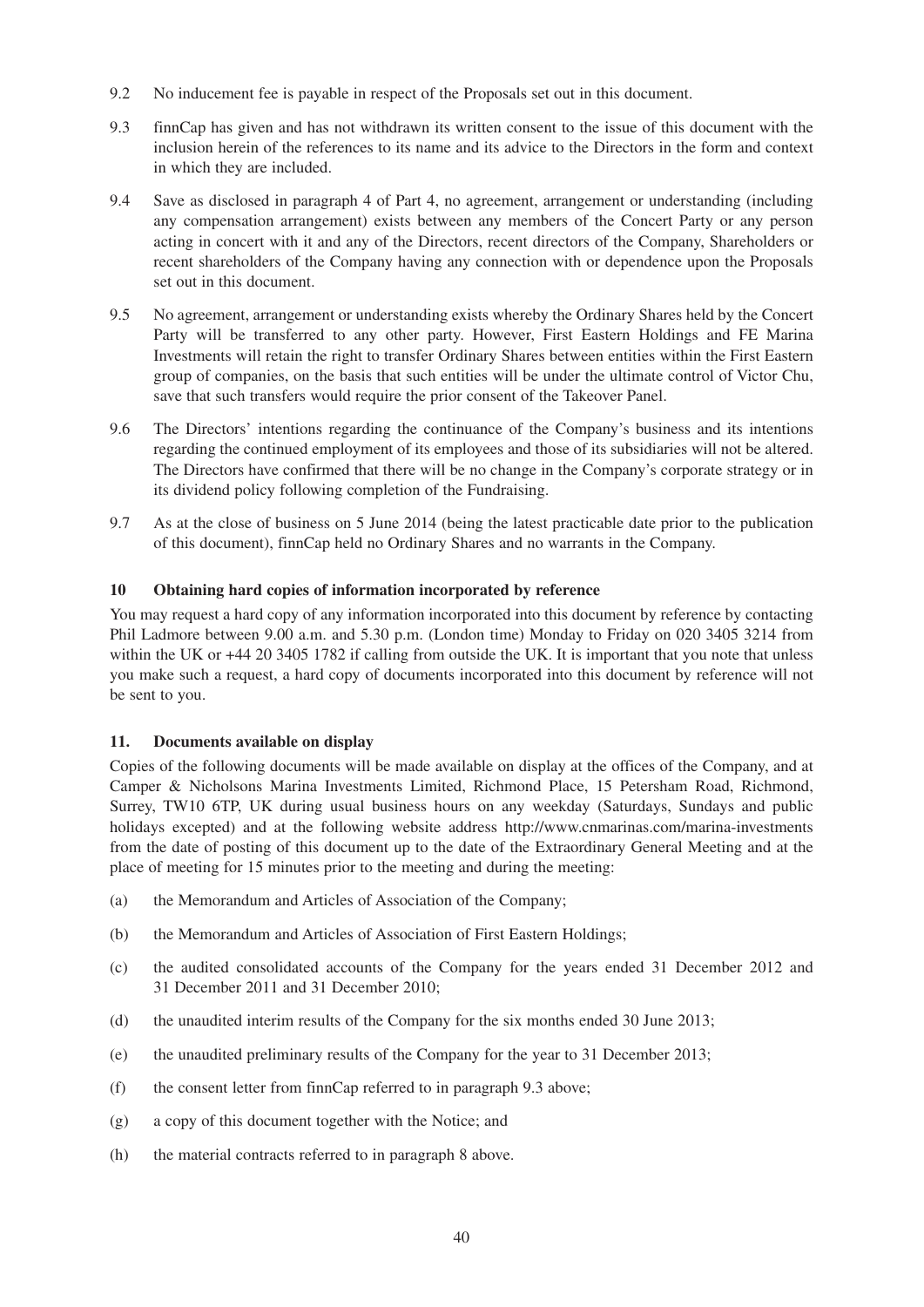# **PART 6**

# **DEFINITIONS**

The following definitions apply throughout this document unless the context otherwise requires:

| "2013 Open Offer"                                | the open offer of 61,540,743 Ordinary Shares made by the<br>Company in May 2013 to Qualifying Shareholders on the basis of<br>0.5752 Ordinary Shares of every 1 Ordinary Share held                                                                                                                                                                                                                                                    |
|--------------------------------------------------|----------------------------------------------------------------------------------------------------------------------------------------------------------------------------------------------------------------------------------------------------------------------------------------------------------------------------------------------------------------------------------------------------------------------------------------|
| Act                                              | the Companies Act 2006, as amended                                                                                                                                                                                                                                                                                                                                                                                                     |
| "Admission"                                      | admission of the New Ordinary Shares to trading on AIM becoming<br>effective in accordance with the AIM Rules                                                                                                                                                                                                                                                                                                                          |
| "AIM"                                            | the market of that name operated by the London Stock Exchange                                                                                                                                                                                                                                                                                                                                                                          |
| "AIM Rules"                                      | the AIM rules for Companies published by the London Stock<br>Exchange from time to time                                                                                                                                                                                                                                                                                                                                                |
| "Anson Registrars"                               | Anson Registrars Limited                                                                                                                                                                                                                                                                                                                                                                                                               |
| "Application Form"                               | the application form to be used by Qualifying non-CREST<br>Shareholders in connection with the Open Offer                                                                                                                                                                                                                                                                                                                              |
| "Articles"                                       | the articles of association of the Company (as amended from time<br>to time)                                                                                                                                                                                                                                                                                                                                                           |
| "Business Day"                                   | a day (other than a Saturday or Sunday) on which commercial<br>banks are open for general business in London and Guernsey                                                                                                                                                                                                                                                                                                              |
| "certificated form" or "in<br>certificated form" | an Ordinary Share recorded on the Company's share register as<br>being held in certificated form (namely, not in CREST)                                                                                                                                                                                                                                                                                                                |
| "Change of Control"                              | the acquisition of a controlling interest in the Company (as defined<br>in section 1124 of the Corporation Tax Act 2010) by any person or<br>persons acting in concert (as defined in the Takeover Code) with<br>them or where there is a change of control by reason of a transaction<br>treated for the purposes of the AIM Rules as one of, a reverse<br>takeover, a fundamental change of business or a substantial<br>transaction |
| "Circular"                                       | this document containing information about the Open Offer, the<br>Whitewash and the Extraordinary General Meeting                                                                                                                                                                                                                                                                                                                      |
| "Closing Price"                                  | the closing middle market quotation of a share as derived from the<br>AIM Appendix to the Daily Official List of the London Stock<br>Exchange                                                                                                                                                                                                                                                                                          |
| "CNFE"                                           | Camper & Nicholsons First Eastern Limited                                                                                                                                                                                                                                                                                                                                                                                              |
| "CNGL"                                           | Camper & Nicholsons Grenada Limited                                                                                                                                                                                                                                                                                                                                                                                                    |
| "Company"                                        | Camper & Nicholsons Marina Investments Limited                                                                                                                                                                                                                                                                                                                                                                                         |
| "Computershare"                                  | Computershare Investor Services PLC                                                                                                                                                                                                                                                                                                                                                                                                    |
| "Concert Party"                                  | FE Marina Investments, First Eastern Holdings and Clive Whiley                                                                                                                                                                                                                                                                                                                                                                         |
| "CREST"                                          | the relevant system (as defined in the CREST Regulations) in<br>respect of which Euroclear is the operator (as defined in those<br>regulations)                                                                                                                                                                                                                                                                                        |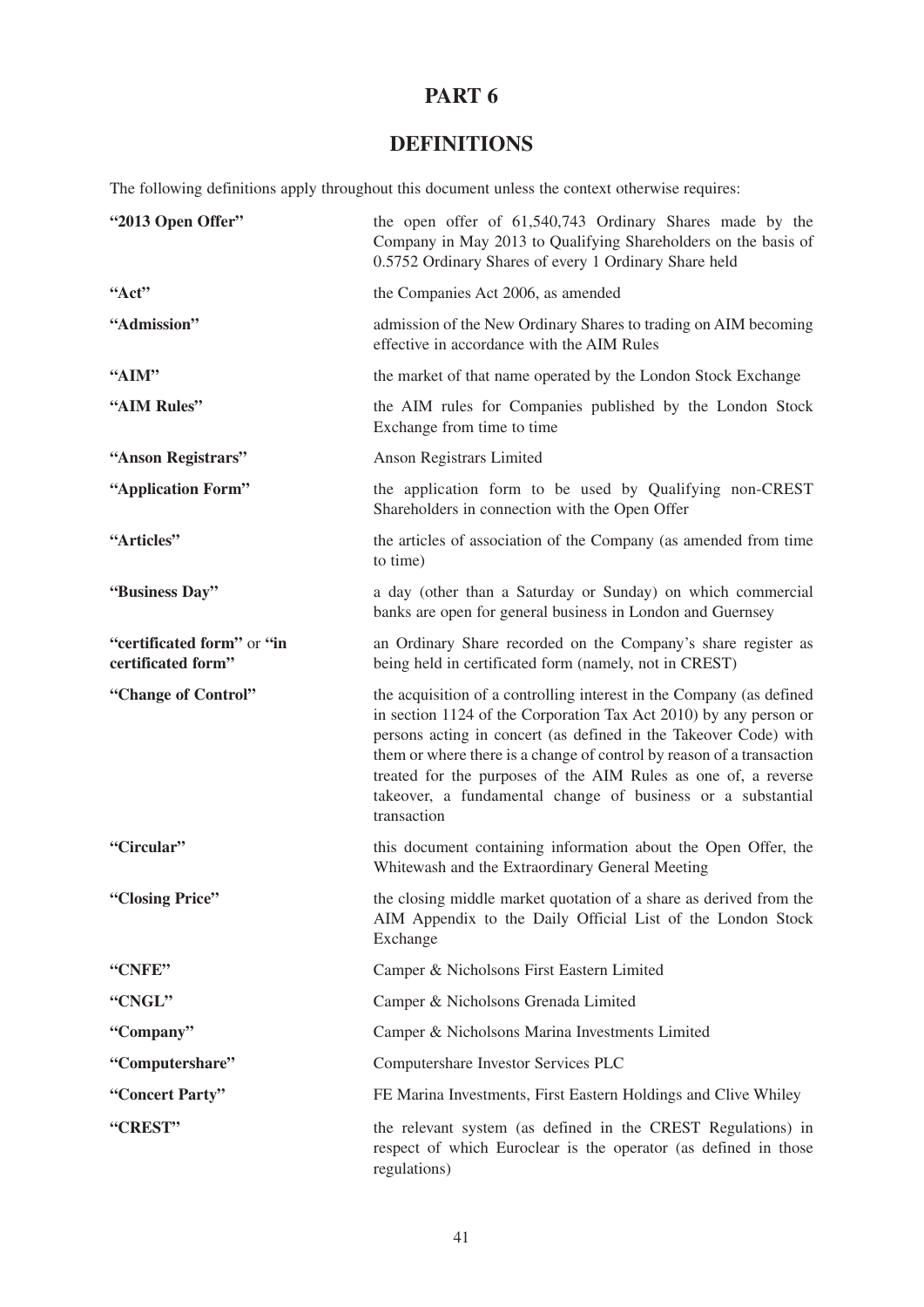| "CREST Manual"                  | the compendium of documents entitled CREST Manual issued by<br>Euroclear from time to time and comprising the CREST Reference<br>Manual, the CREST Central Counterparty Service Manual, the<br>CREST International Manual, CREST Rules, CCSS Operations<br>Manual and the CREST Glossary of Terms |
|---------------------------------|---------------------------------------------------------------------------------------------------------------------------------------------------------------------------------------------------------------------------------------------------------------------------------------------------|
| "CREST Member"                  | a person who has been admitted to Euroclear as a system participant<br>(as defined in the CREST Regulations)                                                                                                                                                                                      |
| "CREST Participant"             | a person who is, in relation to CREST, a system-participant (as<br>defined in the CREST Regulations)                                                                                                                                                                                              |
| "CREST Payment"                 | shall have the meaning given in the CREST Manual issued by<br>Euroclear                                                                                                                                                                                                                           |
| "CREST Regulations"             | the Uncertificated Securities Regulations 2001 (SI 2001 No. 3755)<br>(as amended)                                                                                                                                                                                                                 |
| "CREST sponsor"                 | a CREST Participant admitted to CREST as a CREST sponsor                                                                                                                                                                                                                                          |
| "CREST sponsored member"        | a CREST member admitted to CREST as a sponsored member<br>(which includes all CREST Personal Members)                                                                                                                                                                                             |
| "Directors" or "Board"          | the directors of the Company as at the date of this document whose<br>names are set out on page 5 of this document, or any duly authorised<br>committee thereof                                                                                                                                   |
| "DTR"                           | the Disclosure and Transparency Rules, published by the FCA                                                                                                                                                                                                                                       |
| "Enlarged Issued Share Capital" | the 165,784,358 Ordinary Shares in issue immediately following<br>Admission                                                                                                                                                                                                                       |
|                                 |                                                                                                                                                                                                                                                                                                   |
| "Euroclear"                     | Euroclear UK & Ireland Limited                                                                                                                                                                                                                                                                    |
| "Existing Ordinary Shares"      | the 141,784,358 Ordinary Shares in issue at the date of this<br>document, all of which are admitted to trading on AIM                                                                                                                                                                             |
| "Extraordinary General Meeting" | the Extraordinary General Meeting of the Company convened for<br>11.00 a.m. on 27 June 2014                                                                                                                                                                                                       |
| "FE Marina Investments"         | FE Marina Investments Limited, a company incorporated in Hong<br>Kong with registered number 1613555                                                                                                                                                                                              |
| "Firm Commitment Shares"        | the 11,342,711 Open Offer Shares in respect of which FE Holdings<br>and FE Marina Investments have irrevocably undertaken to take up<br>the Open Offer                                                                                                                                            |
| "First Eastern Holdings"        | First Eastern (Holdings) Limited, a company incorporated in Hong<br>Kong with registered number 209159                                                                                                                                                                                            |
| "finnCap"                       | finnCap Ltd, the Company's nominated adviser and broker                                                                                                                                                                                                                                           |
| "FCA"                           | the UK Financial Conduct Authority                                                                                                                                                                                                                                                                |
| "Form of Proxy"                 | the form of proxy for use in connection with the Extraordinary<br>General Meeting which accompanies this document                                                                                                                                                                                 |
| "FSMA"                          | the Financial Services and Markets Act 2000 (as amended from<br>time to time)                                                                                                                                                                                                                     |
| "Fundraising"                   | the Open Offer, as underwritten pursuant to the Underwriting<br>Agreement                                                                                                                                                                                                                         |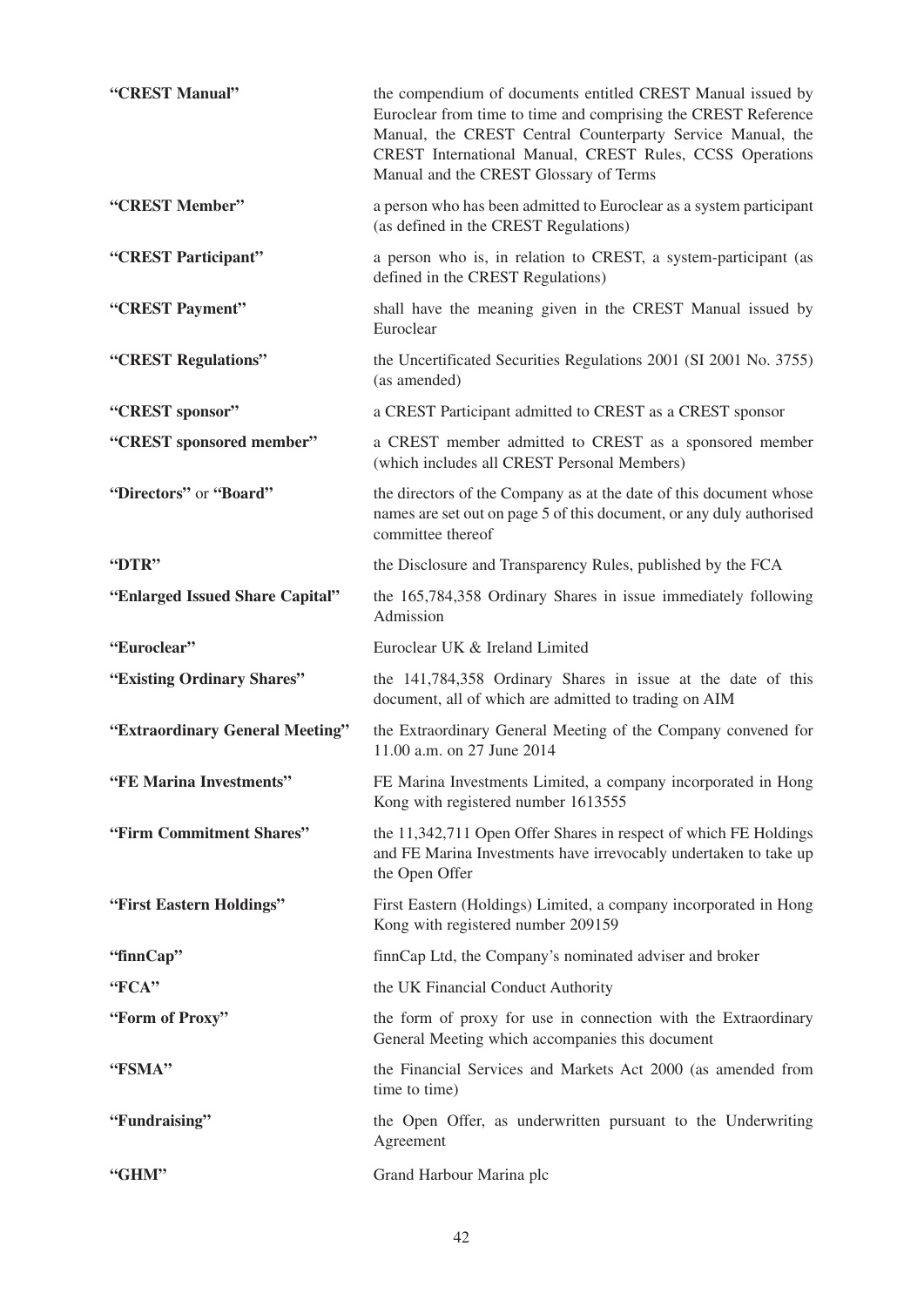| "Group"                                                  | the Company and its existing subsidiaries and subsidiary<br>undertakings                                                                                           |
|----------------------------------------------------------|--------------------------------------------------------------------------------------------------------------------------------------------------------------------|
| "IC Cesme"                                               | IC Çeşme Marina Yatirim Turizm ve Işletmeleri Anonim Şirketi                                                                                                       |
| "Independent Directors"                                  | the Directors other than Clive Whiley and Ms Elizabeth Kan                                                                                                         |
| "Independent Shareholders"                               | the Shareholders other than the members of the Concert Party                                                                                                       |
| "Isbank"                                                 | Türkiye Iş Bankasi A.Ş., Ankara Branch                                                                                                                             |
| "ISIN"                                                   | International Securities Identification Number                                                                                                                     |
| "London Stock Exchange"                                  | London Stock Exchange plc                                                                                                                                          |
| "Member Account ID"                                      | the identification code or number attached to any member account<br>in CREST                                                                                       |
| "Money Laundering Regulations"                           | the Money Laundering Regulations 2007 (SI 2007/2157) (as<br>amended)                                                                                               |
| "New Ordinary Shares"                                    | 24,000,000 new Ordinary Shares issued pursuant to the Open Offer<br>and, if applicable, the Underwriting Agreement                                                 |
| "Notice of Extraordinary<br>General Meeting" or "Notice" | the notice of Extraordinary General Meeting set out at the end of<br>this document                                                                                 |
| "Offer Price"                                            | 10 pence per New Ordinary Share                                                                                                                                    |
| "Open Offer"                                             | the offer to Qualifying Shareholders to subscribe for New Ordinary<br>Shares at the Offer Price, as described in this document                                     |
|                                                          |                                                                                                                                                                    |
| "Open Offer Entitlement"                                 | the entitlement of Qualifying Shareholders to apply for New<br>Ordinary Shares on the basis of 0.169271 New Ordinary Shares for<br>every 1 Existing Ordinary Share |
| "Ordinary Shares"                                        | ordinary shares of no par value in the capital of the Company                                                                                                      |
| "Overseas Shareholders"                                  | Shareholders resident in, or citizens of, jurisdictions outside the<br>United Kingdom                                                                              |
| "PBT"                                                    | profits before taxation                                                                                                                                            |
| "Proposals"                                              | the proposals set out in this document including the Open Offer and<br>the Whitewash                                                                               |
| "Prospectus Rules"                                       | the Prospectus Rules published by the FCA                                                                                                                          |
| "Qualifying CREST Shareholders"                          | Qualifying Shareholders whose Existing Ordinary Shares on the<br>register of members of the Company on the Record Date are held in<br>uncertificated form          |
| "Qualifying non-CREST<br>Shareholders"                   | Qualifying Shareholders whose Existing Ordinary Shares on the<br>register of members of the Company on the Record Date are held in<br>certificated form            |
| "Qualifying Shareholders"                                | holders of Existing Ordinary Shares on the Record Date (other than<br>Shareholders resident in or citizens of any Restricted Jurisdiction)                         |
| "Receiving Agent"                                        | Computershare Investor Services PLC                                                                                                                                |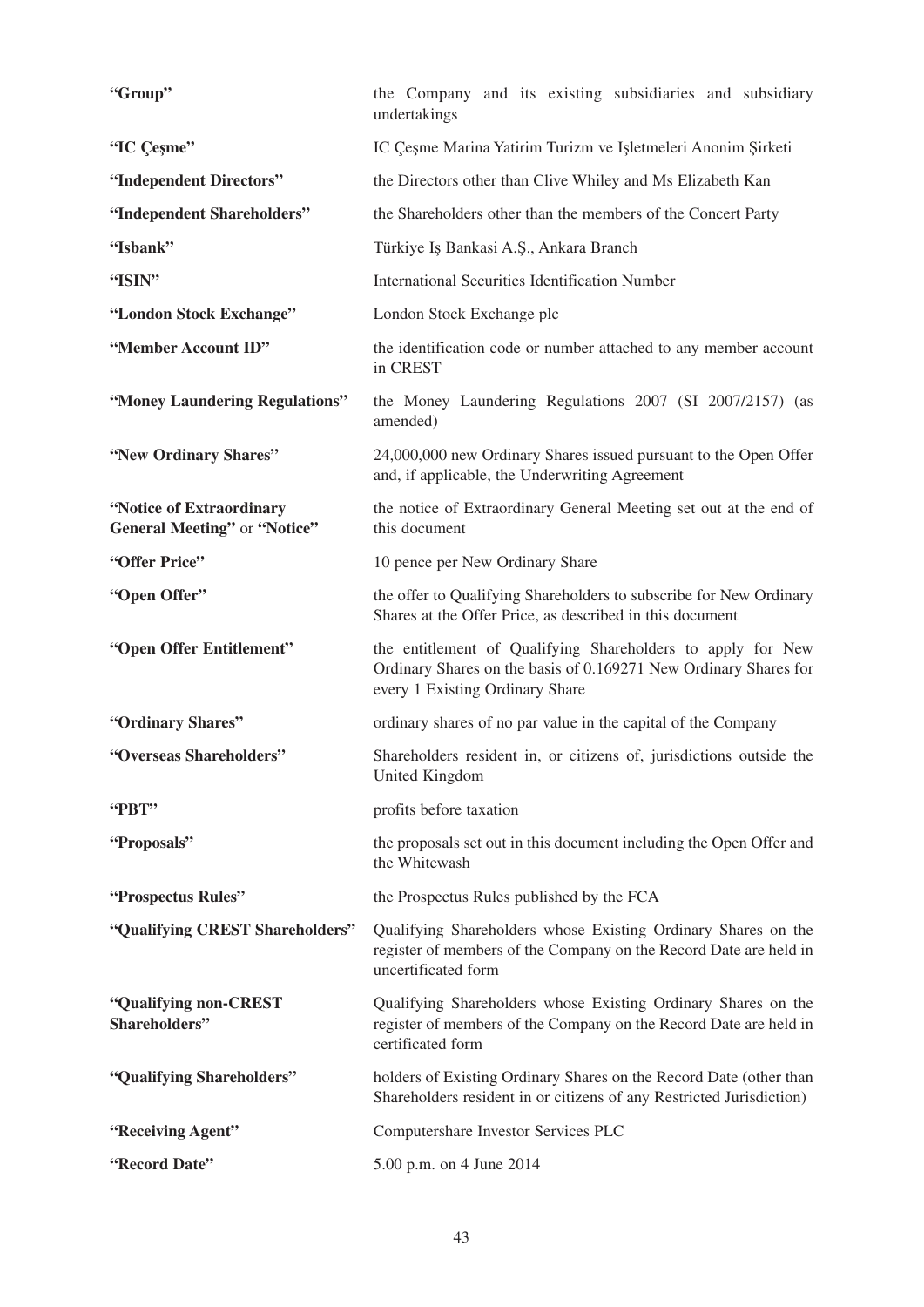| "Registrars"                                    | Anson Registrars Limited                                                                                                                                                                                                                                                                                                                                                  |
|-------------------------------------------------|---------------------------------------------------------------------------------------------------------------------------------------------------------------------------------------------------------------------------------------------------------------------------------------------------------------------------------------------------------------------------|
| "Restricted Jurisdiction"                       | the United States, Australia, Canada, Japan, New Zealand, the<br>Republic of South Africa and any other jurisdiction where the<br>extension or availability of the Open Offer would breach any<br>applicable law                                                                                                                                                          |
| "RIS"                                           | a regulatory information service approved by the London Stock<br>Exchange for the purposes of the AIM Rules                                                                                                                                                                                                                                                               |
| "Scotia Bank"                                   | the Bank of Nova Scotia                                                                                                                                                                                                                                                                                                                                                   |
| "Securities Act"                                | the US Securities Act of 1933, as amended from time to time and<br>the rules and regulations promulgated thereunder                                                                                                                                                                                                                                                       |
| "Shareholders"                                  | holders of Ordinary Shares                                                                                                                                                                                                                                                                                                                                                |
| "Subscription and Offer<br>Agreement"           | the agreement entered into between First Eastern Holdings and the<br>Company dated 19 March 2013 as described in paragraph 8.2 of<br>Part 5 of this document                                                                                                                                                                                                              |
| "Takeover Code"                                 | The City Code on Takeovers and Mergers issued by the Takeover<br>Panel, as amended from time to time                                                                                                                                                                                                                                                                      |
| "Takeover Panel"                                | the Panel on Takeovers and Mergers                                                                                                                                                                                                                                                                                                                                        |
| "Term Facility"                                 | the term facility in the sum of $\epsilon$ 9,249,386 advanced to IC Çeşme by<br>Isbank pursuant to an agreement dated 7 April 2010 entered into<br>between the Company and IC Çeşme                                                                                                                                                                                       |
| "Underwriting Agreement"                        | the agreement entered into between First Eastern Holdings and the<br>Company dated 6 June 2014 as described in paragraph 8.1 of Part 5<br>of this document                                                                                                                                                                                                                |
| "United Kingdom" or "UK"                        | the United Kingdom of Great Britain and Northern Ireland                                                                                                                                                                                                                                                                                                                  |
| "United States" or "US"                         | the United States of America, each State thereof, its territories and<br>possessions (including the District of Columbia) and all other areas<br>subject to its jurisdiction                                                                                                                                                                                              |
| "uncertificated" or "in<br>uncertificated form" | an ordinary share recorded on a company's share register as being<br>held in uncertificated form in CREST and title to which, by virtue<br>of the Uncertificated Securities Regulations 2001, may be<br>transferred by means of CREST                                                                                                                                     |
| "Waiver"                                        | the waiver of the requirements of Rule 9 of the Takeover Code<br>described in paragraph 9 of Part 1 of this document that would<br>otherwise arise on the Concert Party to make a general offer to all<br>the Shareholders pursuant to Rule 9 of the Takeover Code as a result<br>of the proposed participation by the members of the Concert Party<br>in the Fundraising |
| "Whitewash"                                     | the approval of the Waiver by the Takeover Panel                                                                                                                                                                                                                                                                                                                          |
| "Whitewash Resolution"                          | the resolution set out in the Notice to be proposed at the<br>Extraordinary General Meeting for approval by the Independent<br>Shareholders on a poll of Waiver                                                                                                                                                                                                           |

A reference to "£" is to pounds sterling, being the lawful currency of the UK.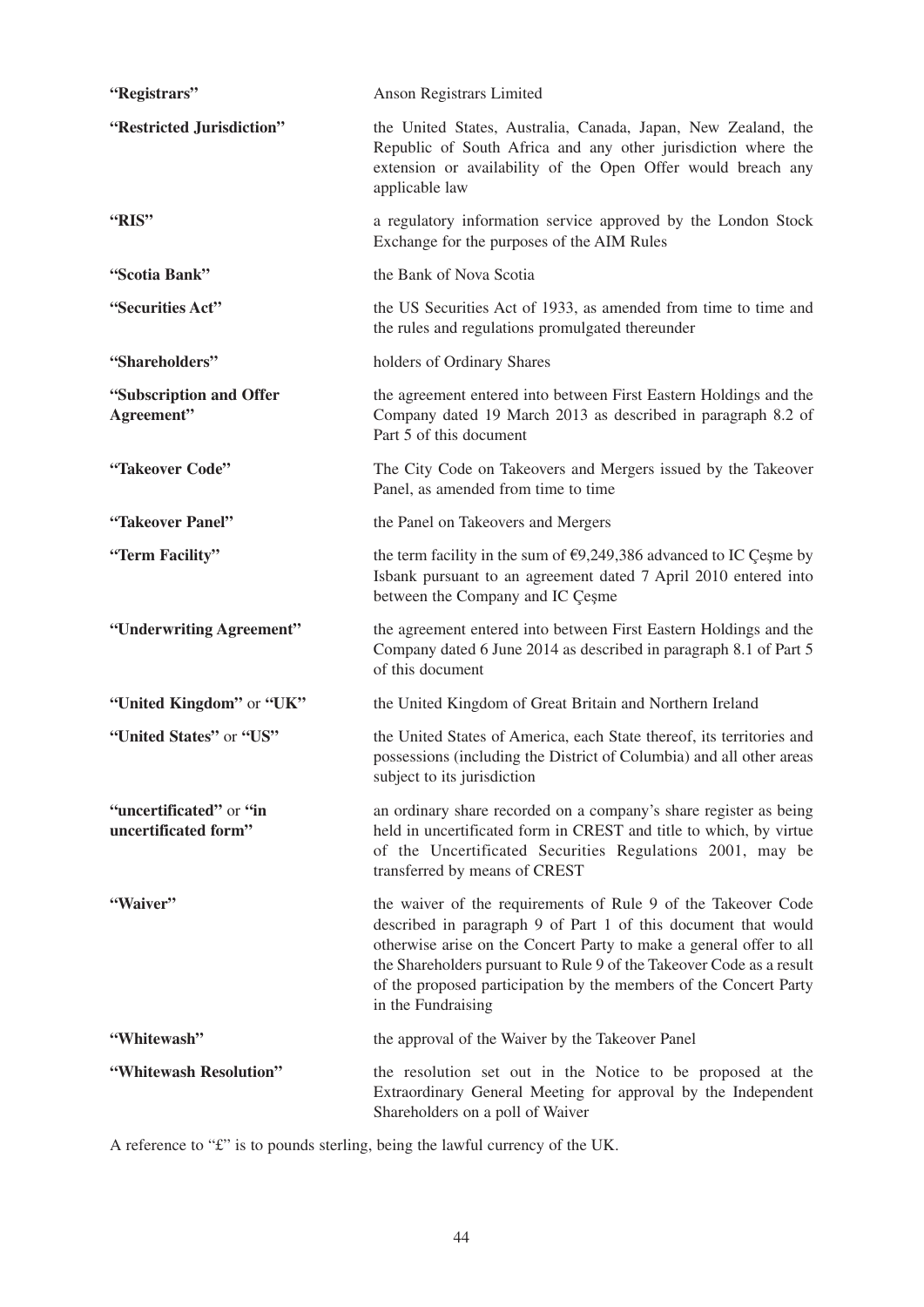# **NOTICE OF EXTRAORDINARY GENERAL MEETING**

# **CAMPER & NICHOLSONS MARINA INVESTMENTS LIMITED**

*(Incorporated in Guernsey with Registered Number 45700)*

#### **NOTICE OF EXTRAORDINARY GENERAL MEETING**

NOTICE IS HEREBY GIVEN that an Extraordinary General Meeting ("**EGM**") of the Company will be held at Island House, Grande Rue, St Martins, Guernsey, Channel Islands, GY4 6RU at 11.00 a.m. on 27 June 2014 to consider and, if thought fit, pass the following resolution which will be proposed as an ordinary resolution.

# **ORDINARY RESOLUTION OF THE INDEPENDENT SHAREHOLDERS TO BE TAKEN ON A POLL**

**THAT** the waiver by the Panel on Takeovers and Mergers of any obligation which might otherwise fall on First Eastern (Holdings) Limited, FE Marina Investments Limited, Clive Whiley or any person connected to such persons, to make a general offer pursuant to Rule 9 of the City Code on Takeovers and Mergers as a result of the increase in its percentage shareholding in the Company's Ordinary Shares pursuant to the Fundraising be and is hereby approved.

#### **By order of the Board**

6 June 2014

*Registered office:* Island House Grande Rue St. Martins Guernsey Channel Islands GY4 6RU

#### **NOTES:**

- (i) A member of the Company who is entitled to attend and vote at the Extraordinary General Meeting is entitled to appoint one or more proxies to attend and to speak and, on a poll, to vote in his or her place. A proxy need not be a member of the Company. A member of the Company may appoint more than one proxy in relation to the Extraordinary General Meeting provided that each proxy is appointed to exercise the rights attached to a different share or shares held by him or her.
- (ii) A Form of Proxy is enclosed. The Form of Proxy (together with the power of attorney or other authority (if any) under which it is signed or a notarially certified copy of such authority) must be deposited with Anson Registrars not less than 48 hours before the time appointed for holding the Extraordinary General Meeting, or any adjournment thereof, at which the person named in the instrument proposes to vote or, in the case of a poll taken more than 48 hours after it was demanded, not less than 24 hours before the time appointed for taking the poll or, in the case of a poll taken less than 48 hours after it was demanded, at the time at which the poll was demanded. Completion of the Form of Proxy will not preclude a member from attending and voting in person.
- (iii) CREST members who wish to appoint a proxy or proxies through the CREST electronic proxy appointment service may do so for the Extraordinary General Meeting and any adjournment(s) thereof by using the procedures described in the CREST Manual. CREST personal members or other CREST sponsored members, and those CREST members who have appointed a voting service provider(s), should refer to their CREST sponsor or voting service provider(s), who will be able to take the appropriate action on their behalf.
- (iv) In the case of joint holders, where more than one of the joint holders purports to appoint a proxy, only the appointment submitted by the more senior holder will be accepted. Seniority is determined by the order in which the names of the joint holders appear in the Company's register of members in respect of the joint holding (the first-named being the more senior).
- (v) To change your proxy instructions simply submit a new proxy appointment using the methods set out above. Note that the cutoff time for receipt of proxy appointments (see above) also applies in relation to amended instructions; any amended proxy appointment received after the relevant cut-off time will be disregarded.
- (vi) Only those members entered on the Company's Register at 11.00 a.m. on 25 June 2014 or the time falling 48 hours before any such adjournment shall be entitled to attend and vote at the Extraordinary General Meeting or any adjournment.
- (vii) Terms defined in the circular to Shareholders dated 6 June 2014 shall, unless the context otherwise requires, have the same meaning when used in this Notice of Extraordinary General Meeting.